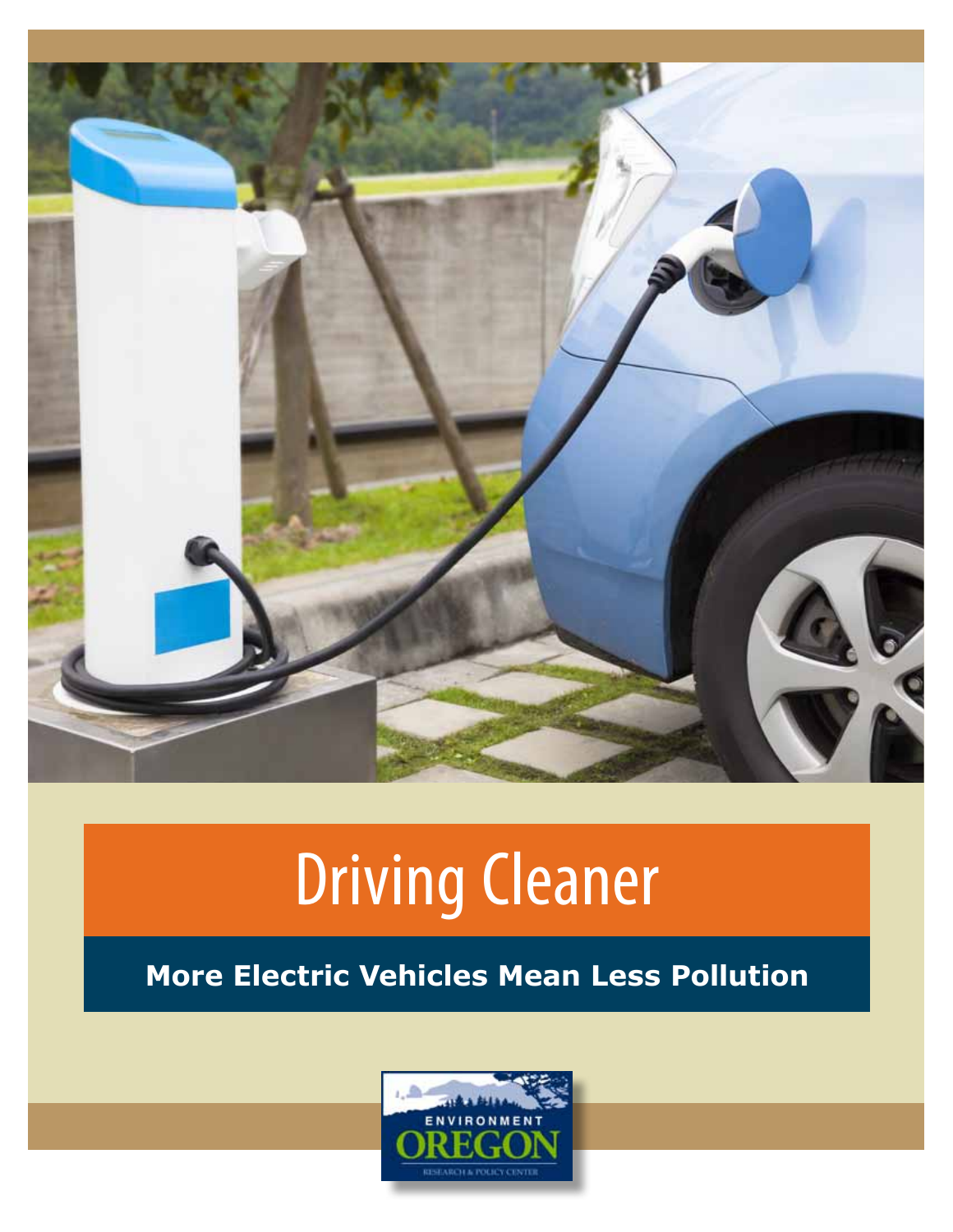## **Driving Cleaner**

## **More Electric Vehicles Mean Less Pollution**



Written by:

## Elizabeth Ridlington, Frontier Group

Travis Madsen, Environment America Research & Policy Center

June 2014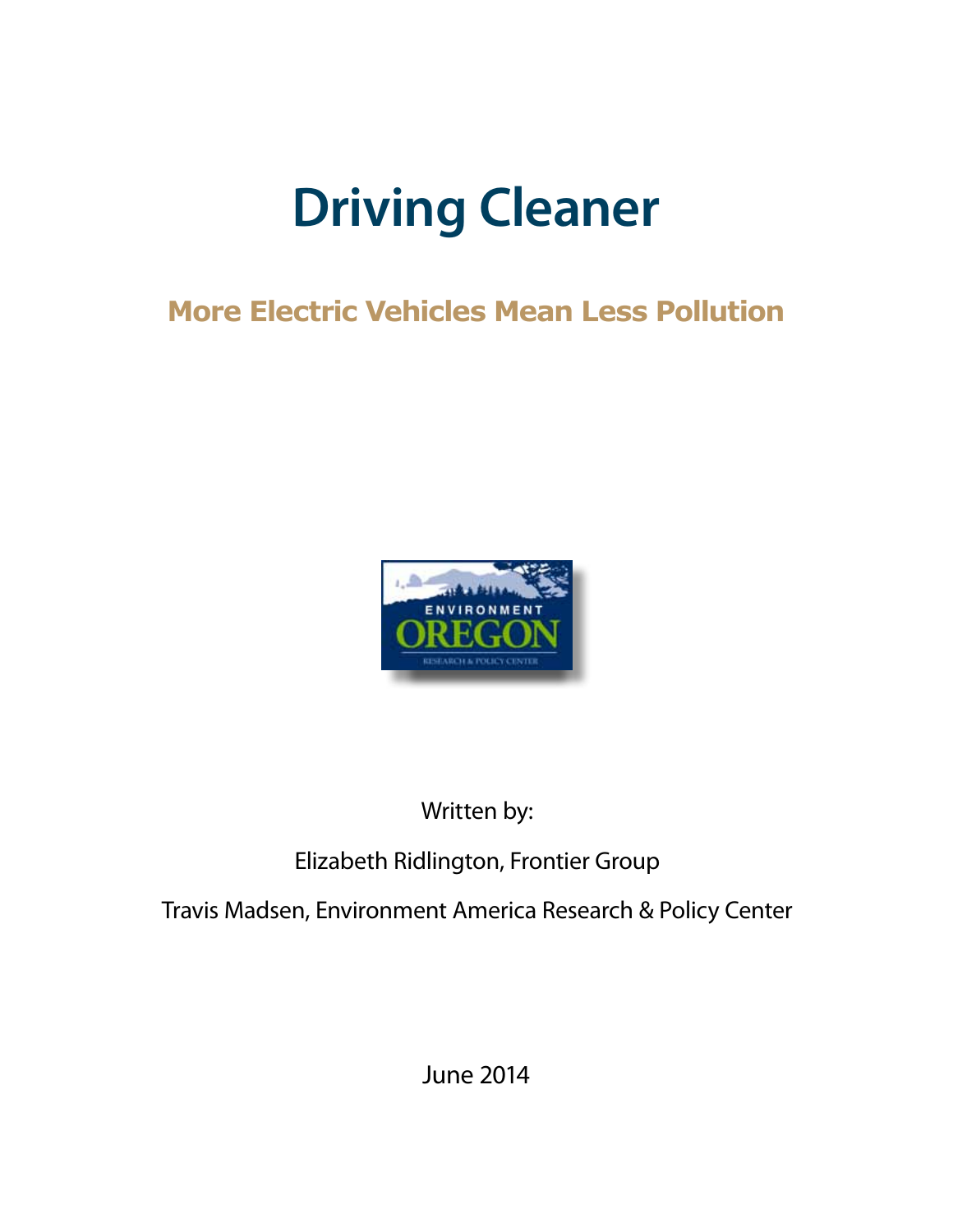## **Acknowledgments**

Environment Oregon Research & Policy Center sincerely thanks Don Anair, Research and Deputy Director, Clean Vehicles Program, Union of Concerned Scientists; Max Baumhefner, Attorney, Clean Vehicles and Fuels, Energy & Transportation Program, Natural Resources Defense Council; Michelle Kinman, Clean Energy Advocate, Environment California Research & Policy Center; and Tom Turrentine, Director, PH&EV Research Center, Institute of Transportation Studies, University of California, Davis, for providing review. Thanks to Miles Unterreiner for assistance with the early stages of this report. Thanks also to Tony Dutzik and Jeff Inglis of Frontier Group for editorial help.

Environment Oregon Research & Policy Center thanks the Energy Foundation for making this report possible.

The authors bear responsibility for any factual errors. The recommendations are those of Environment Oregon Research & Policy Center. The views expressed in this report are those of the authors and do not necessarily reflect the views of our funders or those who provided review.

© 2014 Environment Oregon Research & Policy Center



The Environment Oregon Research & Policy Center is a 501(c)(3) organization. We are dedicated to protecting Oregon's air, water and open spaces. We investigate problems, craft solutions, educate the public and decisionmakers, and help Oregonians make their voices heard in local, state and

national debates over the quality of our environment and our lives. For more information about Environment Oregon Research & Policy Center or for additional copies of this report, please visit www.environmentoregoncenter.org.

Frontier Group conducts independent research and policy analysis to support a cleaner, healthier and more democratic society. Our mission is to inject accurate information and compelling ideas into public policy debates at the local, state and federal levels. For more information about Frontier Group, please visit www.frontiergroup.org.

Layout: To the Point Publications, www.tothepointpublications.com

Cover photo: Tom Wang/shutterstock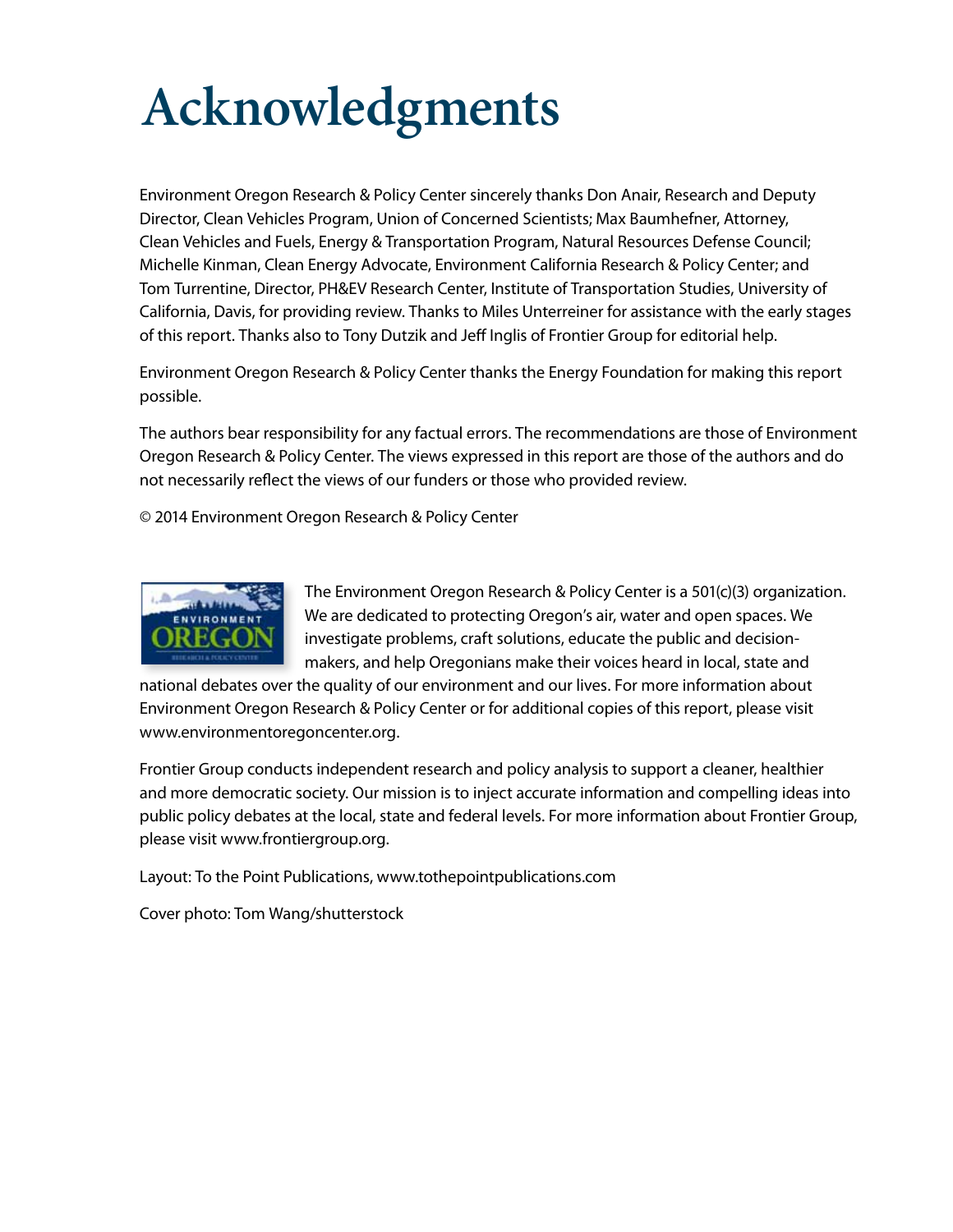## **Table of Contents**

| Pollution from Automobiles Harms America's Environment and Health 8        |
|----------------------------------------------------------------------------|
| Electric Vehicles Reduce Pollution and America's Need for Oil 11           |
|                                                                            |
| Electric Vehicles Are Cleaner than Today's Gas-Powered Vehicles 12         |
| Electric Vehicles Are Essential to Meeting Climate Protection Goals16      |
| The Benefits of Putting More Electric Vehicles on the Road  17             |
|                                                                            |
| Emission Reductions from More Electric Vehicles in All 50 States 20        |
| Emission Reductions from Electric Vehicles Powered by Clean Electricity 20 |
|                                                                            |
|                                                                            |
|                                                                            |
|                                                                            |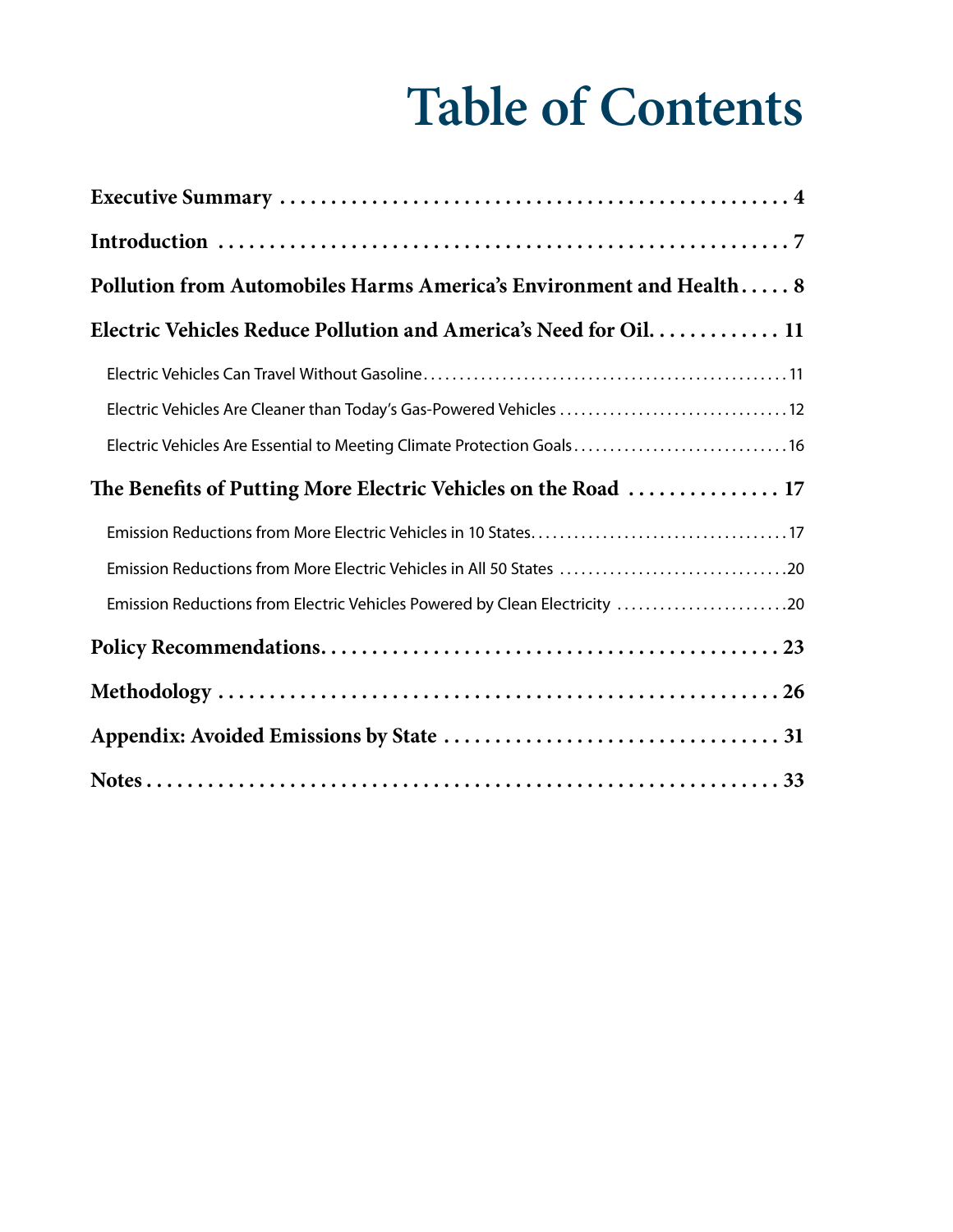## **Executive Summary**

merica's dependence on gasoline as a trans-<br>portation fuel worsens global warming and<br>threatens public health. Increasing the use of<br>electric vehicles – especially those powered by clean, portation fuel worsens global warming and threatens public health. Increasing the use of renewable sources of electricity – can protect the climate and help America get off oil.

More than 190,000 electric vehicles are already on the road in the United States, producing far less global warming pollution per mile than their internal combustion-engine counterparts. **By 2025, widespread use of electric vehicles, coupled with a cleaner electricity grid, could reduce global warming pollution by 18.2 million metric tons of carbon dioxide equivalent per year, compared to conventional vehicles.** (See Figure ES-1.) That is equal to saving more than 2 billion gallons of gasoline per year or the annual emissions from 3.8 million of today's cars and trucks.





With 25% Renewable Electricity Generation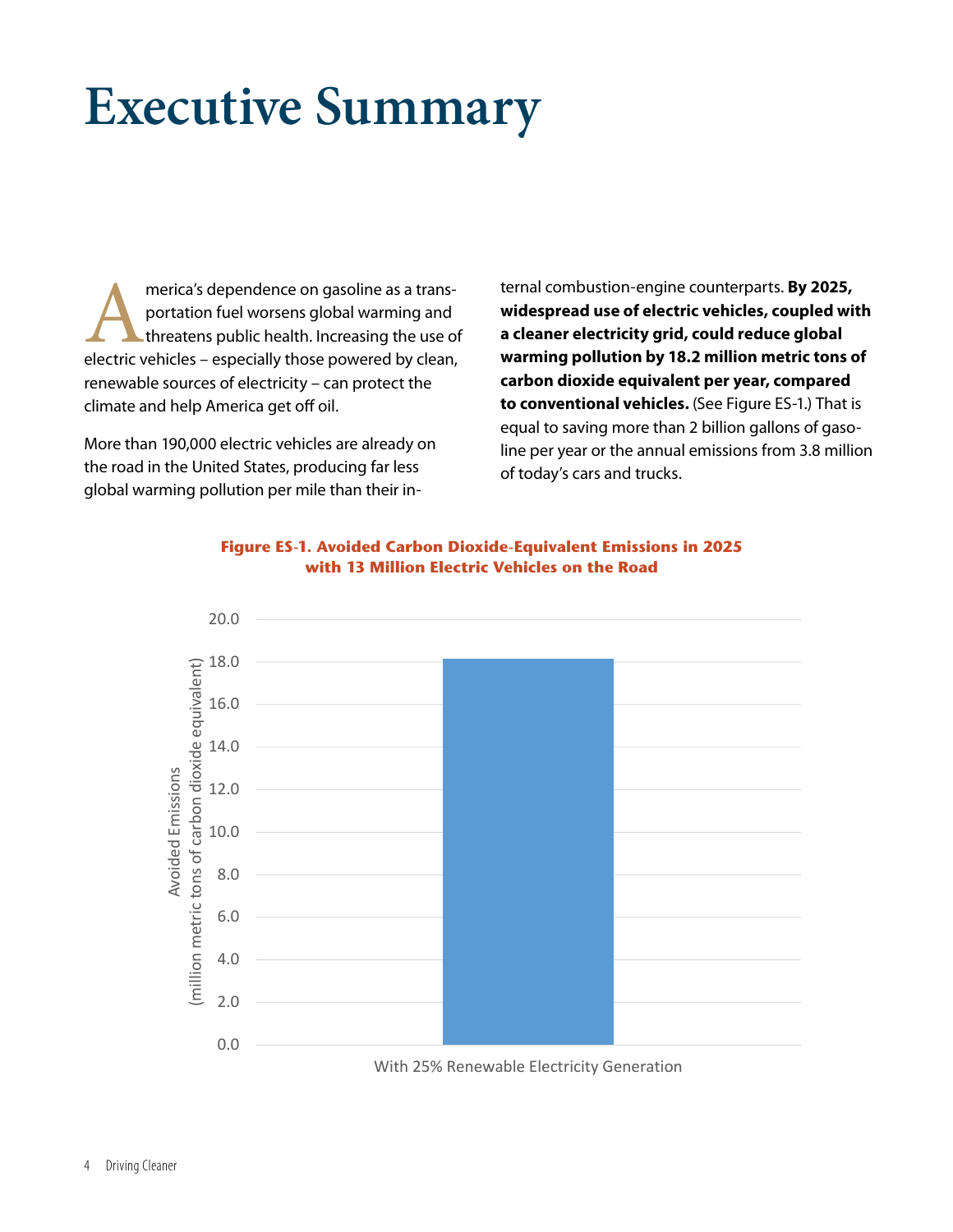And that is just the beginning of the climate benefits possible with increased use of electric vehicles and increased use of clean and renewable sources of electricity. Federal and state governments can realize these emission reductions by committing to policies that will increase the number of electric vehicles on the road; speed the growth of clean, renewable electricity; and curtail the use of dirty electricity sources.

#### **Gasoline-powered automobiles contribute to global warming and harm public health.**

- In 2012, gasoline used for transportation accounted for about 21 percent of all U.S. emissions of global warming pollution, roughly equal to total emissions from Japan, which is the fifth-most polluting economy in the world.
- • Global warming is already seriously impacting the lives of Americans across the country in far-reaching ways, from increased coastal flooding in cities like Miami, to increased crop losses in the Midwest, to a longer wildfire season in California and the Rockies.
- Pollution from burning gasoline also harms public health. Automobile emissions contribute to the formation of ozone and fine particulates, which can cause short- and long-term lung damage. Air pollution from cars, light trucks and larger vehicles causes an estimated 53,000 early deaths each year.

#### **Electric vehicles are far less polluting than conventional cars and trucks.**

- An electric vehicle produces less global warming pollution per mile than the average new gasoline vehicle, even when emissions from vehicle production and electricity generation are included.
- Electric vehicles will become even less polluting over time. The cleaner we make our electricity

system – by adding more wind, solar and other pollution-free energy sources – the less global warming pollution electric vehicles will produce. On the other hand, the more that oil companies rely on Canadian tar sands and other hard-toreach oil deposits, the dirtier conventional cars and trucks will get.

• Rapid growth in electric vehicle penetration is critical. The California Air Resources Board estimates that if the state is to achieve the emission reductions needed to avoid the worst impacts of global warming, electric vehicles and other zero-emission vehicles would need to account for 100 percent of new vehicle sales by 2040.

#### **Increasing the number of electric vehicles on the road would reduce global warming pollution.**

- • Ten states California, Connecticut, Maryland, Massachusetts, Maine, New Jersey, New York, Oregon, Rhode Island and Vermont – require auto manufacturers to sell electric vehicles in compliance with the Zero Emission Vehicle program. This law will put more than 3.5 million zero emission vehicles on the road in these states by 2025. Even in a scenario with limited growth in renewable energy, this would prevent 4.7 million metric tons of carbon dioxide-equivalent pollution per year compared with conventional cars. That is equal to the annual emissions of almost 1 million of today's vehicles.
- • If every state adopted the Zero Emission Vehicle program, more than 13 million electric vehicles would be on the road by 2025. This would prevent 14.5 million metric tons of carbon dioxide-equivalent pollution in 2025 compared with conventional cars, equal to removing 3 million of today's vehicles from the road or saving 1.6 billion gallons of gasoline. Health-threatening toxic pollution concentrated around urban roadways would also decline.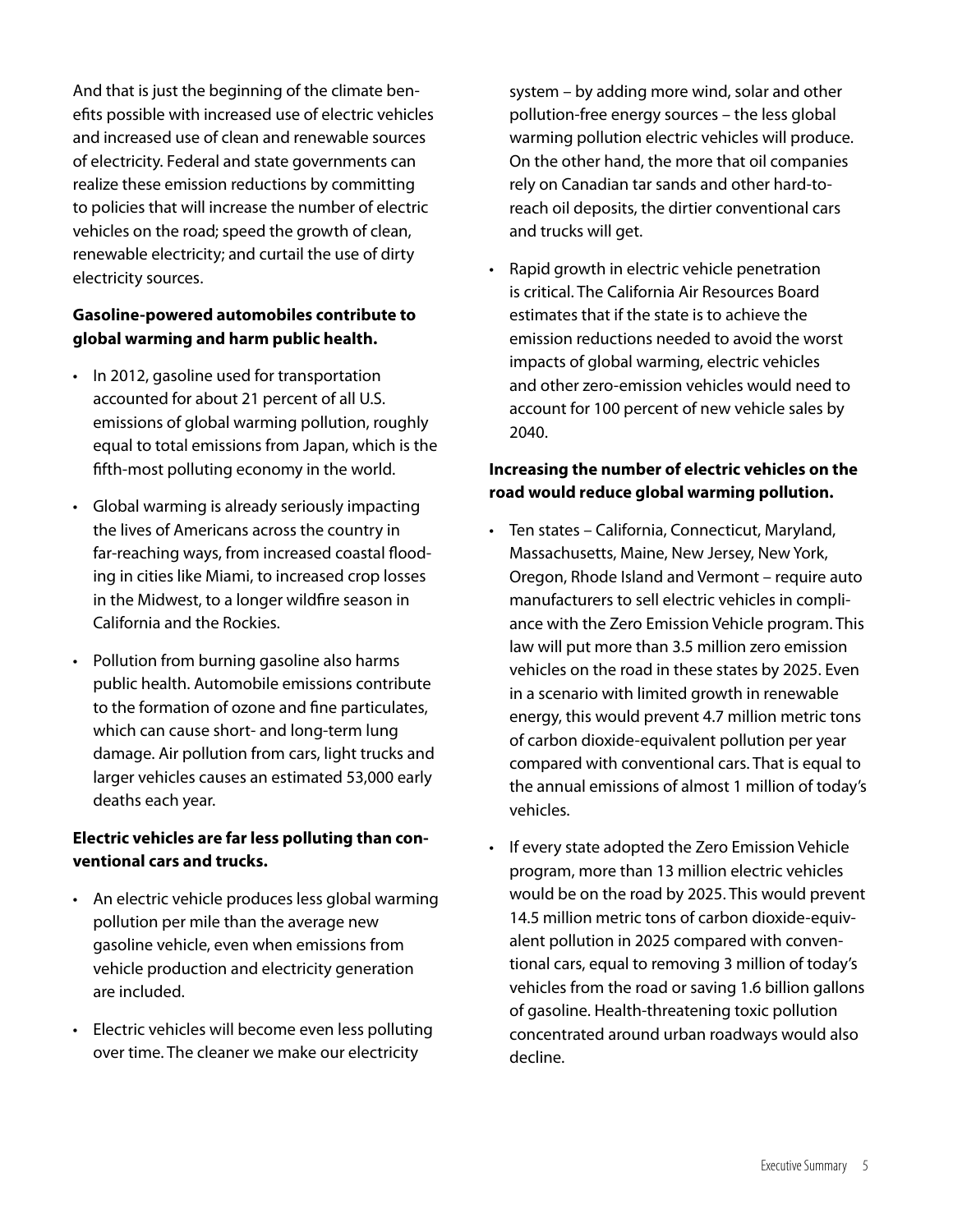**Electric vehicles could reduce global warming pollution even further with increased generation of electricity from clean, renewable sources of energy.**

- • Increasing the renewable share of the nation's electricity mix to 25 percent by 2025 would result in 26 percent greater emission reductions than a scenario of slow renewable electricity growth. With 25 percent renewable energy and a nationwide commitment to zero-emission vehicles, America could cut global warming pollution by 18.2 million metric tons of carbon dioxideequivalent – the equivalent of saving more than 2 billion gallons of gasoline per year or the annual emissions from 3.8 million of today's cars and trucks.
- Deploying electric vehicles may also facilitate increasing penetration of renewable electricity into the electricity system. By connecting their batteries to the grid when parked, electric vehicles may make it possible to capture excess clean electricity when production is high.
- • Widespread use of zero-emission vehicles would also deliver broad health benefits. The American Lung Association calculates that the reduced air pollution from using electric vehicles powered by one-third renewable electricity sources would avoid 10,000 asthma attacks annually in California.

**Federal and state governments should adopt policies that will increase the number of electric vehicles on the road and clean up the electricity grid.** Climate scientists estimate that the United States needs to cut emissions of climate-changing pollution by more than 80 percent by mid-century in order to prevent the most harmful impacts of global warming. To meet that goal, America must get off oil. Electrifying our transportation is a critical strategy.

- The nation should seek to ensure that all new vehicles are zero emission by 2040.
- Delaware, Pennsylvania and Washington which have already adopted the Low Emission Vehicle program – should adopt the corresponding Zero Emission Vehicle program that requires auto manufacturers to deploy emission-free cars and trucks.
- All states should adopt policies supporting use of electric vehicles. Supportive policies include standardizing requirements for installation of charging infrastructure, supporting construction of charging infrastructure in multi-family residences and public areas, buying zeroemission vehicles for public fleets, and establishing financial incentives. States should also develop policies to support electrification of buses, garbage trucks and other medium- and heavy-duty vehicles that aren't included in the Zero Emission Vehicle program.
- The federal government should extend policies supporting zero-emission vehicles, including tax credits for the purchase of electric vehicles and plug-in hybrid electric vehicles, investment in research and development of electric vehicle technologies, and promotion of workplace charging infrastructure.
- The nation should reduce global warming pollution from the electricity sector. Steps include setting a goal of generating at least 25 percent of the nation's electricity from clean, renewable sources such as wind and solar energy by 2025, and cutting carbon pollution from new and existing power plants.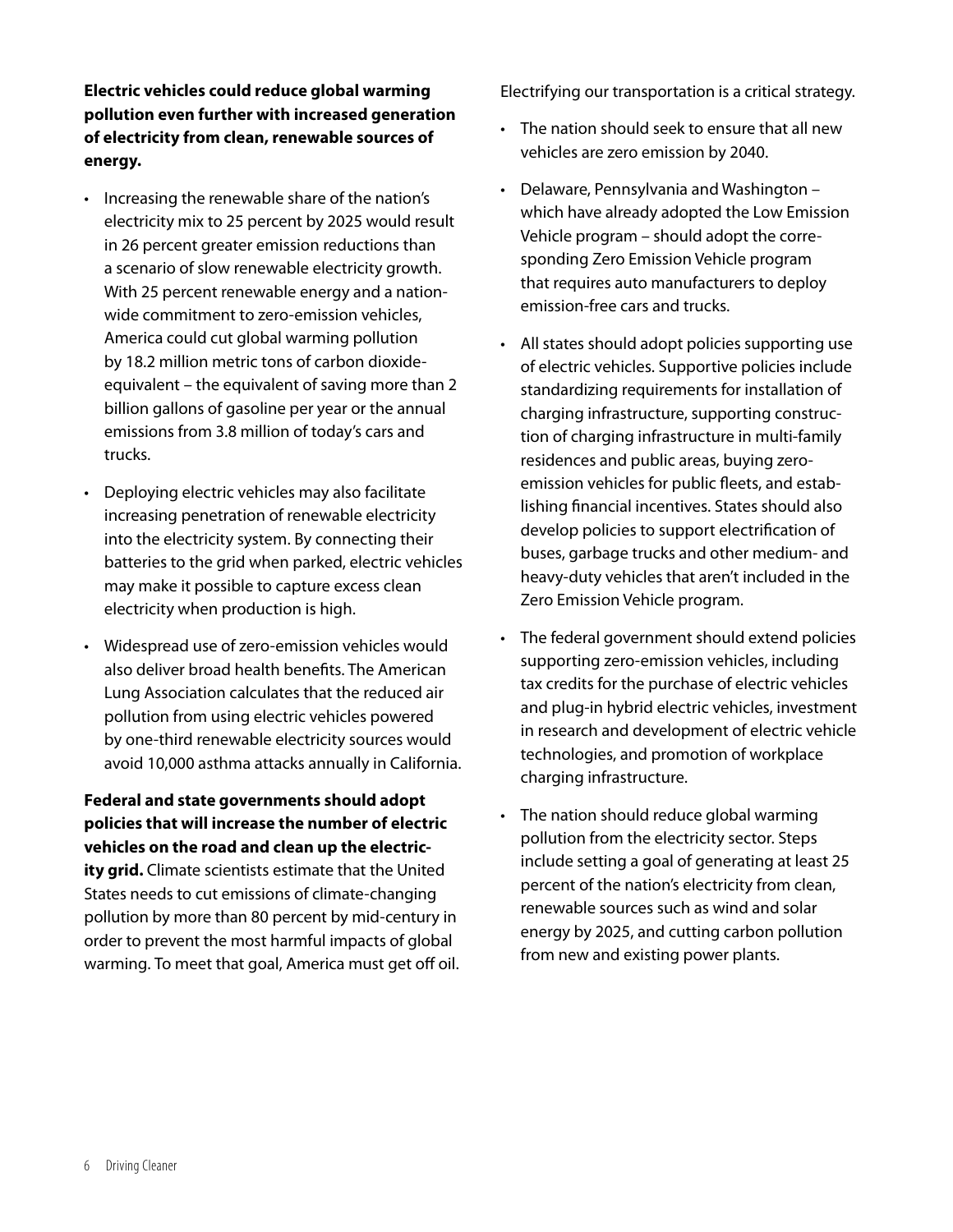Photo: cleanfotos/Shutterstock.

## **Introduction**

The sleek and speedy Tesla Model S. The<br>gleaming, efficient and nearly silent Niss<br>Leaf. The futuristic Chevy Volt. Increasing<br>numbers of these and many other electric vehic gleaming, efficient and nearly silent Nissan Leaf. The futuristic Chevy Volt. Increasing numbers of these and many other electric vehicles are appearing on American roads – reducing the climate impact of personal transportation, the amount of pollution in our skies, and our long dependence on dirty fossil fuels.

Fifteen years ago, such battery electric vehicles were exceedingly rare. The first hybrid electric vehicles had only been introduced to American drivers. The Honda Insight was an exotically shaped two-door car, identifiable from a block away, quickly followed onto the market by the Toyota Prius. In the Prius' first year on the market in the United States, Toyota sold fewer than 6,000 of the vehicles. $1$ 

Today, hybrid electric vehicles have become mainstream. In 2012 and 2013, the Prius was the topselling car in California.<sup>2</sup> All major carmakers offer at least one hybrid electric vehicle, with dozens of models available for consumers to choose from.<sup>3</sup> The development of hybrid electric vehicle technologies in the past 15 years has led to today's battery electric and plug-in hybrid electric vehicles, which are fast and powerful and can travel long distances on a single charge.

In the time since the introduction of the first hybrid electric vehicles, the environmental costs of conventional automobile operation – from smog to the carbon emissions that accelerate global warming – have become ever more clear and pressing. Massmarket electric vehicles offer both a viable transportation option and a strategy to deal with our biggest environmental problems.



**A battery electric Nissan Leaf charges in downtown Portland, Oregon.** 

Even better, battery electric and plug-in hybrid electric vehicles are increasingly being connected to power grids driven by clean, renewable sources of energy like wind, geothermal and solar, making electric vehicles even better tools to reduce pollution. As the environmental performance of the American energy grid continues to improve, electric vehicles' potential to reduce our dependence on fossil fuels, help fight global warming, and help clean up the environment will only grow stronger.

It's time to charge ahead.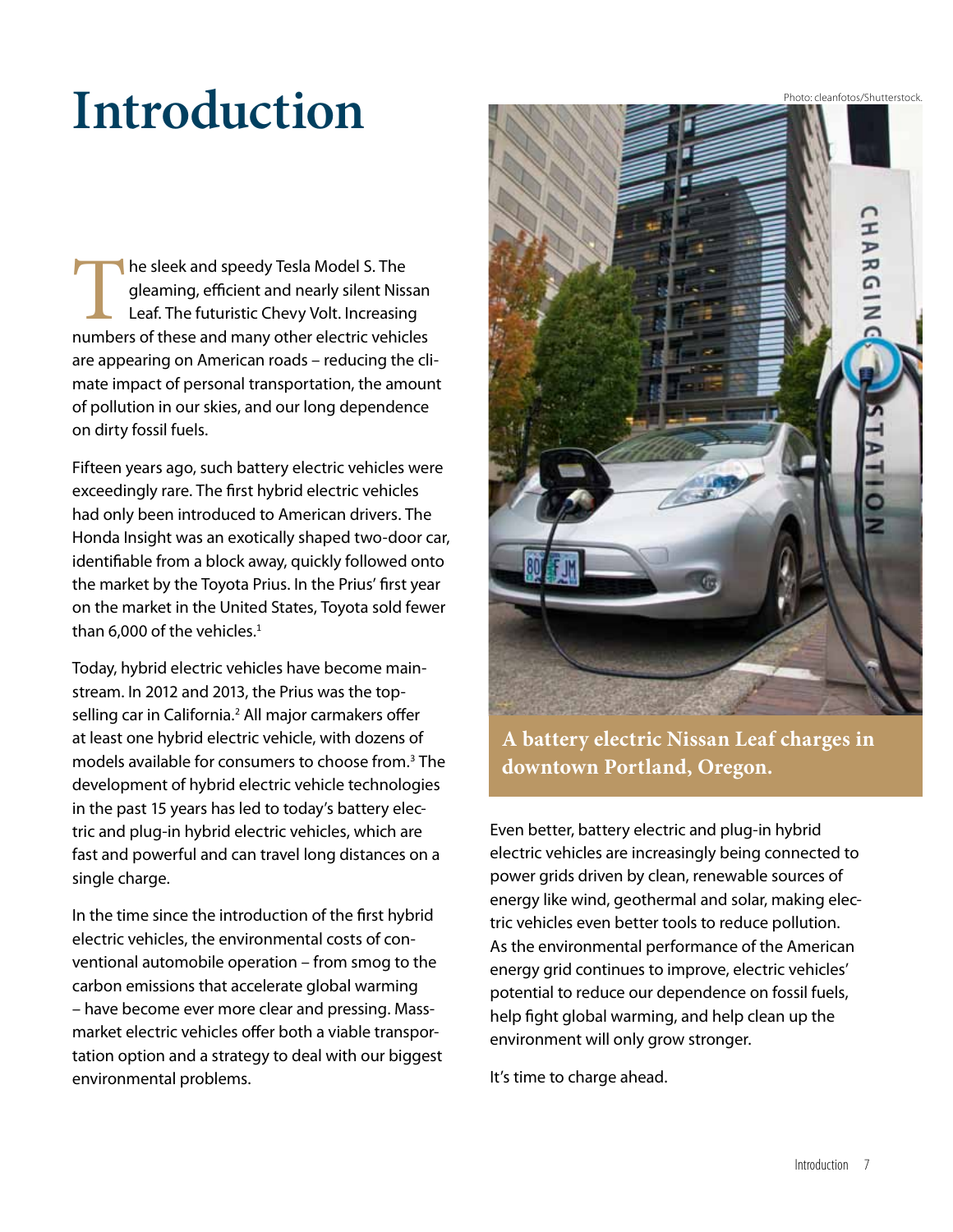## **Pollution from Automobiles Harms America's Environment and Health**

**Conventional vehicles, which burn gasoline**<br>
or diesel fuel, create unacceptable levels<br>
of pollution. Tailpipe emissions worsen<br>
global warming and contribute to unhealthy smog or diesel fuel, create unacceptable levels of pollution. Tailpipe emissions worsen pollution.

### **Automobile Pollution Adds to Global Warming**

Automobile engines emit carbon dioxide, the leading cause of global warming. In 2012, motor gasoline accounted for about 21 percent of all U.S. emissions of carbon dioxide pollution from energy use (this figure excludes emissions from ethanol).<sup>4</sup> That's nearly as much pollution as was released by all economic activity in Japan – the fifth-most polluting country in the world – and more than was released by Germany in 2010.<sup>5</sup>





Gasoline use in light-duty vehicles also contributes to the nation's dependence on oil. More than half of the petroleum consumed in the U.S. in 2013 was in the form of motor gasoline, most of which is consumed by light-duty vehicles.<sup>7</sup>

#### **Global Warming Threatens All Americans**

Global warming is happening now and it poses a threat to all Americans. It is primarily caused by combustion of coal, oil and gas – which produces carbon dioxide pollution. Carbon dioxide in the atmosphere causes more of the heat from the sun to be trapped in the atmosphere and less to radiate back into space, increasing the temperature of the Earth over time. Because of carbon pollution, the average temperature across the United States has increased by 1.3°F to 1.9°F since 1895, and most of this increase has occurred since 1970.<sup>8</sup>

Global warming is having impacts on Americans across the country, now.

• Higher temperatures are melting ice, driving up sea levels. From 1901 to 2010, global average sea level rose by about 8 inches – a faster change in sea level than at any time in the last 2,000 years.<sup>9</sup> As a result, coastal flooding is becoming more frequent and more severe. During high tides, ocean water is already flooding low-lying streets in Miami.<sup>10</sup> And warming-induced sea-level rise has doubled the odds of a Hurricane Sandy-scale storm surge flooding coastal infrastructure in the New York area.<sup>11</sup>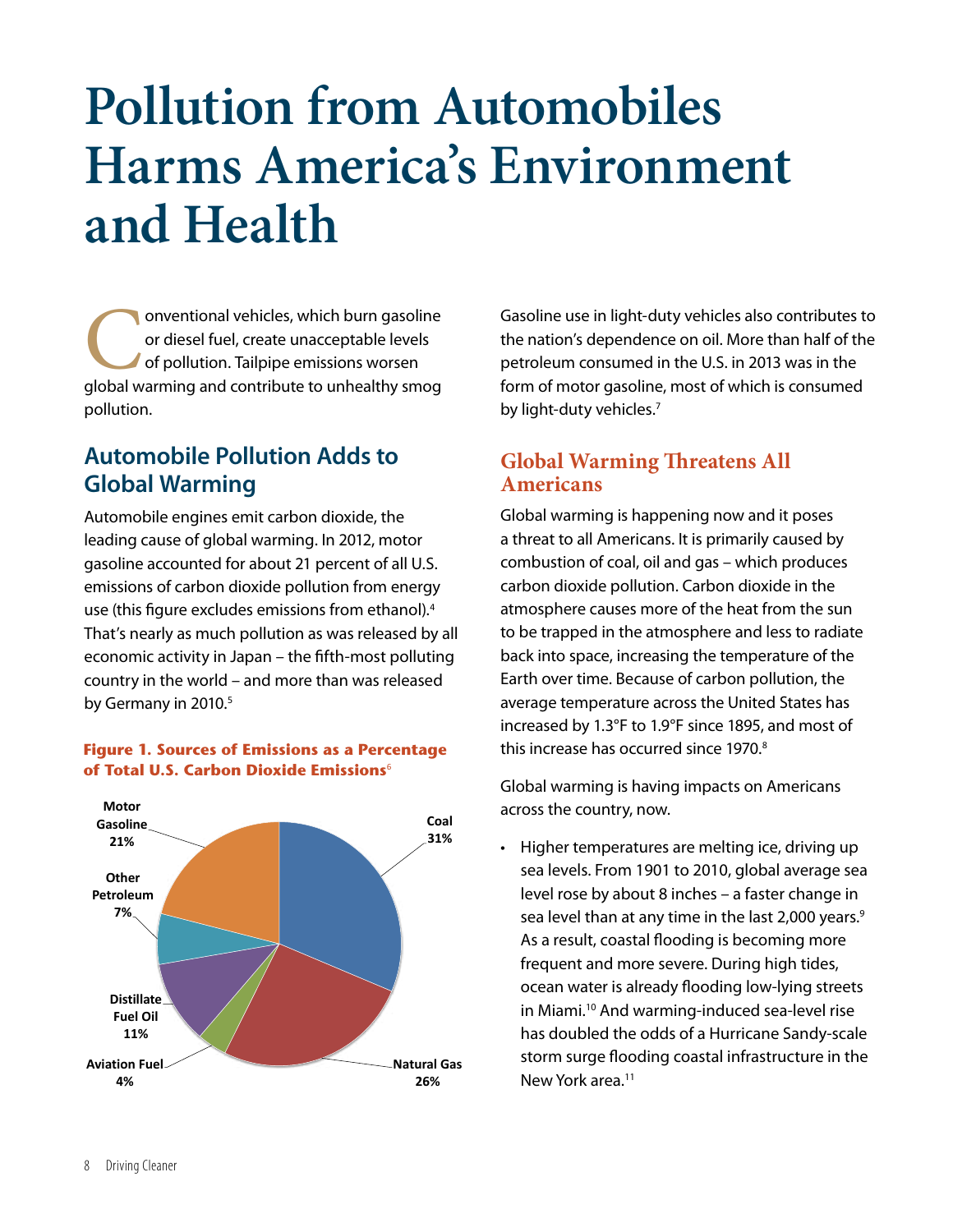- Heat waves are striking more often and more powerfully, with particularly devastating consequences for areas already prone to drought.12 In 2012, a catastrophic drought, exacerbated by near-record heat, withered crops across the country; economists estimated losses at \$77 billion.<sup>13</sup> The 2014 drought in California is widely anticipated to drive up food prices as farmers struggle to get enough water to grow their crops.<sup>14</sup>
- Wildfire seasons are becoming longer and more severe. In the western United States, the average area of forest burned has increased by 90,000 acres per year since the mid-1980s.<sup>15</sup> With more people choosing to live in vulnerable areas, home and property losses are mounting.
- • Warming has increased evaporation, putting almost 2 trillion extra gallons of water vapor in the atmosphere above the United States since the 1970s – so when it rains, it rains harder.<sup>16</sup> In New England, intense rain and snow storms occurred 85 percent more often in 2011 than they did in 1948.17 Heavy storms increase the risk of damaging floods, like the one that hit Colorado in 2013, killing eight people.<sup>18</sup>

Without a rapid and sharp drop in emissions, the world faces extreme and irreversible changes.

- • By the end of the century, climate models predict that the planet may warm by up to 11°F and sea level may rise between two and six feet, reshaping coastlines and wreaking havoc on coastal communities around the world.19
- Without changes to current climate policies, University of Illinois climate experts predict that the annual acreage lost to wildfires may double by 2043. "You might get to the point where in some parts of the West, there are no more forests," warned Professor Don Wuebbles, coordinating lead author of the Intergovernmental Panel on Climate Change's Fifth Assessment Report.20

• Increasing carbon emissions will acidify the oceans, making it harder for animals to make shells or skeletons, and increasing the rate of extinction of important species in the ocean food chain, like krill, oysters, clams and crabs.21

Serious impacts from global warming are now inevitable given the accumulation of carbon dioxide in the atmosphere. But if policymakers take action now to reduce climate-altering pollution, there is still time to prevent the worst impacts of global warming.<sup>22</sup>

## **Automobile Pollution Threatens Public Health**

In addition to changing the climate, pollution from automobiles damages our health. It contributes to the formation of smog – or ground-level ozone – pollution that causes harm similar to a sunburn on the inside of the lungs. It also creates toxic air pollution that is often concentrated near busy roadways. In total, air pollution from vehicles causes more deaths than do motor vehicle accidents.<sup>23</sup>

Ground-level ozone forms when pollutants – nitrogen oxides and hydrocarbons – react with sunlight in the atmosphere.<sup>24</sup> Both nitrogen oxides and hydrocarbons are emitted by cars and trucks.

Smog poses both short- and long-term threats to human health. Short-term exposure to ozone can cause lung irritation and inflammation, coughing, and aggravation of lung problems like asthma. Over the longer term, exposure to ozone can increase susceptibility to various lung diseases, such as bronchitis, and cause permanent damage to lung tissue.<sup>25</sup>

Thanks to the Clean Air Act, communities are reducing smog-forming pollution from cars and power plants. As a result, average ozone levels over the past several decades have declined.<sup>26</sup> Despite that improvement, ozone remains a serious public health concern. According to the American Lung Association, more than 40 percent of Americans live in areas where ozone still reaches levels high enough to damage public health.<sup>27</sup>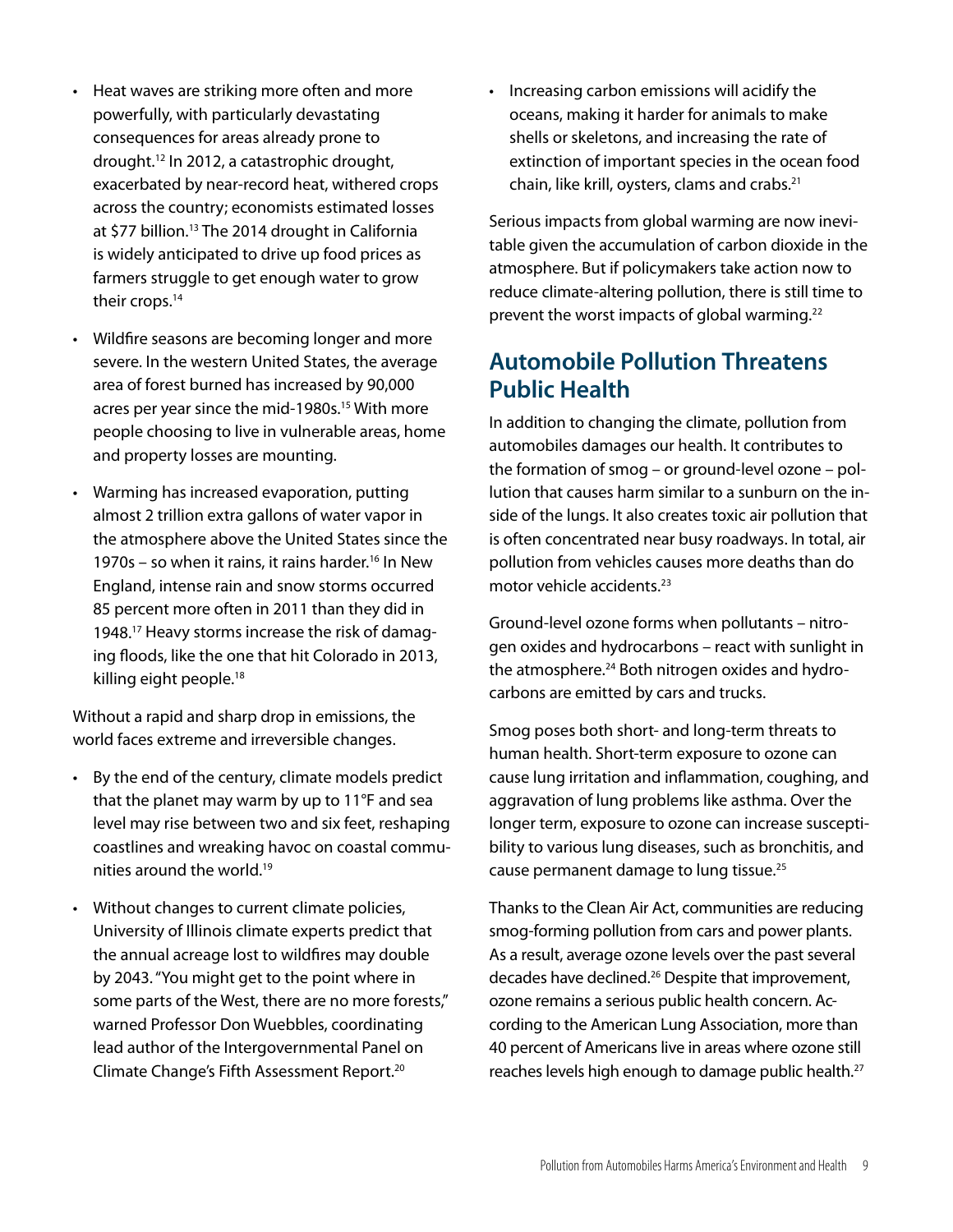Photo: Drouu/stock xchng

![](_page_10_Picture_1.jpeg)

**People living close to heavily traveled or congested roads are exposed to elevated levels of toxic air pollution from vehicles.** 

In addition to creating ozone, vehicle air pollutants pose other health risks. Some of the hydrocarbons found in automobile exhaust can cause cancer.<sup>28</sup> Nitrogen oxides, meanwhile, can cause lung inflammation in the population at large, and trigger symptoms in people with asthma.<sup>29</sup> Vehicle air pollution causes an estimated 53,000 early deaths each year.<sup>30</sup>

Nationally, 20 percent of Americans live close enough to high-traffic roads to be exposed to elevated levels of toxic air pollution.<sup>31</sup> This impact is concentrated in urban areas where large numbers of people live within 1,600 feet of busy roads. Air pollution from road transportation – cars, light trucks, and larger vehicles – causes more deaths each year than pollution from electricity generation, in part because pollution from vehicles is emitted in population centers, unlike pollution from power plants that often are located in more rural areas.<sup>32</sup>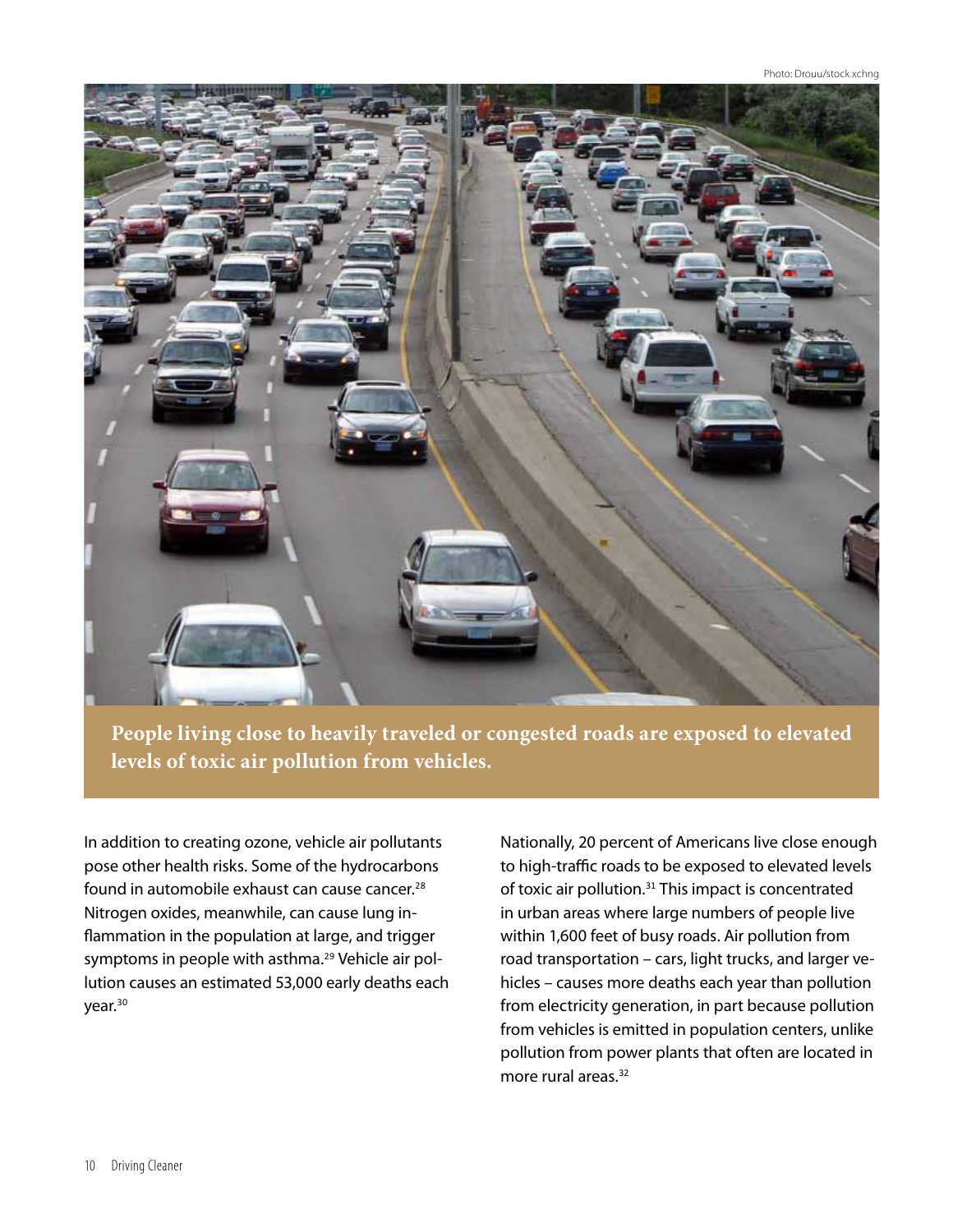## **Electric Vehicles Reduce Pollution and America's Need for Oil**

**Electric vehicles come in several variations, but they all share one crucial feature: they use electricity as a fuel, reducing or eliminating their need for gasoline. As a result, electric vehicles** they all share one crucial feature: they use **electricity as a fuel, reducing or eliminating** produce less global warming pollution than conventional gasoline-powered vehicles.

### **Electric Vehicles Can Travel Without Gasoline**

Electric vehicles can complete a full trip on electric power alone, unlike hybrid electric vehicles that need to operate an internal combustion engine in order to drive more than a brief distance. There are several types of electric vehicles on the road today:

**Plug-in hybrid electric vehicles (PHEVs)** contain both an electric motor and an internal combustion engine. Plug-in hybrids can be plugged into an external power source to charge their batteries, which allows them to run entirely on battery power over a given range. For example, the Chevy Volt has a 38 mile all-electric range, while the Ford C-Max Energi has a 21-mile all-electric range.<sup>33</sup> Beyond that distance, they engage their internal combustion engine to extend range. Even in regions with relatively dirty power plants generating electricity, plug-in hybrid electric vehicles have lower emissions than do typical vehicles powered solely by gasoline. The Chevy Volt is presently the top-selling plug-in hybrid electric vehicle in the United States, having sold 58,000 cars.<sup>34</sup>

Photo: Barry Blackburn/shutterstock.

![](_page_11_Picture_6.jpeg)

**The Chevy Volt, shown on display at a dealership in Virginia, is the best-selling plug-in hybrid electric vehicle in the country.**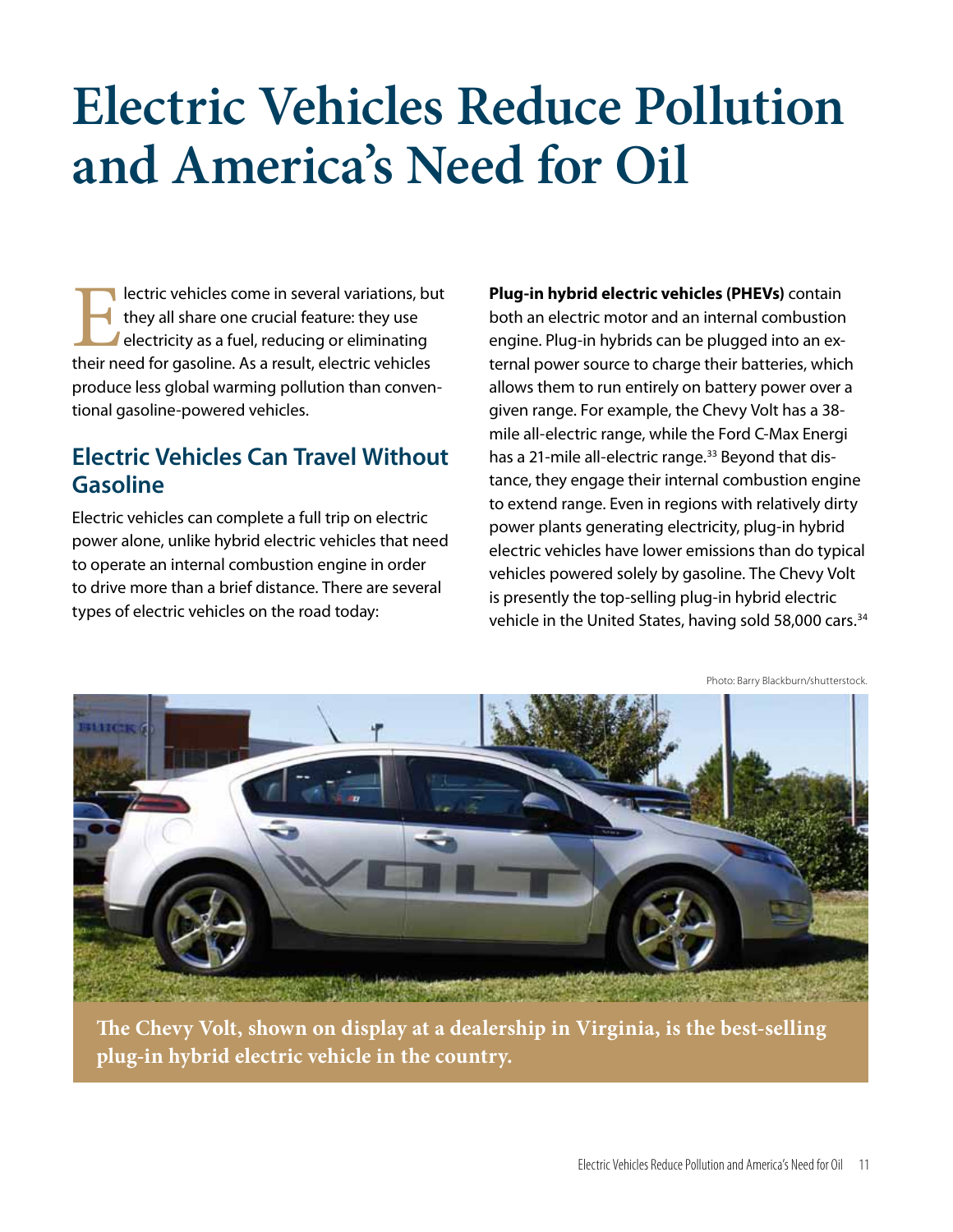![](_page_12_Figure_0.jpeg)

#### **Figure 2. The Market for Plug-In Hybrid Electric and Battery Electric Vehicles Is New and Growing**<sup>37</sup>

**Battery electric vehicles (BEVs)** have no internal combustion engine. These vehicles operate entirely on battery power, and can only take trips within the range of their battery charge before stopping to recharge. In the case of the Nissan Leaf, the EPA-estimated range is 84 miles, while the larger Tesla Model S has an EPA-estimated range of up to 265 miles.<sup>35</sup> Battery electric vehicles produce no direct emissions because they don't consume any fossil fuels on-board the vehicle, and are cleaner than average gasolineor diesel-powered cars. The Nissan Leaf is currently the top-selling battery electric vehicle in the United States, with 47,000 sold.<sup>36</sup>

The market for electric vehicles is growing more quickly than the market for hybrid electric vehicles did in its early years. In slightly more than three years on the market, 190,000 battery electric vehicles and plug-in hybrid electric vehicles have been sold.<sup>38</sup> From 2011 through 2013, annual sales of electric vehicles rose by 500 percent. (See Figure 2.)

#### **Electric Vehicles Are Cleaner than Today's Gas-Powered Vehicles**

When compared to traditional gas-powered vehicles, electric vehicles produce considerably less global warming and air pollution. The cumulative emissions of an electric vehicle – including emissions from vehicle production and electricity generation – are significantly lower than emissions from a gasoline vehicle.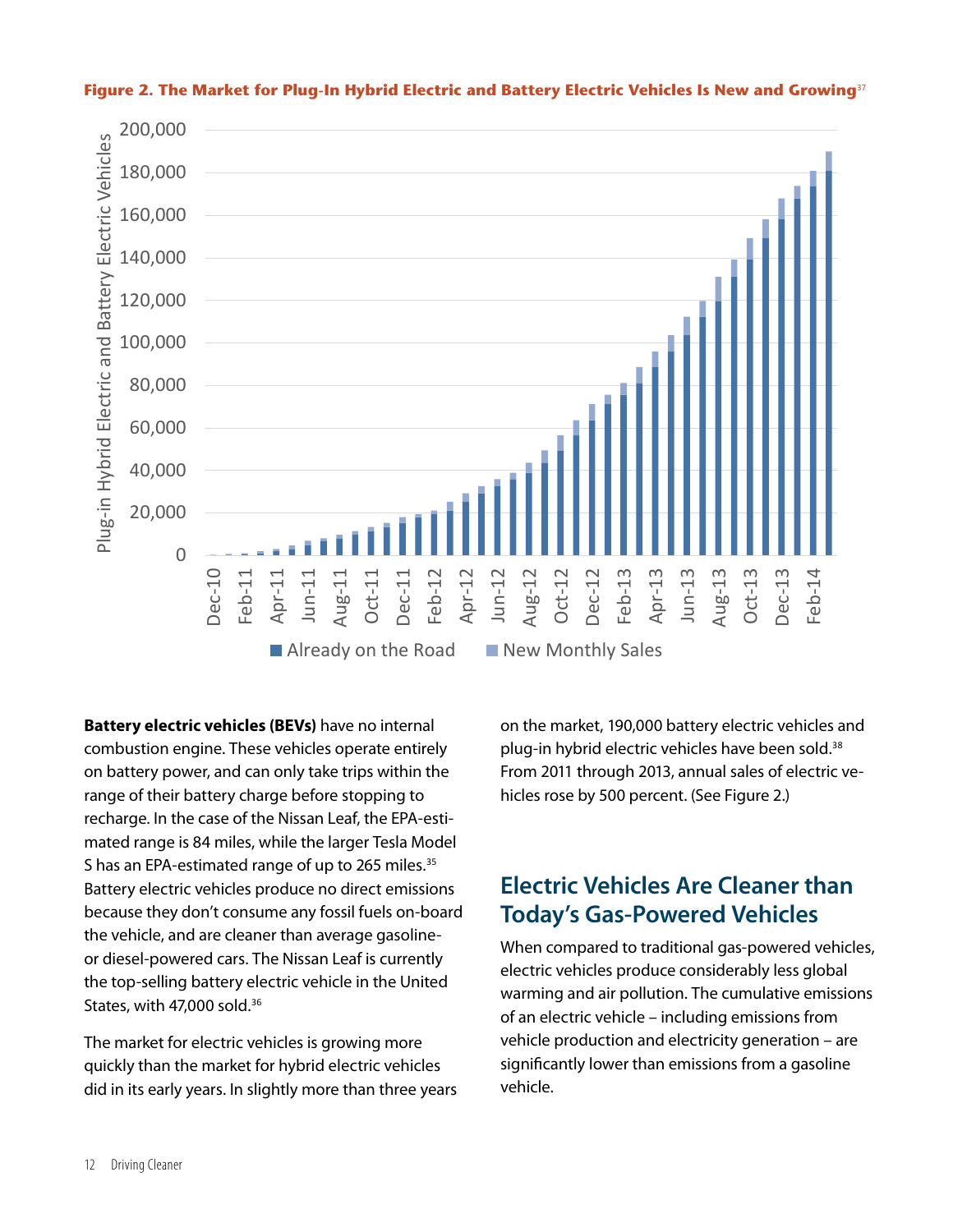## Hybrid Electric Vehicle Sales Have Grown Rapidly

 $\bigcap$  ales of hybrid electric vehicles demonstrate how quickly cleaner vehicles can become established in  $\Box$  the market. Growth of hybrid vehicles suggests zero-emission vehicle sales could also grow quickly.

Partially electric drive trains began to make an impact on the American automobile market in the early 2000s with the introduction of hybrid electric vehicles, like the Ford Escape hybrid and Toyota Prius. These cars have batteries and an electric motor that provide assistance to the gasoline engine. Although they have no source of power beyond the operation of their internal combustion engines, hybrid electric vehicles have a number of features that make them more fuel-efficient than conventional cars.

American drivers purchased nearly 3 million of these vehicles between 1999 and the end of 2013.<sup>39</sup> (See Figure 3.) The California Air Resources Board considers hybrid electric vehicles to be established in the marketplace, a vehicle type that manufacturers will continue to produce and sell, regardless of specific policies promoting hybrids.<sup>40</sup> Navigant Research, a market research firm, forecasts that hybrid electric vehicle sales will expand at an annual rate of 11.5 percent between 2013 and 2020.<sup>41</sup>

![](_page_13_Figure_4.jpeg)

#### Figure 3. The Hybrid Electric Vehicle Market Is Well Established<sup>42</sup>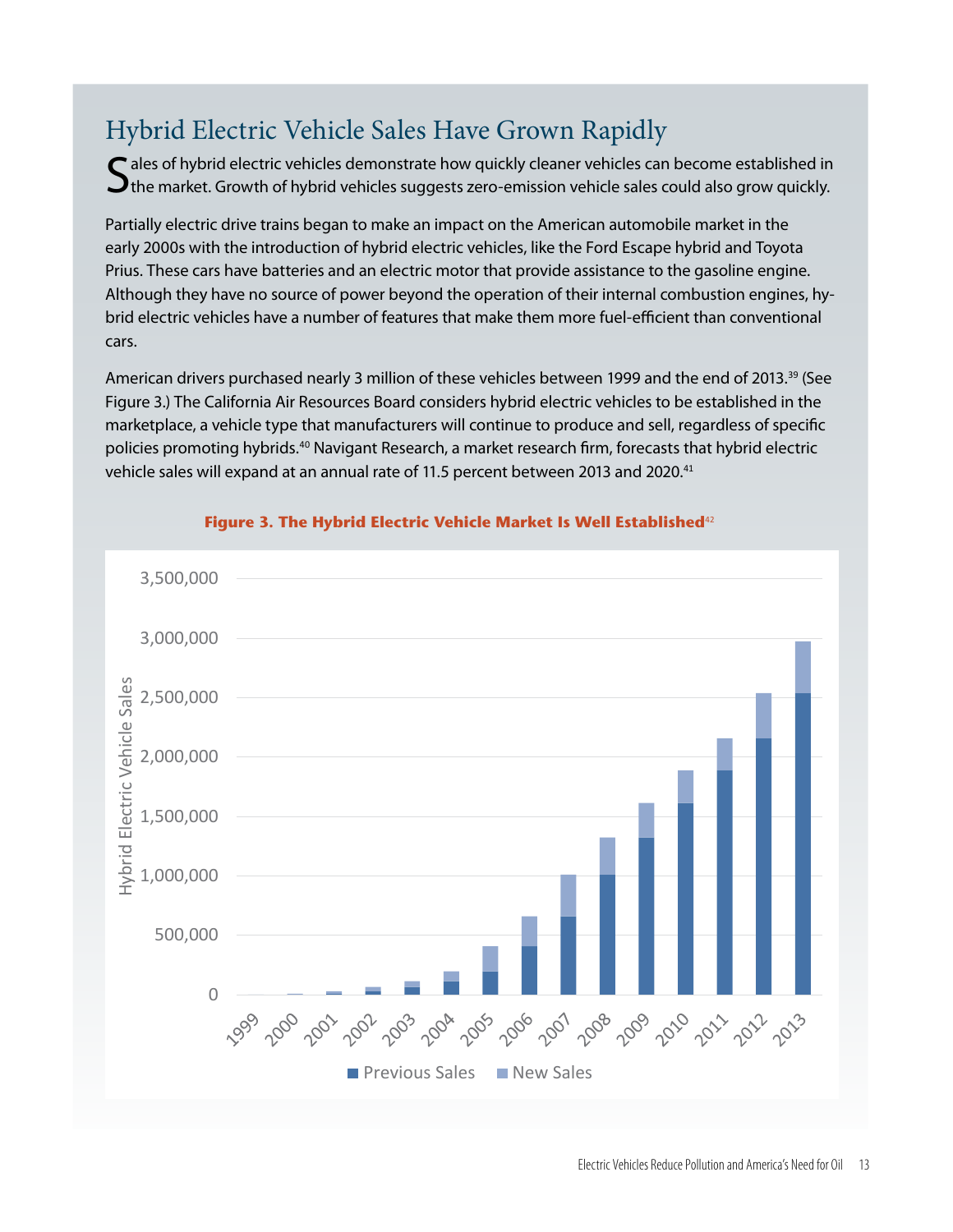The total pollution impact of gasoline-powered vehicles can be compared with those of electric vehicles (which produce no tailpipe pollution) by measuring life cycle emissions. Life cycle emissions include pollution emitted during vehicle production, fuel production and transportation, and pollution that is released when the fuel is used. For example, life cycle global warming pollution from a gasoline vehicle includes emissions released during production, refining and transportation of the oil as well as the tailpipe pollution produced from combustion in the vehicle. Though an electric vehicle produces no pollution when it draws electricity from its battery to drive its motor, its life cycle emissions include the global warming pollution released at the power plant that generated the electricity.

Analyses performed by different government agencies, academics and other researchers have confirmed that electric vehicles have lower life cycle emissions than conventional gasoline vehicles, even when charged from a grid heavy with coal-fired power plants.<sup>43</sup>

In short, driving an electric vehicle or a plug-in hybrid electric vehicle produces less global warming pollution than driving the average gasoline-powered vehicle today.<sup>44</sup> Electric vehicles will only get cleaner

as the electricity grid from which they draw power includes more renewable electricity sources.<sup>45</sup> On the other hand, conventional cars could produce increased life cycle emissions as they come to rely on oil extracted from tar sands and other especially polluting sources.

#### **Oil Is Getting Dirtier Because of Tar Sands and Other Unconventional Fuel Sources**

As conventional, easy-to-access supplies of oil become harder to find, oil companies have begun to tap oil reserves in more remote locations and to turn to unconventional sources of oil. The result is that the average barrel of oil from these sources produces more global warming pollution and causes broader environmental harm than has historically been the case with conventional oil supplies.

Oil companies are increasingly tapping into two unconventional supplies of oil that release more global warming pollution than conventional oil: oil extracted from tar sands and oil obtained through fracking. Tar sands-based oil releases 14 to 25 percent more global warming pollution than conventional oil.<sup>46</sup> The U.S. Energy Information Administration (EIA) projects that production of tar sands oil will triple over the

## How Using Oil from Tar Sands Could Increase Emissions: A Case Study from the Northeast

Increasing the amount of tar sands-derived oil refined into gasoline for consumption in the U.S.<br>
could measurably increase life cycle emissions from light-duty vehicles. The Natural Resources could measurably increase life cycle emissions from light-duty vehicles. The Natural Resources Defense Council estimated how the Northeast's supply of gasoline might change if the Keystone XL pipeline is approved and refineries that supply the region begin processing tar sands oil.<sup>49</sup>

In the region stretching from Maryland to Maine, the increased use of tar sands-based gasoline could result in emissions from light-duty vehicles increasing by 16 percent in 2025, compared to using gasoline from conventional sources.<sup>50</sup> The potential increase in global warming pollution from tar-sands based gasoline adds additional urgency to the efforts of the Mid-Atlantic and New England states to promote electric vehicles.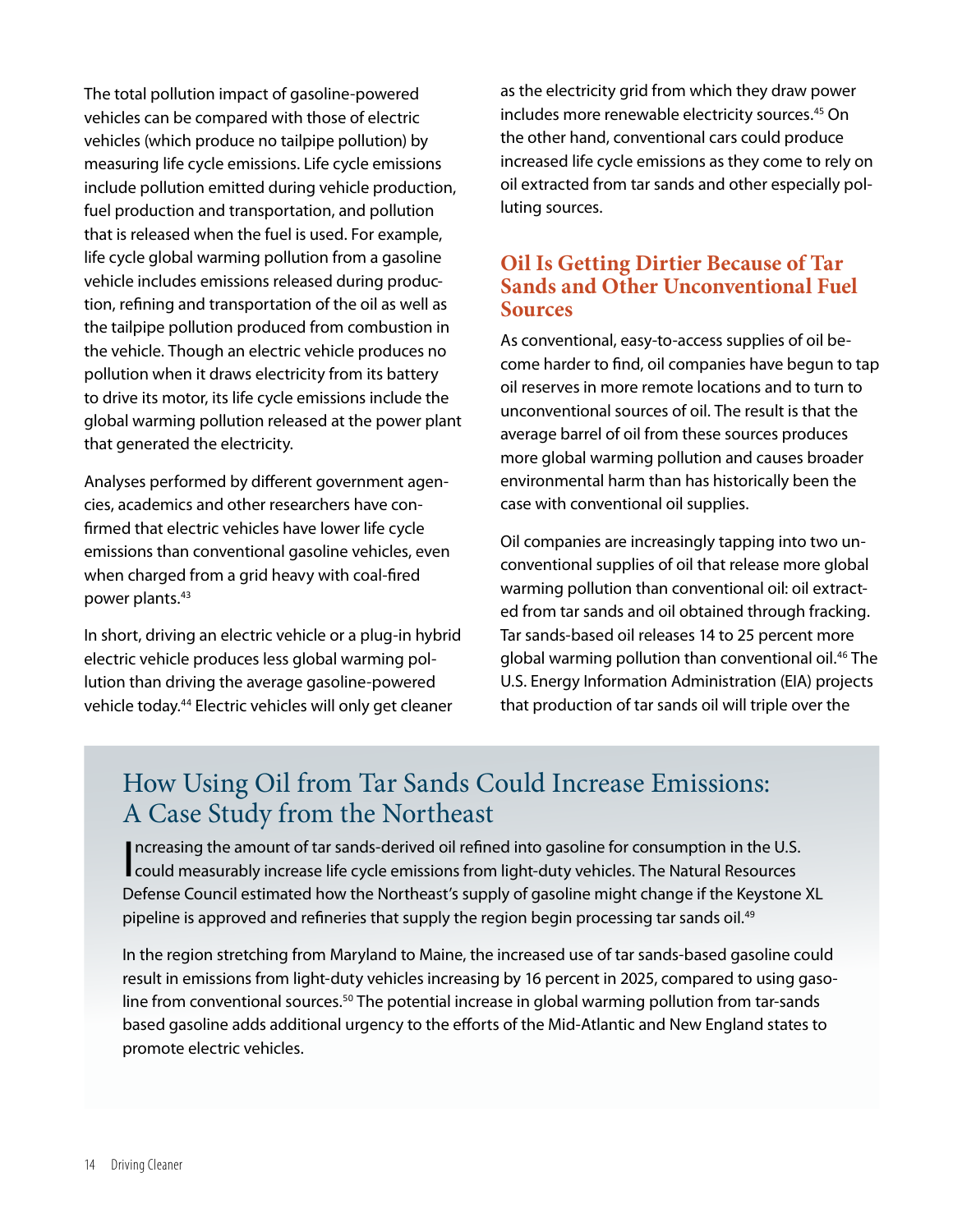next 25 years, from 1.5 million barrels per day to 4.8 million barrels per day.<sup>47</sup>

Fracking is an energy- and water-intensive method of reaching oil and natural gas deposits. Recent studies have found that fracking results in extensive leaks of methane, a powerful greenhouse gas, thus raising the total global warming pollution attributable to fuels obtained through fracking.<sup>48</sup>

Unconventional and hard-to-reach oil sources also produce other extensive environmental damage. Deepwater oil drilling can lead to massive oil spills: when the Deepwater Horizon oil drilling rig exploded in the Gulf of Mexico in 2010, it dumped more than 200 million gallons of oil into the Gulf. Since 2005, fracking has damaged more than 350,000 acres of land and led to the release of 450,000 tons of hazardous air pollutants into the atmosphere. In 2012 alone, fracking for oil and gas generated over 280 billion gallons of toxic wastewater.<sup>51</sup>

#### **Electricity Is Getting Cleaner Due to Renewable Energy**

While our future oil supplies are getting dirtier, our sources of electricity are getting cleaner. Twenty-nine states plus the District of Columbia currently have some version of a renewable electricity standard requiring that utilities generate an increasing percentage of electricity from renewable energy sources.<sup>52</sup> As a result of these policies and federal incentives, the amount of electricity generated from wind increased four-fold from 2007 to 2012.<sup>53</sup> (See Figure 4.) Utility-scale solar energy generation increased at least seven-fold.

With the right policies in place, we can achieve much greater increases in renewable generation of electricity, further strengthening the environmental benefits of electric vehicles.

![](_page_15_Figure_6.jpeg)

#### **Figure 4. Net Generation of Electricity from Wind Increased Four-Fold from 2007 to 2012**54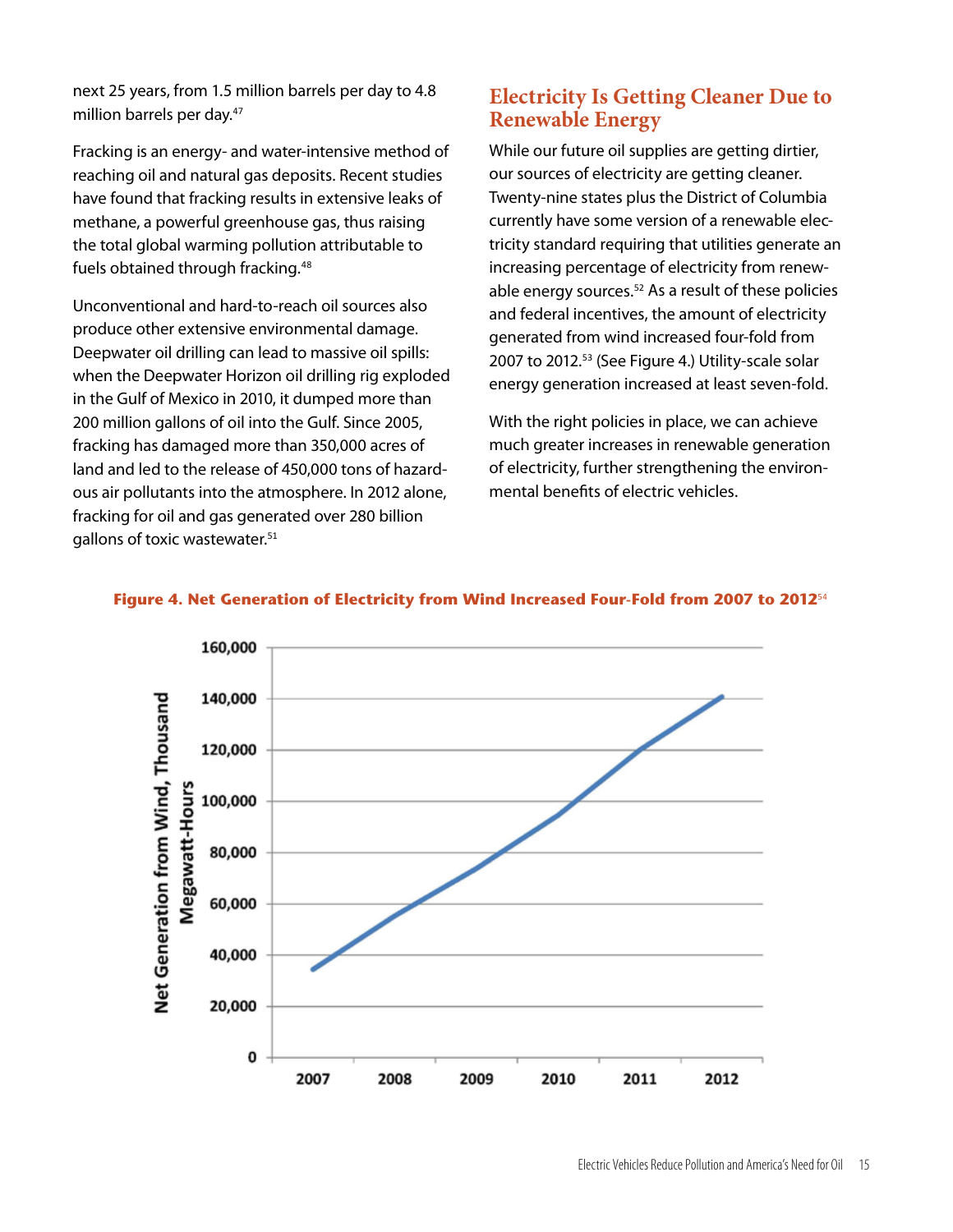## **Electric Vehicles Are Essential to Meeting Climate Protection Goals**

Electric vehicles produce relatively little global warming pollution and health-threatening air pollution, making them a critical tool for addressing the environmental impacts of our transportation system.

By mid-century, climate scientists estimate that the United States needs to cut emissions of global warming pollution by more than 80 percent.<sup>55</sup> To reach that goal, electric vehicles, plug-in hybrid electric vehicles and fuel-cell vehicles will need to dominate the light-duty vehicle fleet – and those vehicles will need to be powered almost exclusively by emission-free electricity and other clean fuel sources. In California, for example, researchers have concluded that if the state is to achieve the emission reductions needed to avoid the worst impacts of global warming, electric vehicles and other zero-emission vehicles will need to account for 100 percent of new vehicle sales by 2040 and those vehicles will need to be charged with clean energy sources.<sup>56</sup>

Using more electric vehicles powered by clean electricity can reduce health-threatening air pollution. The American Lung Association calculates that an all-electric vehicle fleet, powered by onethird clean electricity sources, could cut air pollution enough to avoid more than 10,000 asthma attacks per year in California.<sup>57</sup> The number of days at school and work missed because of health impacts of poor air quality could decline by 75 percent.

Transforming the nation's fleet to include entirely zero-emission vehicles won't happen over the course of just a few years. It will require long-term commitment and investment to refine vehicle technologies, add new charging infrastructure, and replace dirty vehicles with clean ones when aging vehicles are retired. Increasing the number of zero-emission vehicles on the road by 2025 is a critical first step to meeting long-term emission reduction goals.

**Increasing the number of zero-emission vehicles on the road by 2025 is a critical first step to meeting long-term emission reduction goals.**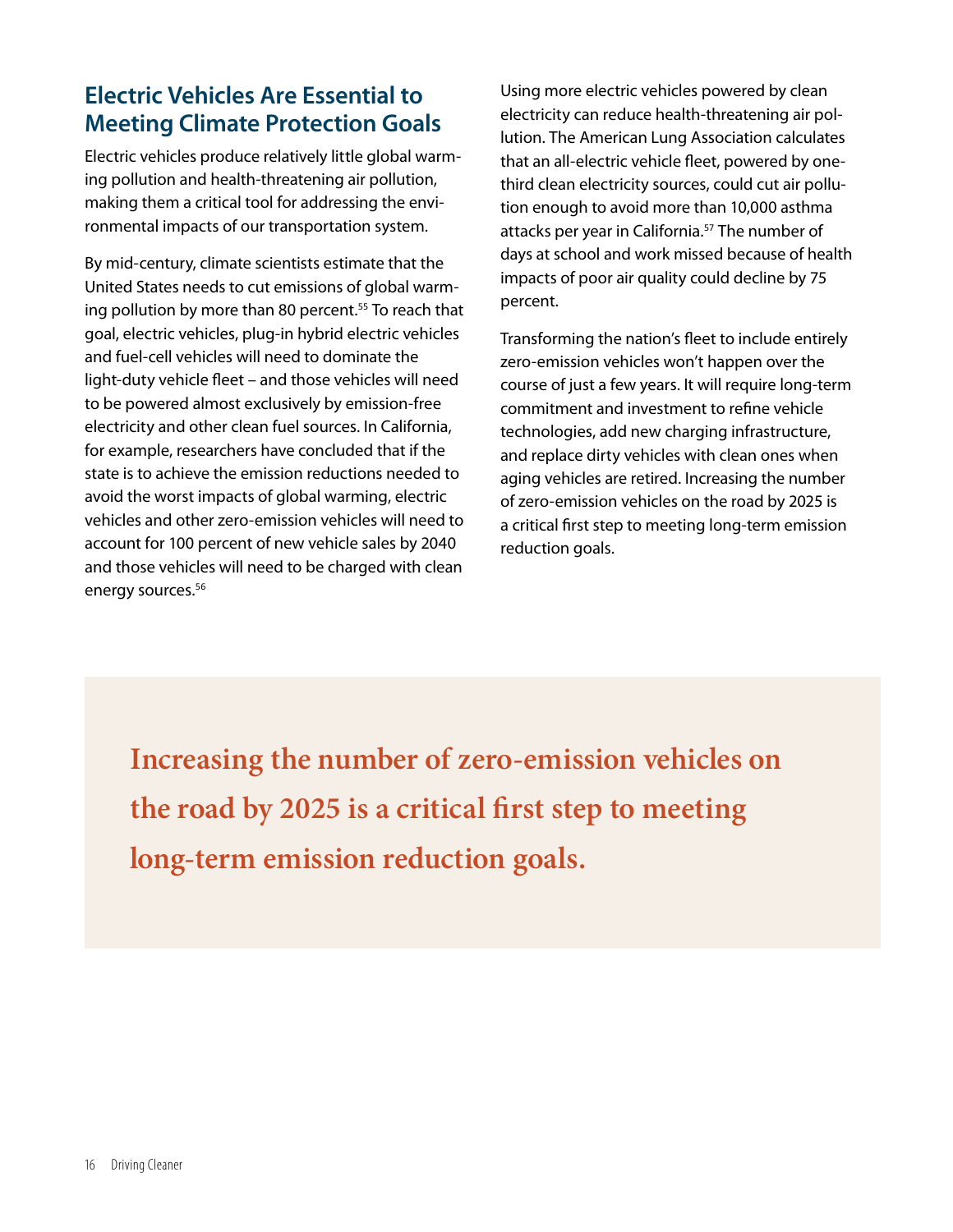## **The Benefits of Putting More Electric Vehicles on the Road**

I rom battery electric vehicles like the Nissan Leaf to plug-in hybrid electric vehicles like the Chevy Volt, electric vehicles are already helping to cut global warming pollution. Boosting the number of electric vehicles in the nation's fleet can help cut global warming pollution by reducing reliance on gasoline and increasing the use of electricity as a vehicle fuel. Simultaneously adding more renewable electricity sources to the nation's grid and retiring more polluting sources, such as coal and natural gas, can help drive emissions even lower.

### **Emission Reductions from More Electric Vehicles in 10 States**

Thirteen states have adopted all or part of the Clean Cars Program, which is a policy aimed at reducing health-threatening and climate-changing pollution from passenger vehicles. These states are California, Connecticut, Delaware, Maine, Maryland, Massachusetts, New Jersey, New York, Rhode Island, Pennsylvania, Oregon, Vermont and Washington. All of these states – except for Washington, Pennsylvania and Delaware – have also adopted the Zero Emission Vehicle (ZEV) component of the Clean Cars Program, which pushes automakers to produce ever-cleaner vehicles with new technology and to sell a rising number of advanced vehicles, including battery electric and plug-in hybrid electric vehicles. The ZEV requirement, originally developed in 1990, spurred manufacturers to develop the hybrid electric vehicles that are common today, and is designed to lead to the same growth in battery electric vehicles, plug-in hybrid electric vehicles, and fuel cell vehicles (FCVs). (See "The Clean Cars Program" text box for more background about the entire program.)

Already, manufacturers are expanding their offerings of electric vehicles, giving consumers more options and broadening the reach of the electric vehicle market. In 2014 alone, Chevrolet plans to release the subcompact Spark EV, BMW will launch the i3, Kia will unveil the Soul EV, Mercedes-Benz will produce its B-Class EV, Volkswagen will reveal its eGolf, and Tesla will branch out with its Model X sport utility vehicle, designed to appeal to a broader consumer base.<sup>58</sup> However, not all vehicles may be available nationally, as automakers sometimes limit sales to states with zero-emission vehicle requirements.

#### **Table 1. Electric Vehicles Currently Offered by Carmakers**59

| <b>Vehicle</b>              | <b>Type</b>             |
|-----------------------------|-------------------------|
| Cadillac ELR                | Plug-in Hybrid Electric |
| <b>Chevrolet Spark</b>      | Electric                |
| <b>Chevrolet Volt</b>       | Plug-in Hybrid Electric |
| <b>Fiat 500E</b>            | Electric                |
| Ford C-MAX Energi           | Plug-in Hybrid Electric |
| <b>Ford Focus Electric</b>  | Electric                |
| <b>Ford Fusion Energi</b>   | Plug-in Hybrid Electric |
| Honda Accord                | Plug-in Hybrid Electric |
| Honda Fit EV                | Electric                |
| Mitsubishi i-MiEV           | Electric                |
| Nissan LEAF                 | Electric                |
| Porsche Panamera S E-Hybrid | Plug-in Hybrid Electric |
| Smart for Two EV            | Electric                |
| Tesla Model S               | Electric                |
| Toyota Prius Plug-in        | Plug-in Hybrid Electric |
| Toyota RAV4                 | Electric                |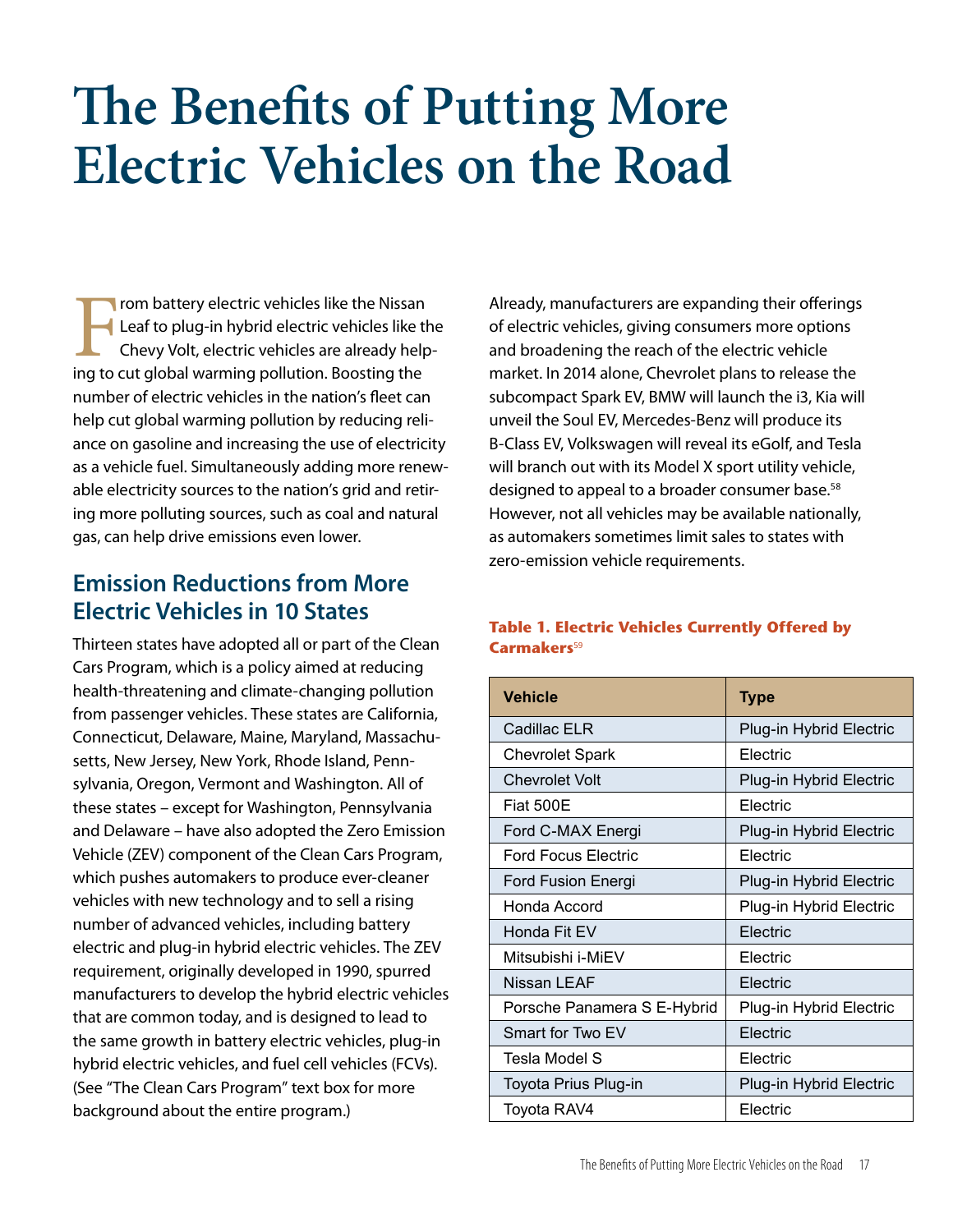Photo: code6d/istockphoto.

![](_page_18_Picture_1.jpeg)

**The Smart fortwo electric vehicle has been available to customers in the U.S. since 2012.** 

To ensure the success of the ZEV program, governors in eight states have pledged to enact policies placing 3.3 million zero-emission vehicles on the road by 2025. At that point, battery electric vehicles, plug-in hybrid electric vehicles and fuel cell vehicles will account for more than 15 percent of new vehicle sales in participating states.<sup>60</sup> The coalition of states – California, Connecticut, Maryland, Massachusetts, New York, Oregon, Rhode Island and Vermont – plans to boost adoption of ZEVs with a suite of policies designed to make the transition to electric vehicles smoother and more attractive for consumers. Among the policies agreed to by the coalition are reforming building codes to facilitate the construction of electric charging stations; investing in research and infrastructure necessary to sustain hydrogen fuel cell vehicles; purchasing zero-emission vehicles for state fleets; considering fiscal incentives to help consumers manage the higher up-front capital costs of electric vehicles, including reduced toll rates and access to

carpool lanes; and harmonizing electric vehicle networks to make ownership of electric vehicles smoother and more efficient across state lines.<sup>61</sup>

Implementation of the ZEV program in 10 states – the eight that have signed the agreement, plus New Jersey and Maine, which have adopted the ZEV requirement but have not yet signed the agreement – would cut global warming pollution by 4.7 million metric tons of carbon dioxide equivalent (MMTCO<sub>2</sub>e) in 2025 compared with emissions from conventional cars.<sup>62</sup> In other words, the use of battery electric vehicles, plug-in hybrid electric vehicles, and fuel cell vehicles instead of conventional gas-powered vehicles would reduce pollution relative to conventional cars by the same amount as removing 1 million of today's cars from the road. That's equal to emissions from burning more than 500 million gallons of gasoline, enough to drive from New York City to Los Angeles 4 million times.<sup>63</sup>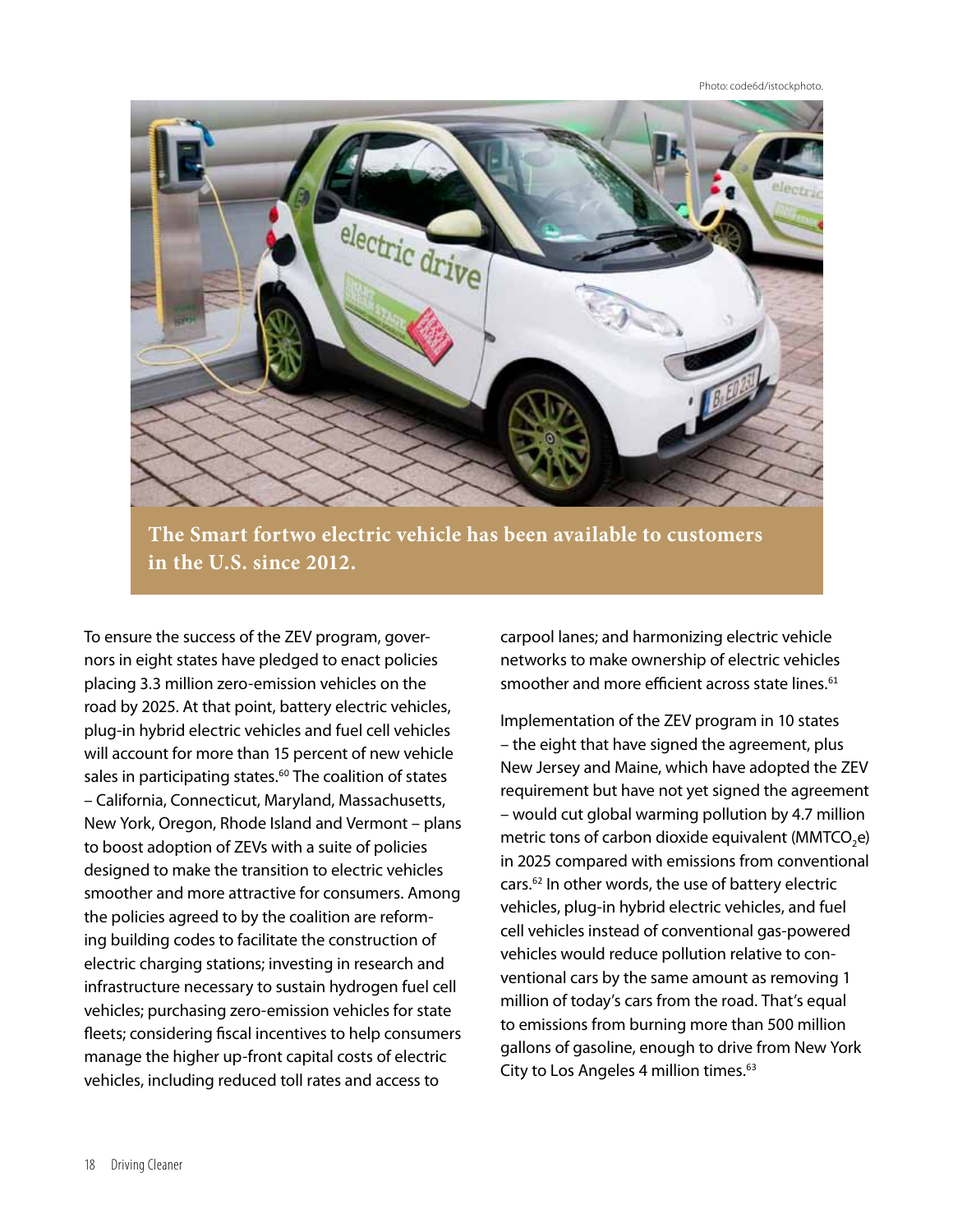#### **Table 2. Global Warming Pollution Avoided in 2025 in 10 States Due to the ZEV Program**

| <b>State</b>  | <b>Number of BEVs,</b><br><b>PHEVs, and FCVs</b><br>on the Road | <b>Pollution</b><br><b>Prevented</b><br>(MMTCO <sub>2</sub> e) |
|---------------|-----------------------------------------------------------------|----------------------------------------------------------------|
| California    | 1,414,000                                                       | 1.80                                                           |
| Connecticut   | 146,000                                                         | 0.24                                                           |
| Massachusetts | 286,000                                                         | 0.48                                                           |
| Maryland      | 282,000                                                         | 0.20                                                           |
| Maine         | 48,000                                                          | 0.08                                                           |
| New Jersey    | 475,000                                                         | 0.35                                                           |
| New York      | 803,000                                                         | 1.35                                                           |
| Oregon        | 123,000                                                         | 0.15                                                           |
| Rhode Island  | 41,000                                                          | 0.07                                                           |
| Vermont       | 33,000                                                          | 0.06                                                           |
| TOTAL         | 3,652,000                                                       | 4.77                                                           |

Electric vehicle sales may be used by automakers to comply with federal standards limiting global warming pollution from cars. By selling more zero-emission vehicles, automakers could technically sell a corresponding number of dirty vehicles, as long as the automakers meet the fleet average emission standard. Increasing sales of electric vehicles will help achieve the global warming emission reductions promised under the federal standards while also positioning the nation for further emission reductions as the electric grid becomes cleaner in the years to come.

Increasing the number of electric vehicles will also help reduce health impacts of vehicle pollution. Vehicle tailpipe emissions have a disproportionate impact on people who live near freeways and other heavily traveled roads. Greater use of electric vehicles will reduce pollution levels in those concentrated areas.

## The Clean Cars Program

The Clean Cars Program originated as a state-level vehicle emission standard, designed by California<br>and adopted by a dozen other states with air pollution problems. The program initially targeted air pollutants that contribute to the formation of smog and soot. Policymakers expanded the program in 2002 to include global warming pollution. The program's reach grew again in 2009 when the Obama administration committed to national adoption of a modified version of the Low Emission Vehicle portion of the program.

In addition to limiting emissions from automobiles in use today through low emission vehicles, the Clean Cars Program seeks to advance clean car technology through its Zero-Emission Vehicle (ZEV) requirement. The ZEV program's goal is to increase the number of vehicles with zero tailpipe emissions, such as battery electric vehicles and fuel cell vehicles. Designed and regularly updated by the California Air Resources Board, the ZEV program offers auto manufacturers flexibility in how they meet the program's requirements. Car companies can comply by developing and selling vehicles that aren't zero emission but that will facilitate a technological and infrastructural transition to zero-emissions vehicles.

For example, plug-in hybrid electric vehicles require batteries with bigger capacity than do hybrid vehicles, thereby spurring innovations in battery technology. And, as plug-in hybrid electric vehicles become more common, demand will rise for charging infrastructure at homes and businesses, an investment that will make battery electric vehicles more appealing to drivers.

Another vehicle type that complies with the ZEV program is the fuel cell vehicle (FCV). A hydrogen-powered fuel cell provides electricity to drive a motor, powering the vehicle and releasing no global warming pollution from the tailpipe. The first fuel cell light-duty vehicles are scheduled to become commercially available in June of this year.<sup>64</sup> Though charging stations currently are few and far between, more are being built, with California planning to open 45 additional stations by the end of 2015.<sup>65</sup>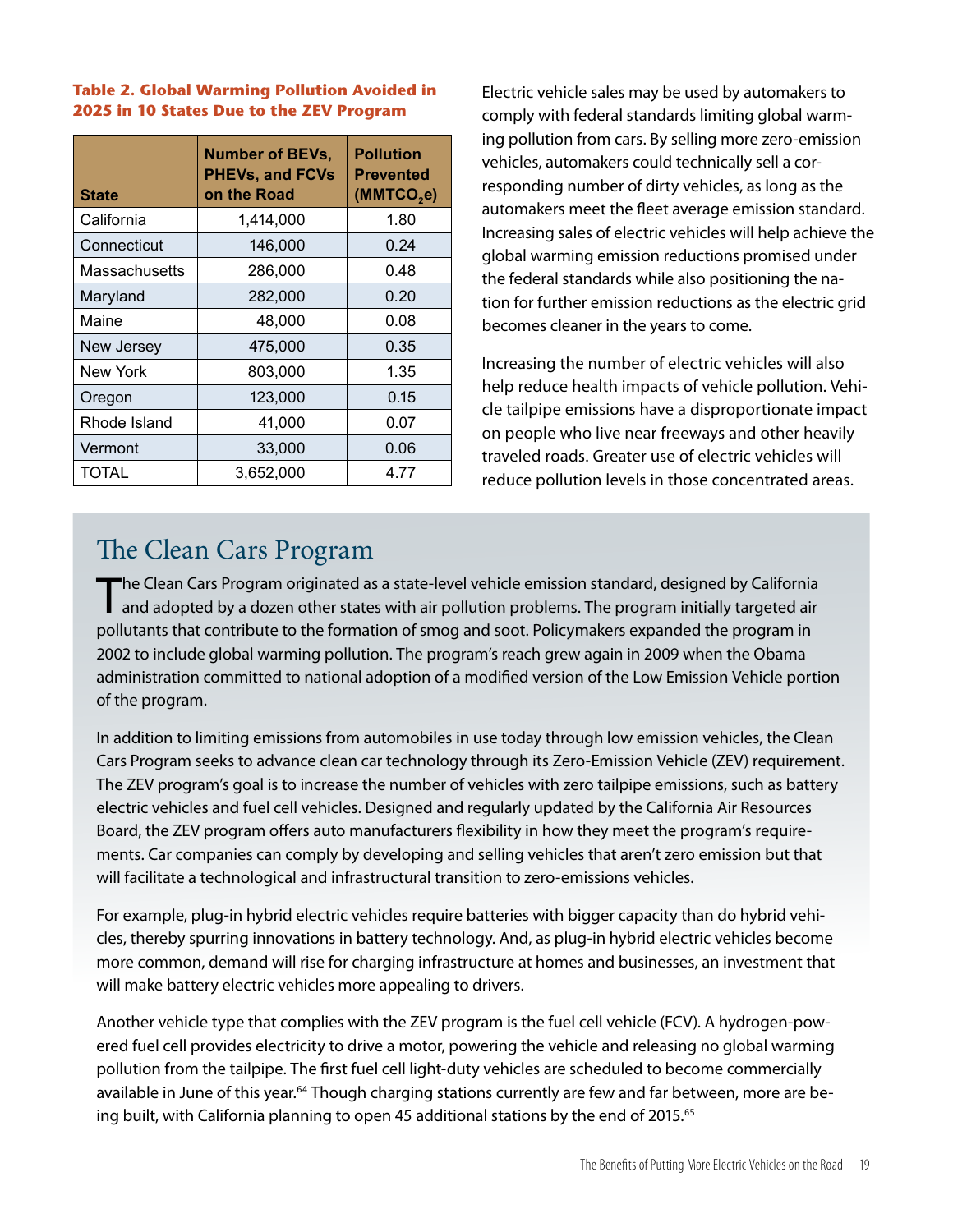## **Emission Reductions from More Electric Vehicles in All 50 States**

Putting more electric vehicles on the road will prevent more global warming pollution. If the Clean Cars Program's ZEV requirement were adopted in all 50 states plus Washington, D.C., an estimated 13.2 million battery electric vehicles, plug-in hybrid electric vehicles and fuel cell vehicles would be on the road in 2025. By replacing that many gasoline-powered vehicles with less polluting vehicles, global warming pollution would be cut by 14.5 million metric tons of carbon dioxide equivalent relative to emissions from conventional cars.<sup>66</sup> That's as much pollution as is released in a year by 3 million of today's vehicles.<sup>67</sup> (Appendix A shows state-by-state savings.)

### **Emission Reductions from Electric Vehicles Powered by Clean Electricity**

Electric vehicles can achieve greater reductions in global warming pollution if the electricity that powers them comes from cleaner sources.

In 2013, 13 percent of the nation's electricity was generated from renewable energy sources such as hydropower, wind and solar.<sup>71</sup> The U.S. Energy Information Administration estimates that by 2025 renewable electricity generation will increase modestly to produce nearly 15 percent of the nation's electricity.<sup>72</sup> This growth results from federal policies subsidizing construction of new renewable electricity facilities and state renewable electricity standards. Twentynine states have established requirements that a certain percentage of electricity sold in the state come from wind, solar and other clean, renewable sources. Many of these policies have requirements that rise annually until a target year is reached.

The best renewable electricity policies ensure that states will obtain more than 30 percent of their electricity from renewable sources by the end of this decade. For example, California requires utilities to obtain 33 percent of their electricity from renewable sources by 2020, and Colorado's requirement is 30 percent by 2020.73 Illinois, Minnesota, Nevada and Oregon each have a requirement of 25 percent by 2025.<sup>74</sup> However, because relatively few states have adopted such strong renewable electricity requirements, by 2025 the total national share of electricity from renewable sources is forecast by the EIA to be only 15 percent.<sup>75</sup>

Stronger state and federal policies to promote wind, solar and other clean sources of power could enable the nation to obtain 25 percent of its electricity from renewables by 2025. With more clean, renewable power generation, less electricity would be needed from coal- and natural gas-fired power plants and average emissions from electricity generation – and the vehicles powered by electricity – would decline.

Expanding the number of electric vehicles on the road in every state (as envisioned in "Emission Reductions from More Electric Vehicles in All 50 States") and increasing the amount of electricity produced from renewable sources to 25 percent would cut global warming pollution from lightduty vehicles by 18.2 million metric tons of carbon dioxide equivalent in 2025 compared to conventional vehicles.76 That is equal to the global warming pollution released by 3.8 million of today's vehicles in a year, or the amount of pollution released by burning 2 billion gallons of gasoline.<sup>77</sup>

This is a 26 percent increase in emission savings over a situation of slow renewable energy growth.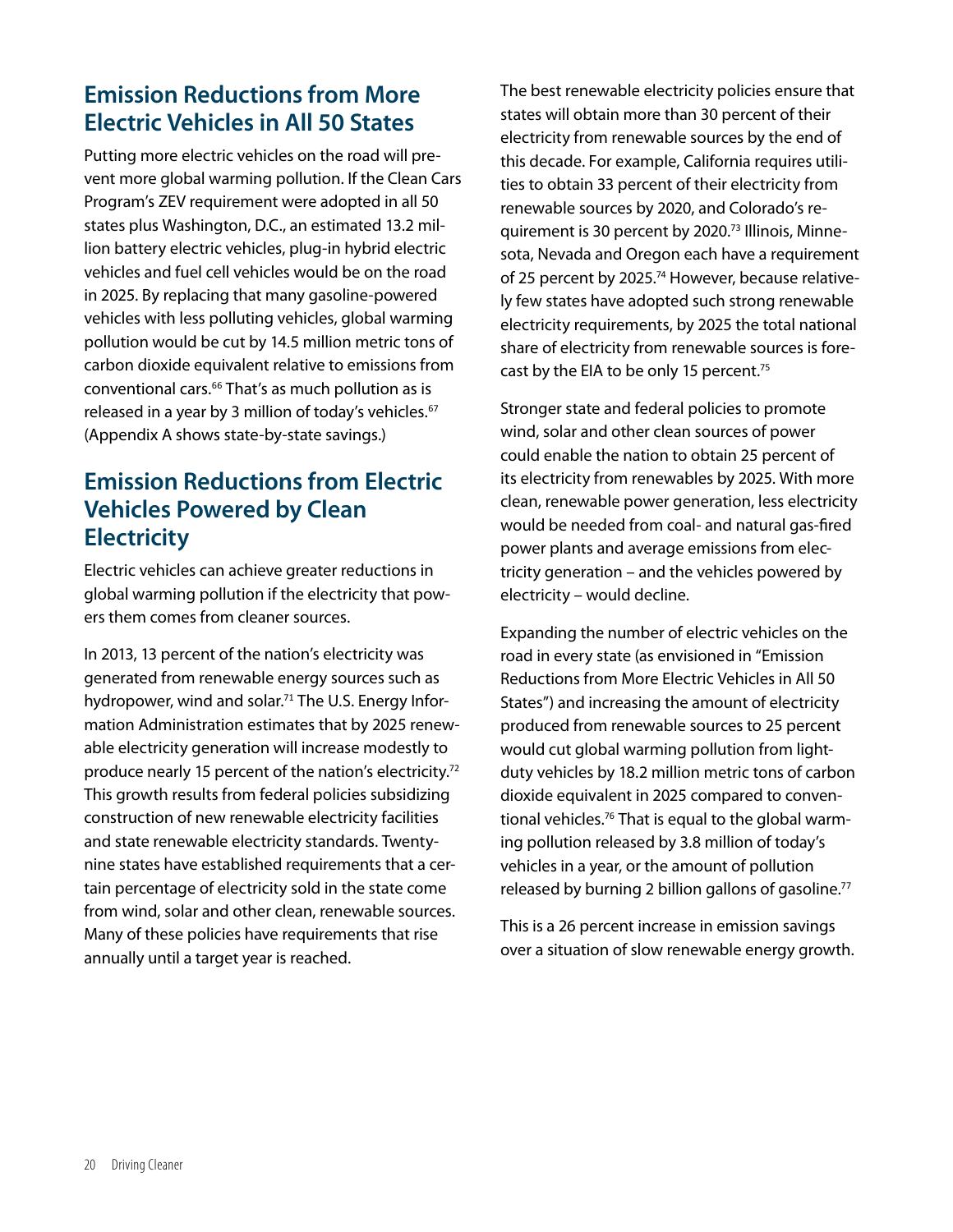## Electric Vehicles as Shared Use Vehicles

Electric vehicles provide benefits by displacing miles that would otherwise be driven in gasoline-<br>powered vehicles. One key place for this to happen is in car-sharing services, where vehicles receive frequent, short-term use and often are parked in designated areas where charging infrastructure can be installed.

Car-sharing services, such as Zipcar, have become popular in urban areas where many residents can complete their daily commutes and errands without a car, but periodically need access to a car for a few hours. Shared-use vehicles are typically available for rental by the minute or by the hour, and then are parked for the next customer. Some car-sharing services require that the shared-use vehicle be returned to original location, necessitating a roundtrip by the driver, while other services permit one-way trips and allow the vehicle to be left in any part of the city served by the car-sharing service. Multiple customers may rent a car in a single day, resulting in significant local mileage for each vehicle.

This use pattern is well-suited to electric vehicles. The high mileage in shared-use vehicles means that electric vehicles displace a large number of miles in gasoline vehicles. Multiple local trips ensure regular opportunities to recharge the battery. In addition, because car-sharing companies, not drivers, pay for fuel in shared-use vehicles, fleet operators may have an incentive to purchase electric vehicles (which are cheaper to operate per mile than gasoline vehicles) and to install charging stations.

Electric vehicles are already in use by car-sharing services. Zipcar offers Honda Fit electric vehicles in some cities and DriveNow provides only BMW electric vehicles.<sup>68</sup> In France, car-sharing service Autolib allows users to rent electric cars at one of a number of curbside charging stations and return them to any station with an available parking space.<sup>69</sup> The company that created Autolib will soon offer 500 electric vehicles for rent from 200 locations throughout Indianapolis.<sup>70</sup>

![](_page_21_Picture_5.jpeg)

Photo: Mario Roberto Duran Ortiz, via Wikimedia, under Creative Commons license.

Indianapolis will become the first American city with an electric vehicle sharing service – a business model pioneered by Paris' Autolib program (above).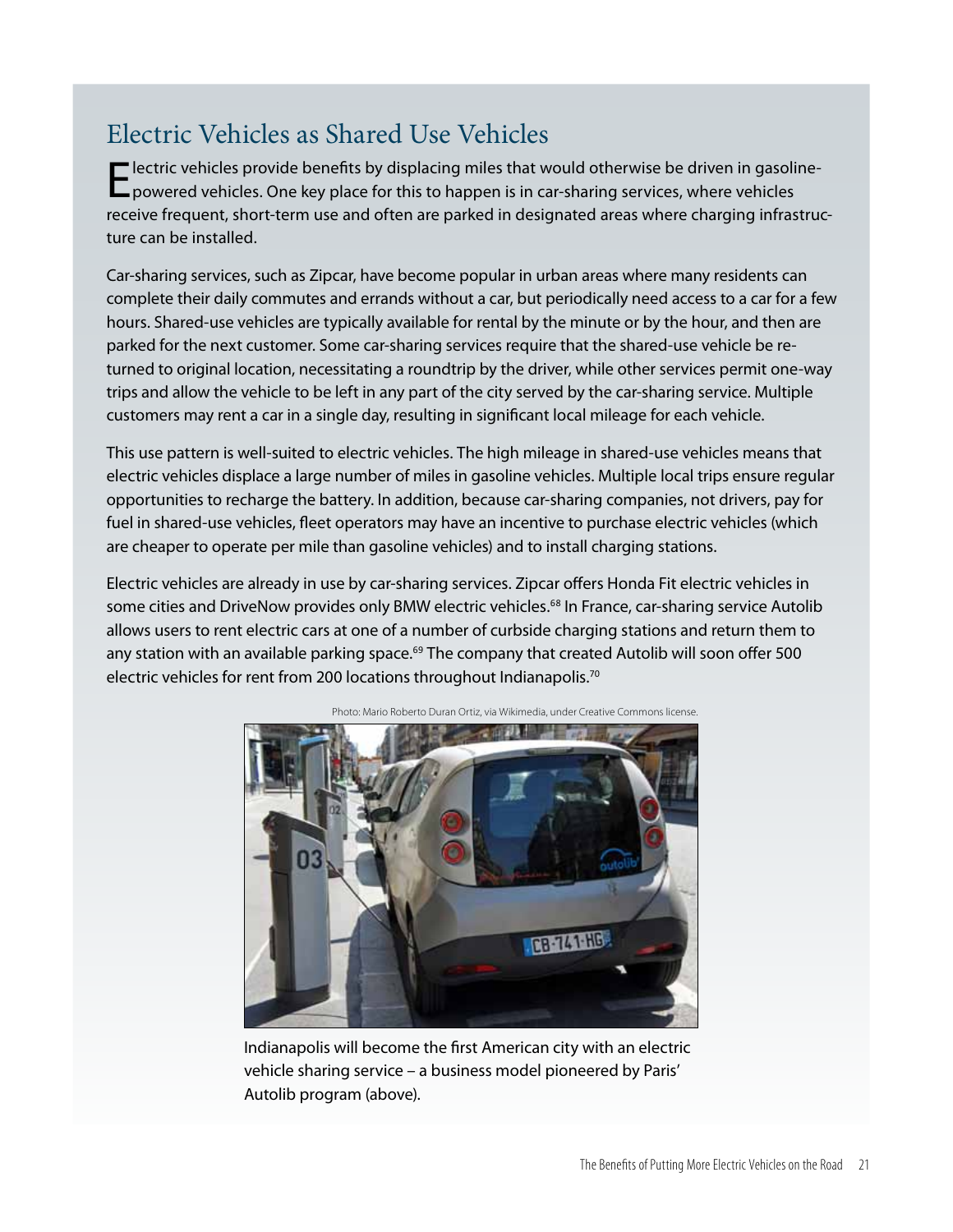![](_page_22_Picture_1.jpeg)

**Increasing the amount of electricity produced from renewable sources to 25 percent provides greater reductions in global warming pollution.**

## Electric Vehicles Can Help Clean up the Power Grid

s electric vehicles become more common, their batteries will begin to offer the electrical grid something it has never before possessed – a modular and widely dispersed significant volume of storage capacity for power – contributing to the ability to integrate greater amounts of solar and wind energy into the nation's electric system.

At present, electricity production has to be closely matched to demand throughout the day. That means that while some large power plants run night and day, others are switched on and off to match the variation in demand that occurs over the course of 24 hours.

The incorporation of additional renewable energy sources into the grid presents a challenge for grid managers, and the storage capacity provided by electric vehicle batteries may help incorporate intermittent sources of power, like wind and solar energy, into the grid. Renewable energy sources produce power when the sun shines or the wind blows, which may not always align with periods of high electricity demand. Smart charging of electric vehicles allows grid managers to coordinate vehicle charging with renewable electricity output.<sup>78</sup> Smart charging can be accomplished through strategies such as customer education, time-of-day electricity pricing, or advanced controls that allow the utility to determine when a vehicle should start charging.

In the long-term, electric vehicles – and their batteries – may provide an additional benefit by feeding stored power back into the grid during times of high demand. Batteries can be charged when renewable energy sources generate more power than required by users, then discharge energy back into the grid during times of lower renewable output. Multiple demonstration projects are under way in the U.S. to explore the opportunities and challenges of enabling batteries in electric vehicles and plug-in hybrid electric vehicles to store electricity from the grid.<sup>79</sup> Denmark, which has led the world in developing wind power, plans to use electric vehicles to allow it to incorporate levels of wind power above what an unimproved grid would be capable of carrying into its electrical system.<sup>80</sup> In the future, a significant fleet of electric vehicles could allow the United States to do the same thing, making possible a cleaner electrical grid.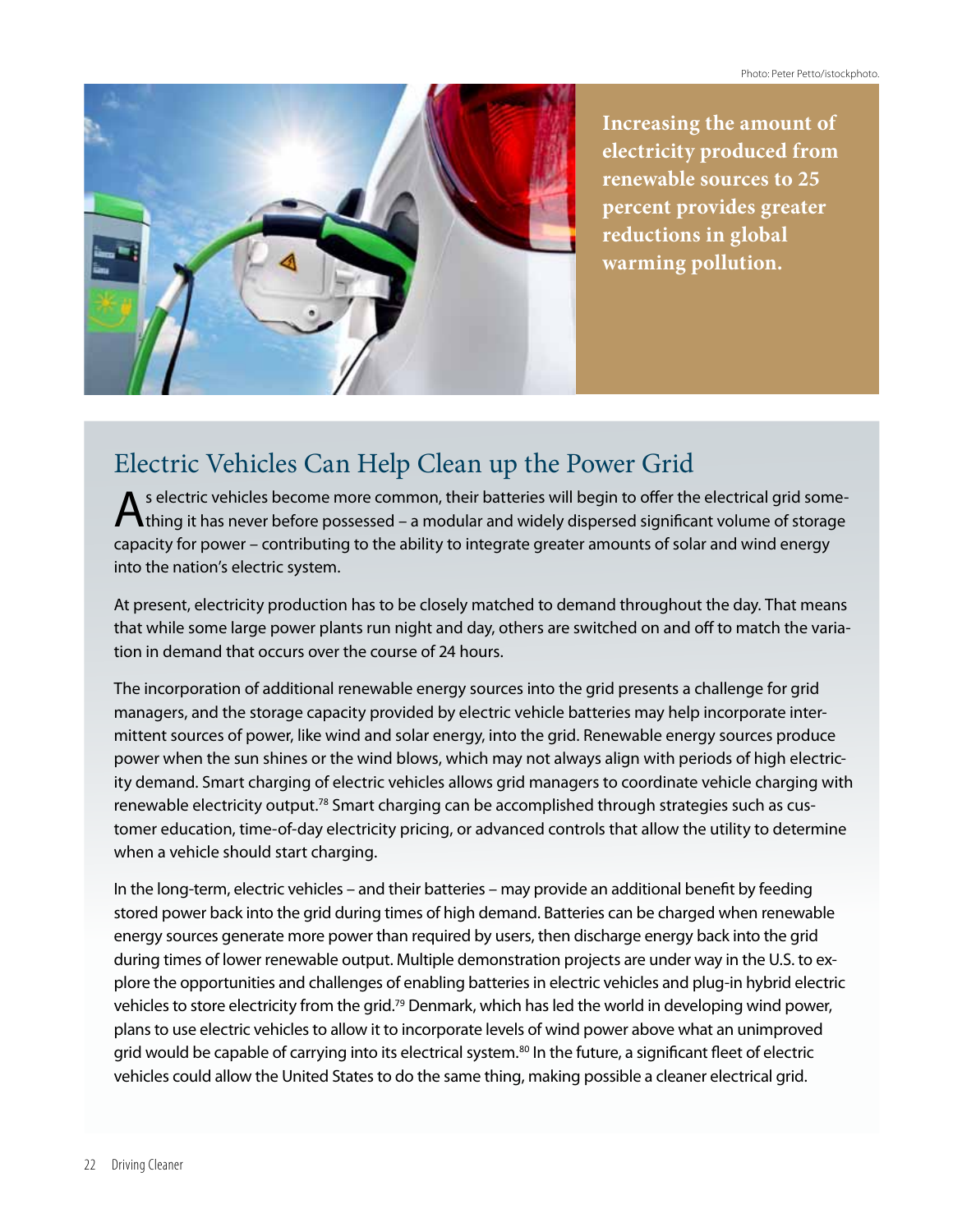## **Policy Recommendations**

Imate scientists estimate that the United States and other industrialized nations need to cut emissions of climate-changing pollution by more than 80 percent by mid-century in States and other industrialized nations need to cut emissions of climate-changing polorder to prevent the most harmful impacts of global warming.<sup>81</sup> To meet that goal, America must get off oil. Transitioning our transportation system to run on electricity rather than gasoline is a critical component of an overall strategy to protect future generations from the worst impacts of climate change.

Electric vehicles have the potential to provide meaningful reductions in global warming pollution in the short- and long-term. State and federal policy should aim to accelerate the development and deployment of electric cars and trucks, with the long-term goal of eliminating our dependence on oil.

### **Accelerate the Deployment of Electric Vehicles**

The nation should seek to ensure that all new vehicles are zero emission by 2040.

Delaware, Pennsylvania and Washington – which have already adopted the Low Emission Vehicle program, but not its related zero-emission counterpart – should adopt the ZEV program. Other states also could adopt the program or could otherwise set goals for adoption of zero-emission vehicles.

States should adopt policies supporting use of electric vehicles and collaborate to accelerate electric vehicle deployment. States can:

- Modify building codes to require construction of charging infrastructure in new or renovated buildings, especially in multi-family residences and public areas. Both renters and homeowners need access to charging facilities.
- • Ensure that utilities offer electricity pricing schedules tailored to electric vehicle owners. For example, both Georgia Power and Indianapolis Power & Light offer such options for individuals and companies that need to charge a vehicle.<sup>82</sup>
- Buy zero-emission vehicles for public fleets and build charging infrastructure to support those vehicles. This lead-by-example strategy can replace a large number of miles that would be driven in gasoline-powered vehicles, increase public familiarity with electric vehicles, introduce fleet drivers to electric vehicles and perhaps encourage them to purchase such vehicles for their personal use, and potentially increase the number of publicly accessible charging stations.
- • Offer rebates or tax credits to individuals or companies that buy or lease zero-emission vehicles. For example, Georgia offers up to a \$5,000 tax credit and Colorado offers up to a \$6,000 tax credit, while Washington offers a sales tax exemption for electric vehicles.<sup>83</sup>
- Offer other incentives for purchases of clean vehicles, such as HOV lane access, preferential parking and reduced tolls. In California, for example, access to HOV lanes motivates many purchases of electric vehicles.<sup>84</sup>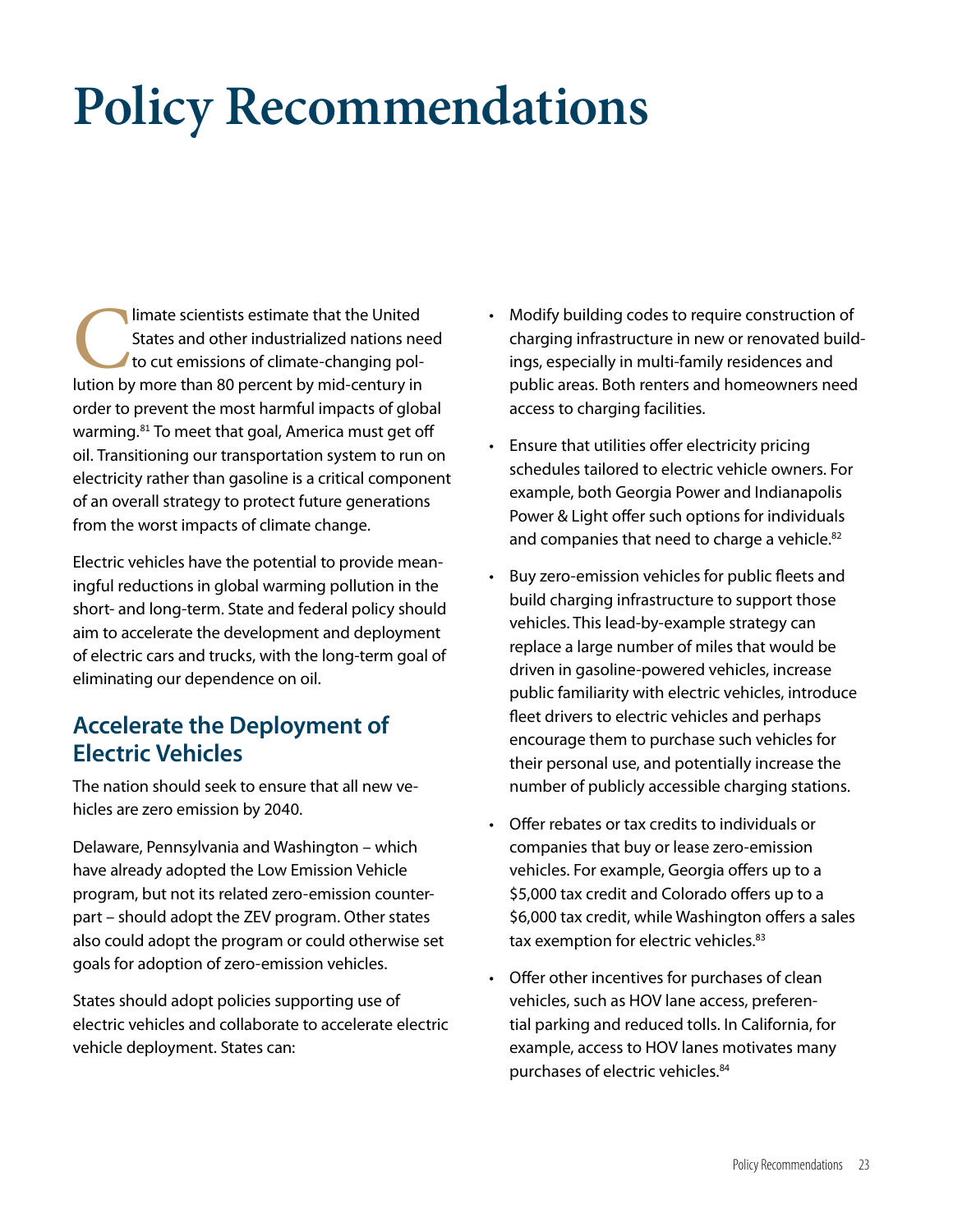Federal policies also can support the use of electric vehicles.

- The federal government currently offers tax credits of up to \$7,500 to purchasers of electric vehicles and plug-in hybrid electric vehicles. The size of the tax credit depends on the battery capacity of the vehicle.<sup>85</sup> The credit will be phased out for each manufacturer as the automaker achieves sales of 200,000 electric and plug-in hybrid electric vehicles.<sup>86</sup> As more manufacturers approach this sales threshold, it may be appropriate to extend the cap to ensure the continued sales growth of electric and plug-in hybrid electric vehicles.
- • The federal Department of Energy promotes electric vehicles through the EV Everywhere Grand Challenge and the Workplace Charging Challenge. EV Everywhere supports technological progress and commercialization to make electric vehicles and charging infrastructure widespread and affordable.<sup>87</sup> Research and development investments by the Department of Energy have helped to cut the cost of battery technology in half compared to 2010.<sup>88</sup> The Workplace Charging Challenge seeks to increase the number of employers offering workplace charging ten-fold within five years.<sup>89</sup> These efforts should be continued.

States should develop policies to support electrification of buses, garbage trucks and other heavy-duty vehicles that aren't included in the zero-emission vehicle program. Many of the same policies that influence the light-duty vehicle fleet can be used for medium- and heavy-duty vehicles, such as financial incentives. For instance, California offers a Hybrid Truck & Bus Voucher Incentive Project to offset the higher purchase price of a hybrid or electric bus or truck.<sup>90</sup> The fleets of both UPS and Coca-Cola include hybrid electric trucks that have helped cut diesel consumption and global warming pollution.<sup>91</sup>

Finally, states should consider adopting a low-carbon fuel standard to limit the use of fuels – such as oil from tar sands – that produce large amounts of global warming pollution. Since electricity is a relatively clean fuel, a low-carbon fuel standard can help accelerate the growth of the electric vehicle market.

### **Limit Carbon Pollution from Transportation**

All states should create programs designed to limit global warming pollution from transportation. For example, under California's landmark global warming pollution reduction law, AB32, the state will be implementing a cap on pollution from the transportation sector beginning in 2015. Under the cap, distributors of transportation fuels must obtain allowances for carbon pollution through auction. The state should use a portion of the resulting auction revenues to accelerate electric vehicle deployment, in addition to other measures to reduce transportation emissions.

All other states should establish analogous programs, aimed at reducing transportation sector emissions by more than 80 percent by 2050.

### **Cut Global Warming Pollution from Electricity Generation**

To obtain the maximum benefit from the growing number of electric vehicles on the road, the nation's electricity grid should be cleaned up by increasing production from clean, renewable sources and limiting carbon pollution from fossil-fuel-fired power plants.

Expanded renewable electricity standards can promote widespread adoption of renewable energy, while policies targeting solar energy and offshore wind power will help develop technologies that have the potential to meet a large share of our future power needs.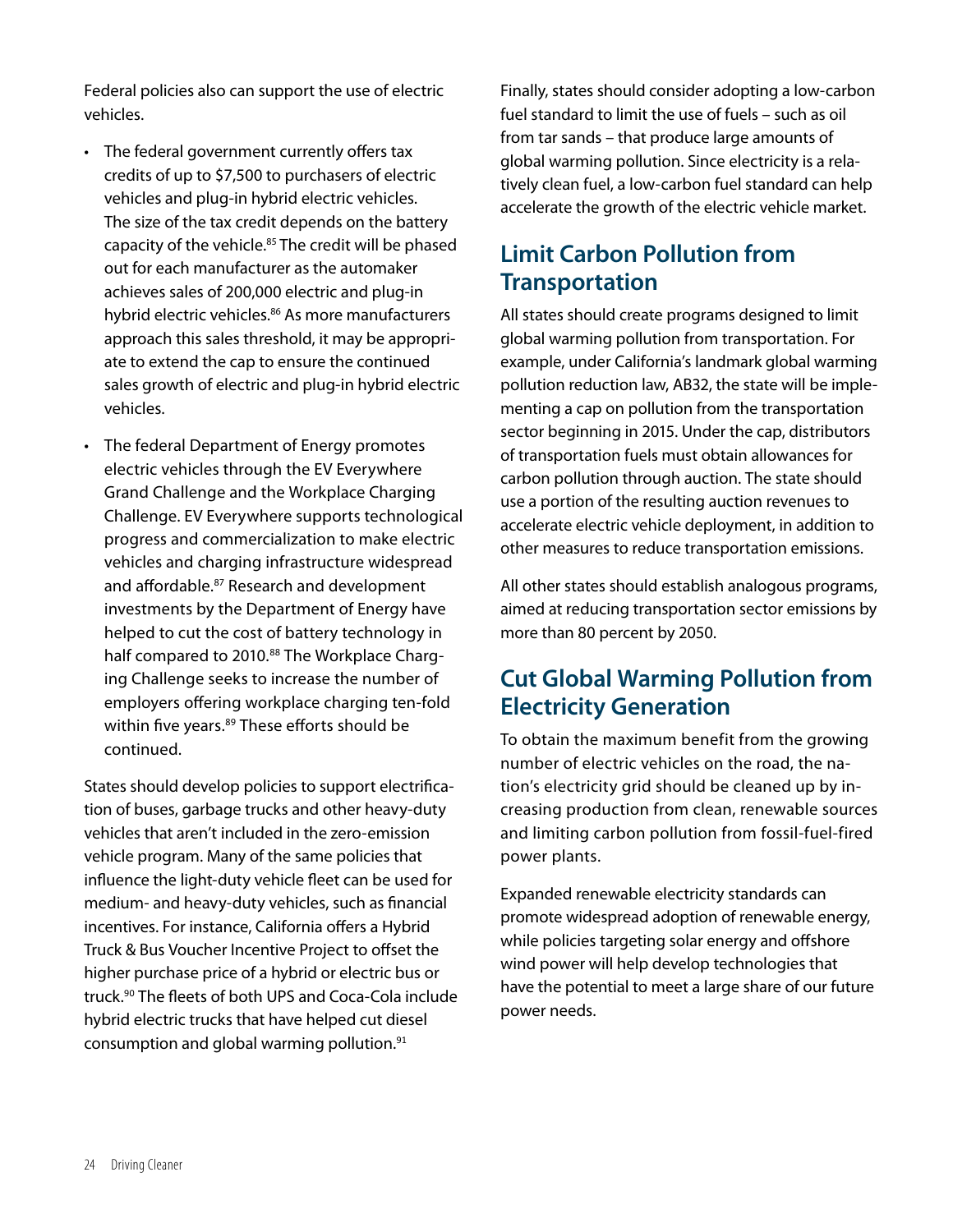- **• Increase renewable electricity generation:** The nation should seek to obtain 25 percent of its electricity from renewable sources such as wind, solar and geothermal energy by 2025, a stepping stone on our way to generating all of our electricity from renewable energy. The 29 states with existing renewable electricity standards should strengthen their goals and establish high targets beyond 2025. Other states and the federal government should adopt their own renewable electricity policies.
- **• Cut pollution from new power plants:** The EPA has drafted rules to reduce global warming pollution from new power plants. The agency's proposal builds on the policies developed by states. EPA Administrator Gina McCarthy announced rules in September 2013 that would limit new power plants to emissions of no more than 1,100 pounds of carbon dioxide per megawatt-hour – significantly less than the average coal-fired plant, which emits 1,800 pounds of carbon dioxide per megawatt-hour.92 EPA should finalize these rules as soon as possible.
- **• Clean up existing power plants:** The EPA published the first-ever federal rules to cut carbon pollution from existing power plants on June 2, using the authority of the Clean Air Act.<sup>93</sup> The World Resources Institute finds that through swift enactment of a strong policy, the nation could reduce global warming pollution from existing power plants by 38 percent below 2012 levels by 2020.94 Such a reduction would increase the pollution reduction benefits of electric vehicles. EPA should finalize these rules as soon as possible and all states should cooperate with EPA and develop effective compliance plans to ensure timely reductions in power plant carbon pollution.
- **• Enact supportive policies:** Renewable electricity standards will be more effective and the nation's ability to develop renewable energy sources will be greater with the support of additional policies. The federal production and investment tax credits (PTC/ITC) are two of the most important tools that have helped grow the renewable energy industry in the United States. Their effectiveness, however, has been hamstrung by their "here today, gone tomorrow" inconsistency. The United States should make a long-term commitment to renewable energy with a long-term renewal of the PTC and ITC. Strong solar energy policies, particularly at the state and local levels, have helped unlock America's solar potential. To continue the nation's solar energy momentum, federal and state policymakers can set goals within a renewable electricity standard for how much power should come from solar energy and adopt policies such as net metering that help level the financial playing field for solar energy. Policies encouraging the development of offshore wind, smart grid and energy storage technologies are essential to ensuring the continued growth of renewable electricity generation in the decades to come.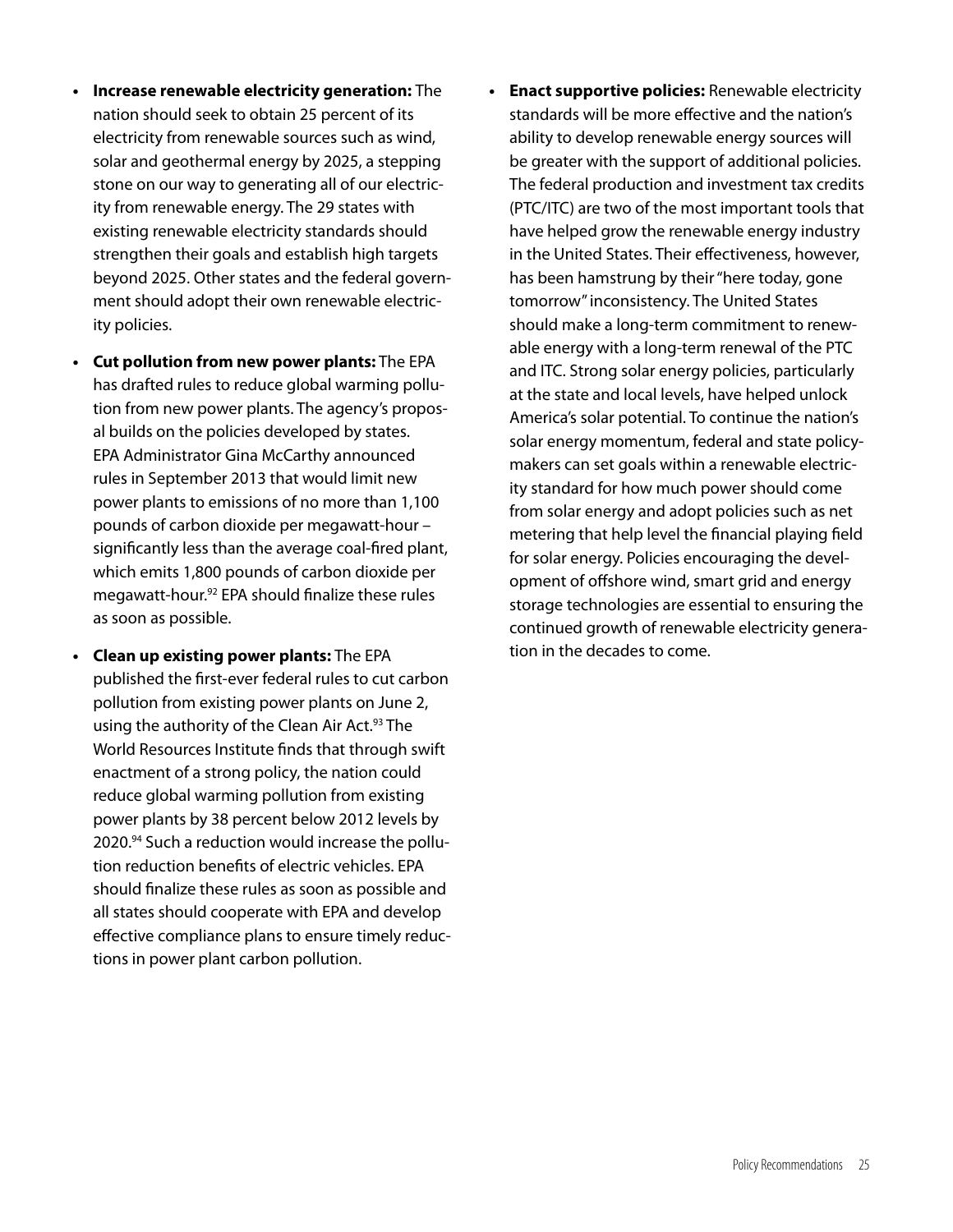## **Methodology**

The purpose of this report is to quantify the<br>
contribution of electric vehicles to reduc-<br>
ing emissions of global warming pollution<br>
relative to conventional vehicles. The report does not contribution of electric vehicles to reducing emissions of global warming pollution attempt to model total emissions from the transportation sector. Such an analysis would have to make assumptions about the character of all vehicle sales. That is because under federal laws limiting global warming pollution from cars and trucks, automakers must achieve a fleet average emission rate. By selling more zero-emission vehicles, automakers technically could sell a corresponding number of dirty vehicles, as long as the manufacturer meets the fleet average emission standard.

Emissions from the light-duty vehicle fleet were calculated as a function of the number of vehicles, the amount of energy (in Btu) consumed by each vehicle each year, and the global warming pollution per Btu of fuel used. Inputs for each component of the calculation are described below.

### **Vehicle Fleet Scenarios**

#### **Baseline Scenario**

To estimate the impact of increasing the number of electric vehicles on the road, we first created a scenario that excluded from federal projections of future energy use the impact of any policies designed to accelerate electric vehicle market penetration. For this scenario, we adjusted the 2025 baseline scenario in U.S. Energy Information Administration, *Annual Energy Outlook Early Release (AEO2014),* 16 December 2013 to remove the direct impact of the ZEV requirement in the Clean Cars Program.

The ZEV component of the Clean Cars Program is factored into *AEO2014* based on the August 2004 rules issued by the California Air Resources Board, not the updated rules issued in 2012. The August 2004 rules allow vehicle manufacturers to comply with the program by selling large numbers of conventional vehicles with low emissions and hybrid electric vehicles (HEVs), and a relatively small number of ZEVs. This is very different from the updated rules, which do not allow automakers to count sales of conventional vehicles or HEVs toward compliance with the ZEV program.

We created an adjusted baseline that removes battery electric vehicles and fuel cell vehicles linked to the ZEV program. *AEO2014* shows that the West South Central region has no vehicles sold to comply with the ZEV program, and therefore that region provides a baseline fleet penetration rate for fuel cell vehicles, battery electric vehicles, plug-in hybrid electric vehicles and hybrid electric vehicles.

#### Specifically:

• We obtained forecasts of vehicle sales by vehicle type by region for 2009 to 2025. Data for 2011 to 2025 came from *AEO2014* Supplemental Tables 48 to 56. Data from 2009 and 2010 came from the corresponding tables in *AEO2012*. We summed vehicle sales from 2009 to 2025 by type and region, producing a national sales figure approximately equal to the projected size of the national vehicle fleet in 2025. We assumed that no pre-2009 vehicles will remain on the road by 2025. While some older vehicles will remain in use, older vehicles are driven fewer miles than new ones (per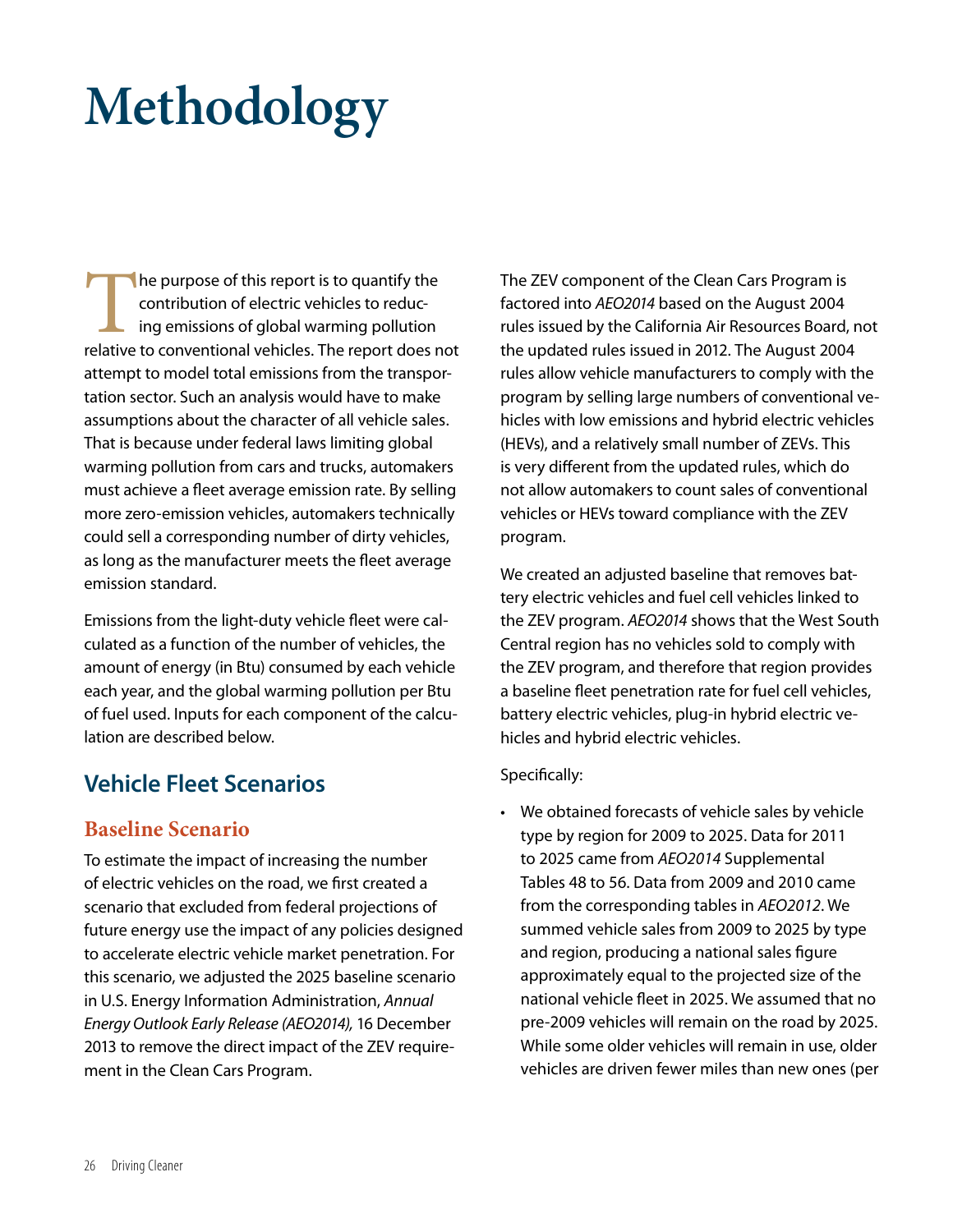Anup Bandivadekar, et al., Laboratory for Energy and the Environment, Massachusetts Institute of Technology, *On the Road in 2035: Reducing Transportation's Petroleum Consumption and GHG Emissions*, July 2008), and therefore account for a small percentage of total fuel use.

- We adjusted battery electric, fuel cell, plug-in hybrid electric and hybrid electric vehicle sales totals so that all regions matched the alternative vehicle penetration rate in the West South Central region. ZEV program vehicles were assumed to be replaced by conventional vehicles, meaning the total number of vehicles remained the same.
- • We adjusted the national vehicle fleet forecast in *AEO2014* to reflect the changes made to the regional vehicle type sales mix.
- We calculated the percentage of each type of vehicle in the overall regional vehicle mix – conventional vehicles, HEVs, etc.
- We applied the regional vehicle mix percentages to the national total fleet figure to obtain number of vehicles by type by region.
- We split the regional vehicle data out to individual states using data from National Automobile Dealers Association, *NADA DATA 2013*, accessed at www.nada.org/nadadata, 6 April 2014. Data on total light-duty vehicles in operation in 2012 were used to determine each state's share of its region's vehicle fleet. This share was applied to the regional vehicle count information to determine the number of vehicles by type projected to be on the road in each state in 2025.

#### **10-State ZEV Program Scenario**

The baseline was compared to a scenario in which the 10 states that have adopted the ZEV program follow through and implement it completely. The states are California, Connecticut, Massachusetts, Maryland, New York, Oregon, Rhode Island and Vermont, all of

which have signed a memorandum of understanding signaling their intent to cooperate across state lines to implement the ZEV program, plus Maine and New Jersey, which have formally adopted the ZEV program but did not sign the memorandum of understanding.

The estimate of how automakers might comply with the ZEV program in 2025 is based on California Air Resources Board (CARB), *Staff Report: Initial Statement of Reasons, Advanced Clean Cars, 2012 Proposed Amendments to the California Zero Emission Vehicle Program Regulations*, 7 December 2011, Table 3.6. CARB presents one scenario of how vehicle manufacturers might use credit provisions in the ZEV regulations and sell a mix of fuel cell vehicles, battery electric vehicles and plug-in hybrid electric vehicles from 2018 to 2025 in California.

We assumed that manufacturers would sell the same mix of vehicles in other ZEV states. Using data on new light-duty vehicle registrations by state in 2012 from National Automobile Dealers Association, *NADA DATA 2013*, accessed at www.nada.org/nadadata, 6 April 2014, we applied CARB's estimated cumulative 2025 fuel cell, battery electric and plug-in hybrid electric vehicle mix to other states. Within the battery electric and plug-in hybrid electric vehicle classes, we maintained the two-to-one ratio of plug-in hybrid electric vehicles with a 40-mile range and with a 10 mile range from the baseline scenario in *AEO2014*. We assumed that all battery electric vehicles will have a 100-mile range.

In the 10 ZEV states, we compared emissions from battery electric, plug-in hybrid electric and fuel cell vehicles to emissions from conventional internal combustion engine vehicles, as described in the baseline scenario.

#### **50-State ZEV Program Scenario**

We compared the baseline to a scenario in which all states adopt and implement the ZEV program. The vehicle fleet mix was adjusted for each state as described in the "10-State ZEV Program Scenario."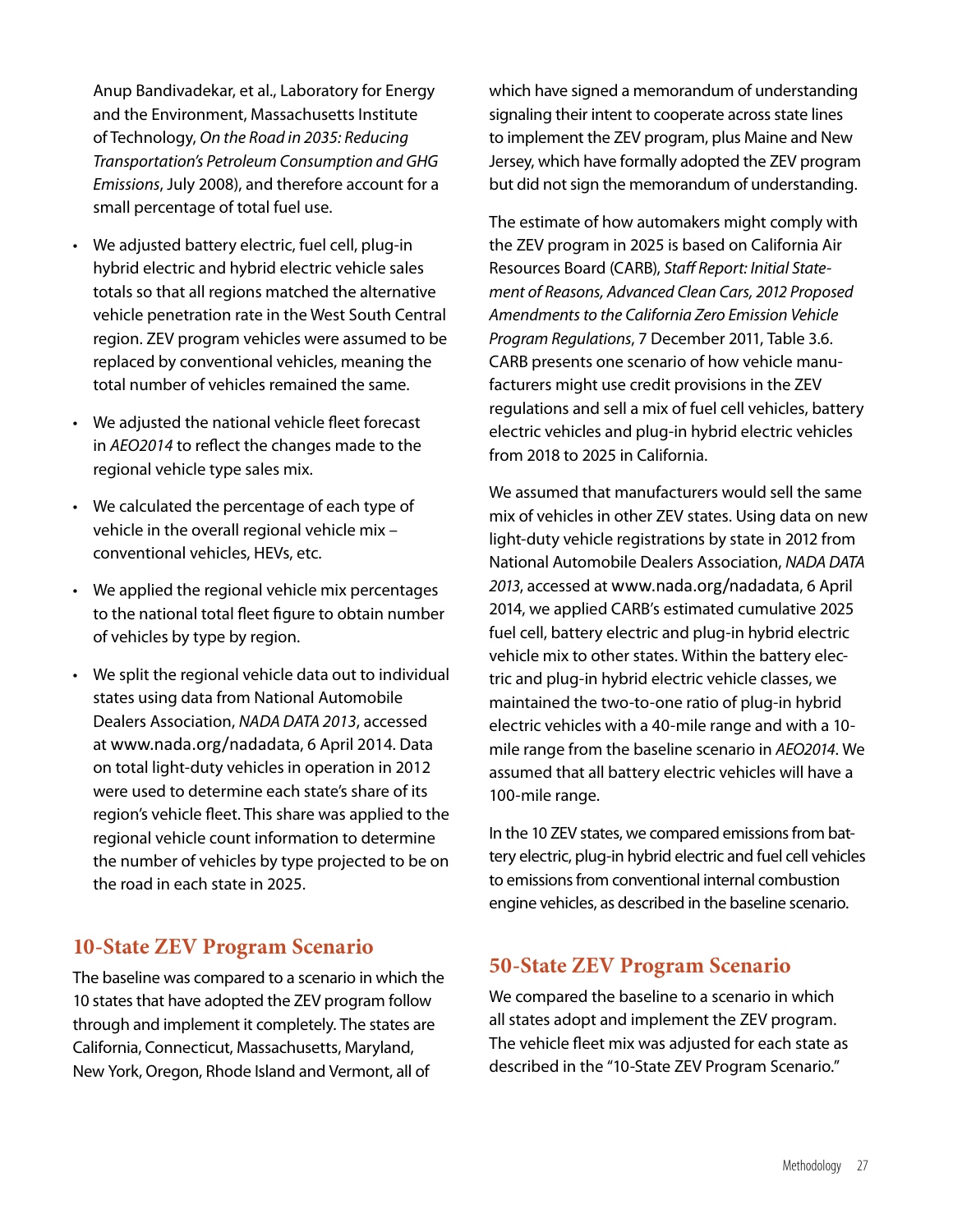For the past three years, Oklahoma's figures for new vehicle registrations are very high as a percentage of all vehicles in the state, compared to the percentage rates in other states, as reported in National Automobile Dealers Association, *NADA DATA 2013*, accessed at www.nada.org/nadadata, 6 April 2014. This high vehicle turnover rate in Oklahoma has the result that the state is projected to have a remarkably high number of electric vehicles in 2025, given the size of the state.

### **Energy Consumption by Vehicle Type**

We obtained estimated energy consumption by vehicle type in 2025 from *AEO2014*. Supplemental Table 47 provides energy consumption by vehicle type for all light-duty vehicles in 2025. We divided that by the number of light-duty vehicles (both passenger cars and light-duty trucks combined) from Supplemental Table 58 to provide data on energy consumption per vehicle by vehicle type. (This calculation incorporates, without adjustment, assumptions in *AEO2014* regarding vehicle miles of travel.)

We assumed that gasoline-powered vehicles consume gasoline and ethanol, per U.S. Energy Information Administration, *Assumptions to the Annual Energy Outlook 2013*, 14 May 2013. The *Assumptions* document says that the fuel blend is 10 percent or 15 percent ethanol, but does not provide further guidance. We assumed a 10 percent blend. We assumed that ethanol flex-fuel internal combustion engine vehicles are operated on the same fuel blend as gasolinepowered vehicles, and do not use a higher proportion of ethanol. (See Andrew Childers, "Carmakers' Greenhouse Gas Reductions Greater than Required for 2012, EPA Says," *Bloomberg.com*, 2 May 2014.)

We assumed that battery electric vehicles and plug-in hybrid electric vehicles consume electricity from the grid and that fuel-cell vehicles are hydrogen based, per California Air Resources Board, *Staff Report: Initial* 

*Statement of Reasons, Advanced Clean Cars, 2012 Proposed Amendments to the California Zero Emission Vehicle Program Regulations*, 7 December 2011. Battery chargers operate at 85 percent efficiency, per A. Elgowainy, et al., Argonne National Laboratory, *Well-to-Wheels Analysis of Energy Use and Greenhouse Gas Emissions of Plug-in Hybrid Electric Vehicles,* June 2010. Transmission and distribution losses in supplying electricity to vehicles were assumed to be 6.5 percent, per University of Chicago/Argonne National Lab, *The Greenhouse Gases, Regulated Emissions, and Energy Use in Transportation (GREET) Model, v. 2*, 2012.

Plug-in hybrid electric vehicles with a 10-mile allelectric range are assumed to consume 76 percent of their Btu as gasoline and 24 percent as electricity, while plug-in hybrid electric vehicles with a 40-mile all-electric range are assumed to use 57 percent gasoline and 43 percent electricity, per University of Chicago/Argonne National Lab, *The Greenhouse Gases, Regulated Emissions, and Energy Use in Transportation (GREET) Model, v. 2*, 2012.

## **Carbon Intensity of Fuels**

We calculated all global warming emissions from consumption of transportation fuels on a life cycle basis to include both well-to-tank and tank-to-wheels emissions.

#### **Baseline Liquid Fuels Scenario**

Tank-to-wheels carbon dioxide emissions from gasoline come from U.S. Energy Information Administration, *Greenhouse Gas Report*, accessed from www.eia. gov/oiaf/1605/ggrpt/excel/co2\_coeffs\_09\_v2.xls, 6 April 2014. Adding well-to-tank emissions incorporates other global warming pollutants and increases emissions from gasoline by 26 percent from the 2005 U.S. tank-to-wheels average, per U.S. Department of State, *Keystone XL Draft Supplemental Environmental Impact Statement, Appendix W: Life-Cycle Greenhouse Gas Emissions,* March 2013.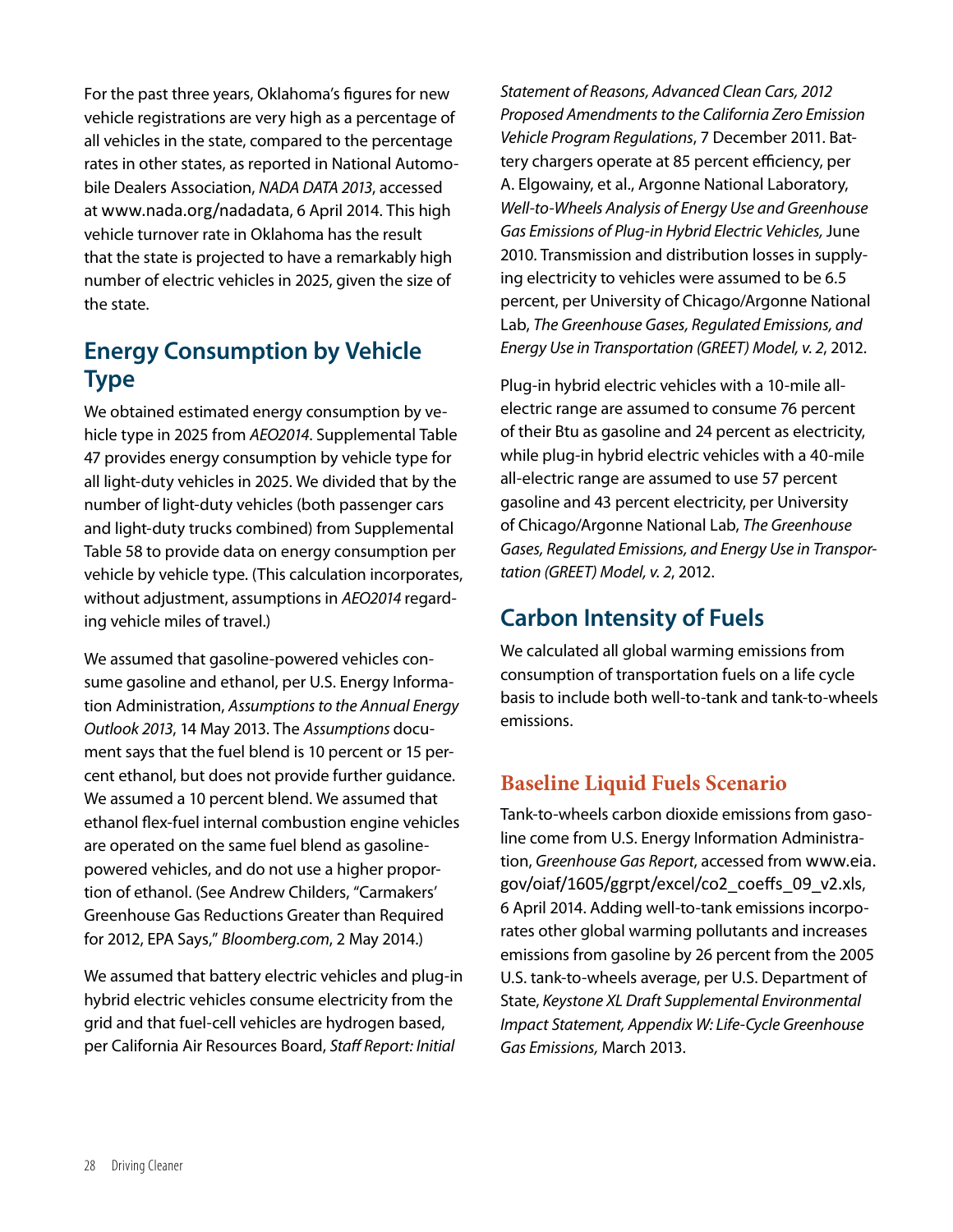Carbon dioxide-equivalent life cycle emission rates for diesel, CNG and hydrogen come from California Air Resources Board, *Table 6. Carbon Intensity Lookup Table for Gasoline and Fuels that Substitute for Gasoline* and *Table 7. Carbon Intensity Lookup Table for Diesel and Fuels that Substitute for Diesel*, accessed at www. arb.ca.gov/fuels/lcfs/lu\_tables\_11282012.pdf, 6 April 2014.

### **High-Carbon Liquid Fuels**

Increased use of unconventional fuels such as tar sands-based oil could increase the emissions intensity of gasoline above baseline levels. In its analysis of the potential impact of approving the Keystone XL pipeline, the U.S. Department of State calculates the increased life cycle global warming pollution that would result from tar sands-derived gasoline. Incorporating the well-to-tank emissions of producing gasoline from tar sands increases carbon dioxideequivalent emissions by 46 percent above the 2005 U.S. tank-to-wheels average, per U.S. Department of State, *Keystone XL Draft Supplemental Environmental Impact Statement, Appendix W: Life-Cycle Greenhouse Gas Emissions,* March 2013. We applied this factor to the tank-to-wheels carbon dioxide emissions from gasoline, per U.S. Energy Information Administration, *Greenhouse Gas Report*, accessed from www.eia.gov/ oiaf/1605/ggrpt/excel/co2\_coeffs\_09\_v2.xls, 6 April 2014.

### **Baseline Electricity Scenario**

To estimate global warming emissions from electric vehicles, we assumed that any electricity used in electric vehicles would increase emissions at the average emission rate of power plants in the region in which the state resides. To obtain region-specific emission factors for electricity generation, we relied on *AEO 2014 Early Release*, Tables 73-94, for data on forecast 2025 electricity generation for each EIA electricity market module (EMM) region.

We calculated emissions for each region using emissions factors for various fuels from U.S. Energy Information Administration, *Greenhouse Gas Report*, accessed from www.eia.gov/oiaf/1605/ggrpt/excel/ co2\_coeffs\_09\_v2.xls, 6 April 2014, adjusted for feedstock emissions from University of Chicago/Argonne National Lab, *The Greenhouse Gases, Regulated Emissions, and Energy Use in Transportation (GREET) Model, v. 2*, 2012.

We assigned each EMM region to one of the interconnection regions identified by the North American Electric Reliability Corporation (NERC), using maps of EMM regions and NERC regions.<sup>95</sup> We estimated an emissions factor for each NERC region, using the generation and emissions data for the constituent EMM regions.

To arrive at an emissions factor for each state, we determined the percentage of electricity sales in each state that come from within each NERC region, using data from U.S. Department of Energy, Energy Information Administration, *Electric Power Sales, Revenue, and Energy Efficiency Form EIA-861*, 29 October 2013. NERC regions could not be identified for utilities responsible for a total of 1.5 percent of electricity sales nationally. The majority of those sales were in Texas. State emission factors were created by multiplying each state's percent of sales per NERC region by each region's emission factor.

For Alaska and Hawaii, which are not included in the NERC regions, we calculated an emissions factor using 2011 data on total electricity generation and total carbon dioxide emissions from electricity generation in each state. Generation data came from U.S. Department of Energy, Energy Information Administration, *Net Generation by State by Type of Producer by Energy Source (EIA-906, EIA-920, and EIA-923)*, December 2013. Emissions data came from U.S. Department of Energy, Energy Information Administration, *U. S. Electric Power Industry Estimated Emissions by State, Back to 1990 (EIA-767 and EIA-906), February 2013.*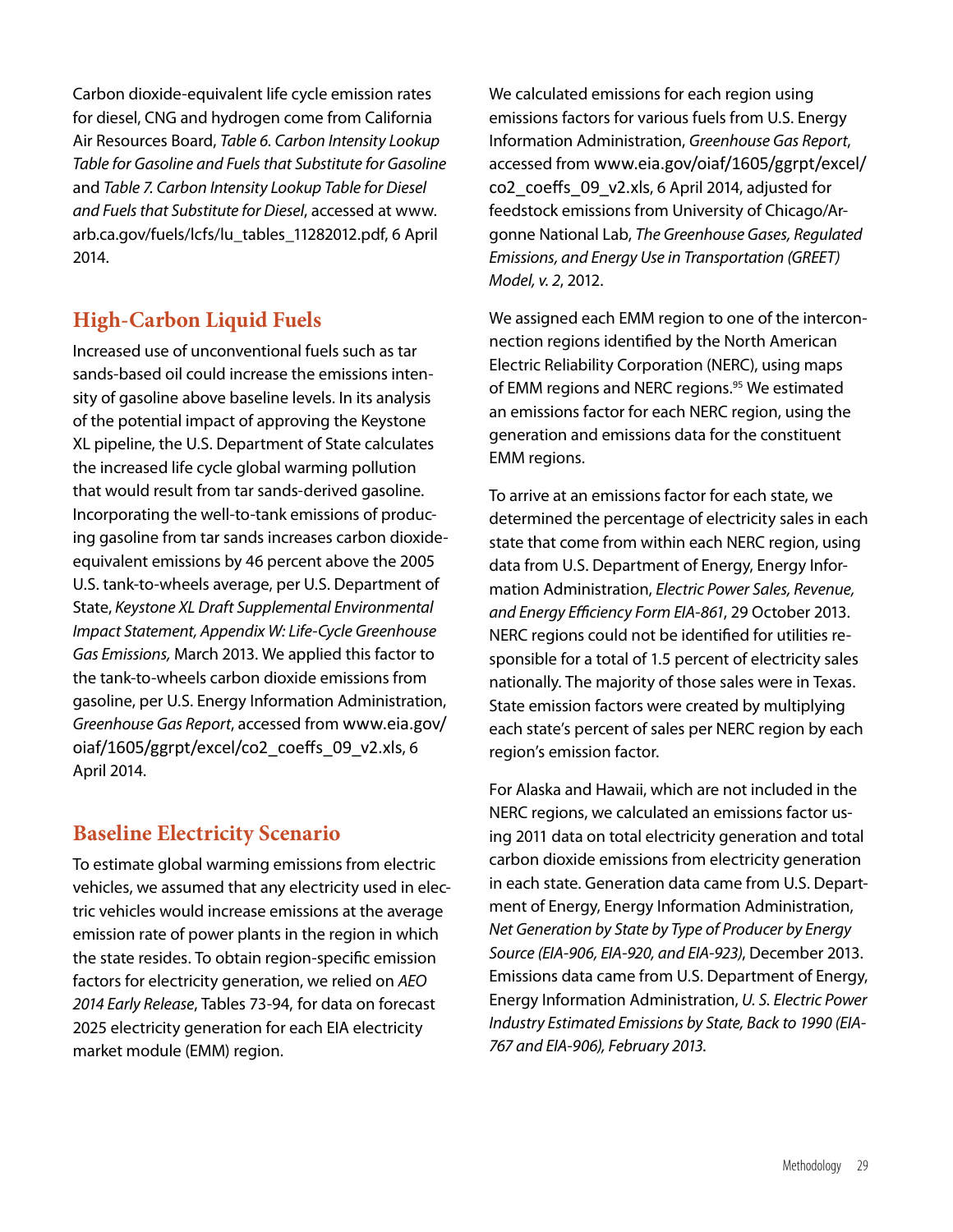The use of a constant emission factor for each state masks hourly variations in the carbon intensity of electricity on the grid, meaning that the estimates in this report do not fully reflect the hourly dispatch of different electricity generators in each region of the country.

#### **Electricity with Increased Renewables**

The scenario with increased renewables reaches 25 percent renewable generation nationally in 2025. To achieve this, all regions would need to increase renewable electricity generation well above the *AEO 2014 Early Release* baseline renewable generation estimate. In regions with the lowest baseline levels of renewable energy, renewable sources increased up to 125 percent. In other regions with higher baseline levels, renewables increased by a smaller amount, keeping total renewable generation below 50 percent, with one exception. For the Northwest Power

Pool, where the *AEO 2014 Early Release* baseline shows renewable electricity generation will be 57 percent, the growth in the renewable energy share of total generation was set at 10 percentage points. We did not increase renewables for Alaska or Hawaii.

Added renewable energy was assumed to displace electricity from other sources. Half of the additional electricity from renewable sources was assumed to reduce electricity generated from coal and the other half from natural gas. In some regions, the amount of coal or natural gas generating capacity was less than half the amount of renewable electricity added. In those instances, the smaller fossil fuel resource was zeroed out and the larger fossil fuel resource was reduced by more than half of the amount of renewable electricity added. No adjustment was made to nuclear generation.

State emissions were determined from NERC regions as described above in "Baseline Electricity Scenario."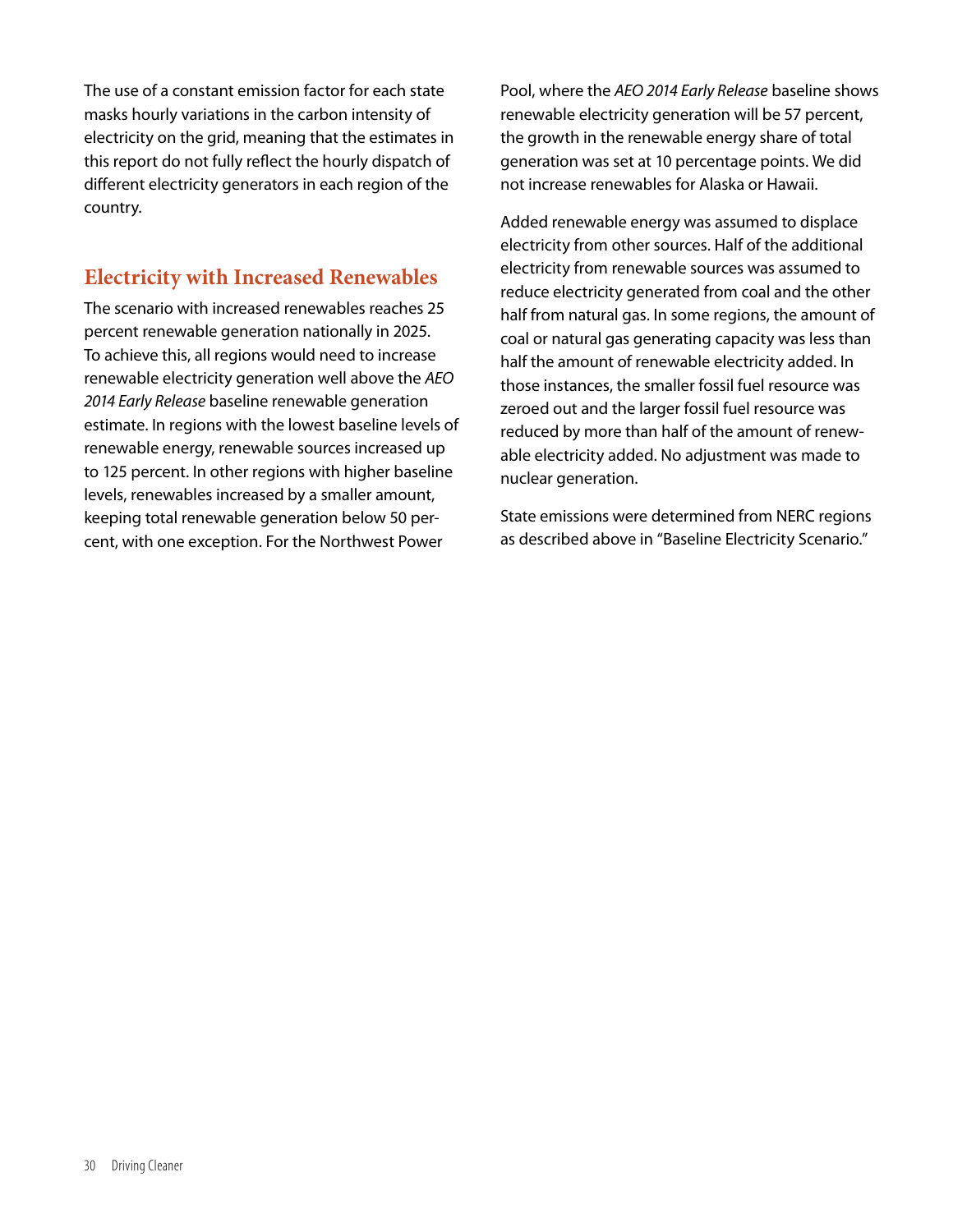## **Appendix: Avoided Emissions by State**

**Emissions avoided from higher penetration of battery electric vehicles, plug-in hybrid electric vehicles, and fuel cell vehicles, compared to conventional vehicles in 2025.**

|                 | With 15% Renewable Electricity                            |                                                                                           | With 25% Renewable Electricity                                                                       |                                                           |                                                                                           |                                                                                                      |
|-----------------|-----------------------------------------------------------|-------------------------------------------------------------------------------------------|------------------------------------------------------------------------------------------------------|-----------------------------------------------------------|-------------------------------------------------------------------------------------------|------------------------------------------------------------------------------------------------------|
| <b>State</b>    | <b>Metric</b><br>Tons CO <sub>2</sub> e<br><b>Avoided</b> | <b>Equal to</b><br><b>Emissions</b><br>from This<br><b>Many of</b><br><b>Today's Cars</b> | <b>Equal to</b><br><b>Emissions from</b><br><b>This Many</b><br><b>Gallons of</b><br><b>Gasoline</b> | <b>Metric</b><br>Tons CO <sub>2</sub> e<br><b>Avoided</b> | <b>Equal to</b><br><b>Emissions</b><br>from This<br><b>Many of</b><br><b>Today's Cars</b> | <b>Equal to</b><br><b>Emissions from</b><br><b>This Many</b><br><b>Gallons of</b><br><b>Gasoline</b> |
| Alaska          | 25,000                                                    | 5,000                                                                                     | 2,813,000                                                                                            | 25,000                                                    | 5,000                                                                                     | 2,813,000                                                                                            |
| Alabama         | 174,000                                                   | 37,000                                                                                    | 19,579,000                                                                                           | 212,000                                                   | 45,000                                                                                    | 23,855,000                                                                                           |
| Arkansas        | 91,000                                                    | 19,000                                                                                    | 10,240,000                                                                                           | 125,000                                                   | 26,000                                                                                    | 14,065,000                                                                                           |
| Arizona         | 379,000                                                   | 80,000                                                                                    | 42,647,000                                                                                           | 473,000                                                   | 100,000                                                                                   | 53,224,000                                                                                           |
| California      | 2,030,000                                                 | 427,000                                                                                   | 228,424,000                                                                                          | 2,524,000                                                 | 531,000                                                                                   | 284,010,000                                                                                          |
| Colorado        | 292,000                                                   | 61,000                                                                                    | 32,857,000                                                                                           | 365,000                                                   | 77,000                                                                                    | 41,071,000                                                                                           |
| Connecticut     | 268,000                                                   | 56,000                                                                                    | 30,156,000                                                                                           | 314,000                                                   | 66,000                                                                                    | 35,333,000                                                                                           |
| DC              | 13,000                                                    | 3,000                                                                                     | 1,463,000                                                                                            | 16,000                                                    | 3,000                                                                                     | 1,800,000                                                                                            |
| Delaware        | 33,000                                                    | 7,000                                                                                     | 3,713,000                                                                                            | 40,000                                                    | 8,000                                                                                     | 4,501,000                                                                                            |
| Florida         | 1,007,000                                                 | 212,000                                                                                   | 113,312,000                                                                                          | 1,104,000                                                 | 232,000                                                                                   | 124,226,000                                                                                          |
| Georgia         | 348,000                                                   | 73,000                                                                                    | 39,158,000                                                                                           | 429,000                                                   | 90,000                                                                                    | 48,273,000                                                                                           |
| Hawaii          | 28,000                                                    | 6,000                                                                                     | 3,151,000                                                                                            | 28,000                                                    | 6,000                                                                                     | 3,151,000                                                                                            |
| lowa            | 77,000                                                    | 16,000                                                                                    | 8,664,000                                                                                            | 147,000                                                   | 31,000                                                                                    | 16,541,000                                                                                           |
| Idaho           | 50,000                                                    | 11,000                                                                                    | 5,626,000                                                                                            | 63,000                                                    | 13,000                                                                                    | 7,089,000                                                                                            |
| <b>Illinois</b> | 464,000                                                   | 98,000                                                                                    | 52,211,000                                                                                           | 571,000                                                   | 120,000                                                                                   | 64,251,000                                                                                           |
| Indiana         | 149,000                                                   | 31,000                                                                                    | 16,766,000                                                                                           | 188,000                                                   | 40,000                                                                                    | 21,154,000                                                                                           |
| Kansas          | 61,000                                                    | 13,000                                                                                    | 6,864,000                                                                                            | 107,000                                                   | 23,000                                                                                    | 12,040,000                                                                                           |
| Kentucky        | 120,000                                                   | 25,000                                                                                    | 13,503,000                                                                                           | 147,000                                                   | 31,000                                                                                    | 16,541,000                                                                                           |
| Louisiana       | 161,000                                                   | 34,000                                                                                    | 18,116,000                                                                                           | 216,000                                                   | 45,000                                                                                    | 24,305,000                                                                                           |
| Massachusetts   | 535,000                                                   | 113,000                                                                                   | 60,200,000                                                                                           | 624,000                                                   | 131,000                                                                                   | 70,215,000                                                                                           |
| Maryland        | 227,000                                                   | 48,000                                                                                    | 25,543,000                                                                                           | 281,000                                                   | 59,000                                                                                    | 31,619,000                                                                                           |
| Maine           | 86,000                                                    | 18,000                                                                                    | 9,677,000                                                                                            | 101,000                                                   | 21,000                                                                                    | 11,365,000                                                                                           |

*Continued on page 32*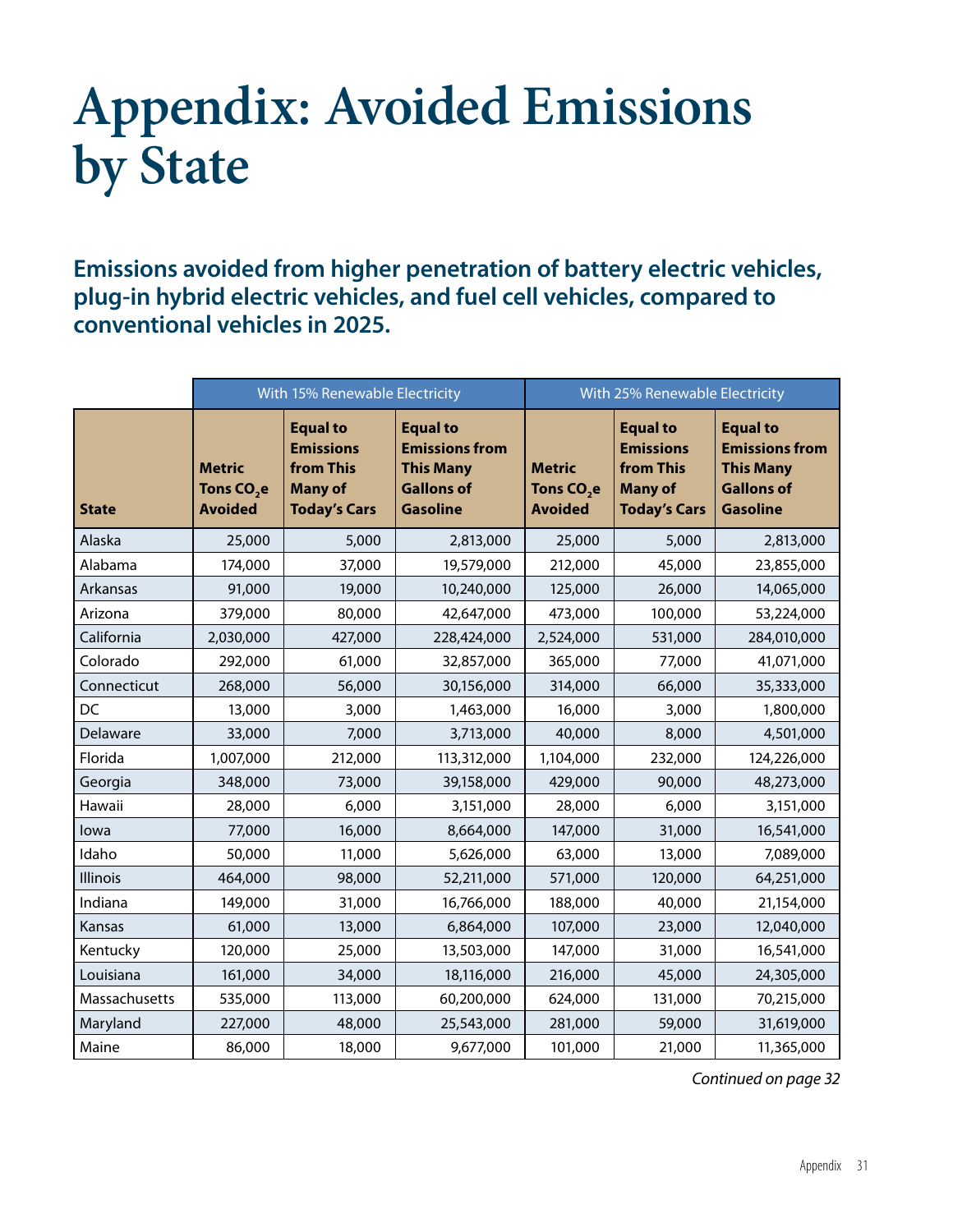|                   | With 15% Renewable Electricity                            |                                                                                           | With 25% Renewable Electricity                                                                       |                                                           |                                                                                           |                                                                                                      |
|-------------------|-----------------------------------------------------------|-------------------------------------------------------------------------------------------|------------------------------------------------------------------------------------------------------|-----------------------------------------------------------|-------------------------------------------------------------------------------------------|------------------------------------------------------------------------------------------------------|
| <b>State</b>      | <b>Metric</b><br>Tons CO <sub>2</sub> e<br><b>Avoided</b> | <b>Equal to</b><br><b>Emissions</b><br>from This<br><b>Many of</b><br><b>Today's Cars</b> | <b>Equal to</b><br><b>Emissions from</b><br><b>This Many</b><br><b>Gallons of</b><br><b>Gasoline</b> | <b>Metric</b><br>Tons CO <sub>2</sub> e<br><b>Avoided</b> | <b>Equal to</b><br><b>Emissions</b><br>from This<br><b>Many of</b><br><b>Today's Cars</b> | <b>Equal to</b><br><b>Emissions from</b><br><b>This Many</b><br><b>Gallons of</b><br><b>Gasoline</b> |
| Michigan          | 345,000                                                   | 73,000                                                                                    | 38,821,000                                                                                           | 434,000                                                   | 91,000                                                                                    | 48,835,000                                                                                           |
| Minnesota         | 144,000                                                   | 30,000                                                                                    | 16,203,000                                                                                           | 273,000                                                   | 57,000                                                                                    | 30,719,000                                                                                           |
| Missouri          | 214,000                                                   | 45,000                                                                                    | 24,080,000                                                                                           | 287,000                                                   | 60,000                                                                                    | 32,294,000                                                                                           |
| Mississippi       | 94,000                                                    | 20,000                                                                                    | 10,577,000                                                                                           | 115,000                                                   | 24,000                                                                                    | 12,940,000                                                                                           |
| Montana           | 66,000                                                    | 14,000                                                                                    | 7,427,000                                                                                            | 84,000                                                    | 18,000                                                                                    | 9,452,000                                                                                            |
| North Carolina    | 325,000                                                   | 68,000                                                                                    | 36,570,000                                                                                           | 401,000                                                   | 84,000                                                                                    | 45,122,000                                                                                           |
| North Dakota      | 24,000                                                    | 5,000                                                                                     | 2,701,000                                                                                            | 46,000                                                    | 10,000                                                                                    | 5,176,000                                                                                            |
| Nebraska          | 50,000                                                    | 11,000                                                                                    | 5,626,000                                                                                            | 94,000                                                    | 20,000                                                                                    | 10,577,000                                                                                           |
| New Hampshire     | 139,000                                                   | 29,000                                                                                    | 15,641,000                                                                                           | 162,000                                                   | 34,000                                                                                    | 18,229,000                                                                                           |
| New Jersey        | 401,000                                                   | 84,000                                                                                    | 45,122,000                                                                                           | 493,000                                                   | 104,000                                                                                   | 55,474,000                                                                                           |
| <b>New Mexico</b> | 83,000                                                    | 17,000                                                                                    | 9,339,000                                                                                            | 113,000                                                   | 24,000                                                                                    | 12,715,000                                                                                           |
| Nevada            | 145,000                                                   | 31,000                                                                                    | 16,316,000                                                                                           | 181,000                                                   | 38,000                                                                                    | 20,367,000                                                                                           |
| New York          | 1,506,000                                                 | 317,000                                                                                   | 169,461,000                                                                                          | 1,758,000                                                 | 370,000                                                                                   | 197,817,000                                                                                          |
| Ohio              | 369,000                                                   | 78,000                                                                                    | 41,521,000                                                                                           | 462,000                                                   | 97,000                                                                                    | 51,986,000                                                                                           |
| Oklahoma          | 428,000                                                   | 90,000                                                                                    | 48,160,000                                                                                           | 751,000                                                   | 158,000                                                                                   | 84,505,000                                                                                           |
| Oregon            | 170,000                                                   | 36,000                                                                                    | 19,129,000                                                                                           | 213,000                                                   | 45,000                                                                                    | 23,968,000                                                                                           |
| Pennsylvania      | 446,000                                                   | 94,000                                                                                    | 50,186,000                                                                                           | 552,000                                                   | 116,000                                                                                   | 62,113,000                                                                                           |
| Rhode Island      | 75,000                                                    | 16,000                                                                                    | 8,439,000                                                                                            | 88,000                                                    | 19,000                                                                                    | 9,902,000                                                                                            |
| South Carolina    | 149,000                                                   | 31,000                                                                                    | 16,766,000                                                                                           | 185,000                                                   | 39,000                                                                                    | 20,817,000                                                                                           |
| South Dakota      | 26,000                                                    | 5,000                                                                                     | 2,926,000                                                                                            | 46,000                                                    | 10,000                                                                                    | 5,176,000                                                                                            |
| Tennessee         | 245,000                                                   | 52,000                                                                                    | 27,568,000                                                                                           | 299,000                                                   | 63,000                                                                                    | 33,645,000                                                                                           |
| Texas             | 1,372,000                                                 | 289,000                                                                                   | 154,383,000                                                                                          | 1,686,000                                                 | 355,000                                                                                   | 189,715,000                                                                                          |
| Utah              | 134,000                                                   | 28,000                                                                                    | 15,078,000                                                                                           | 168,000                                                   | 35,000                                                                                    | 18,904,000                                                                                           |
| Virginia          | 320,000                                                   | 67,000                                                                                    | 36,008,000                                                                                           | 396,000                                                   | 83,000                                                                                    | 44,559,000                                                                                           |
| Vermont           | 61,000                                                    | 13,000                                                                                    | 6,864,000                                                                                            | 72,000                                                    | 15,000                                                                                    | 8,102,000                                                                                            |
| Washington        | 288,000                                                   | 61,000                                                                                    | 32,407,000                                                                                           | 362,000                                                   | 76,000                                                                                    | 40,734,000                                                                                           |
| Wisconsin         | 125,000                                                   | 26,000                                                                                    | 14,065,000                                                                                           | 211,000                                                   | 44,000                                                                                    | 23,743,000                                                                                           |
| West Virginia     | 61,000                                                    | 13,000                                                                                    | 6,864,000                                                                                            | 76,000                                                    | 16,000                                                                                    | 8,552,000                                                                                            |
| Wyoming           | 32,000                                                    | 7,000                                                                                     | 3,601,000                                                                                            | 41,000                                                    | 9,000                                                                                     | 4,613,000                                                                                            |
| <b>TOTAL</b>      | 14,455,000                                                | 3,043,000                                                                                 | 1,626,533,000                                                                                        | 18,149,000                                                | 3,817,000                                                                                 | 2,042,196,000                                                                                        |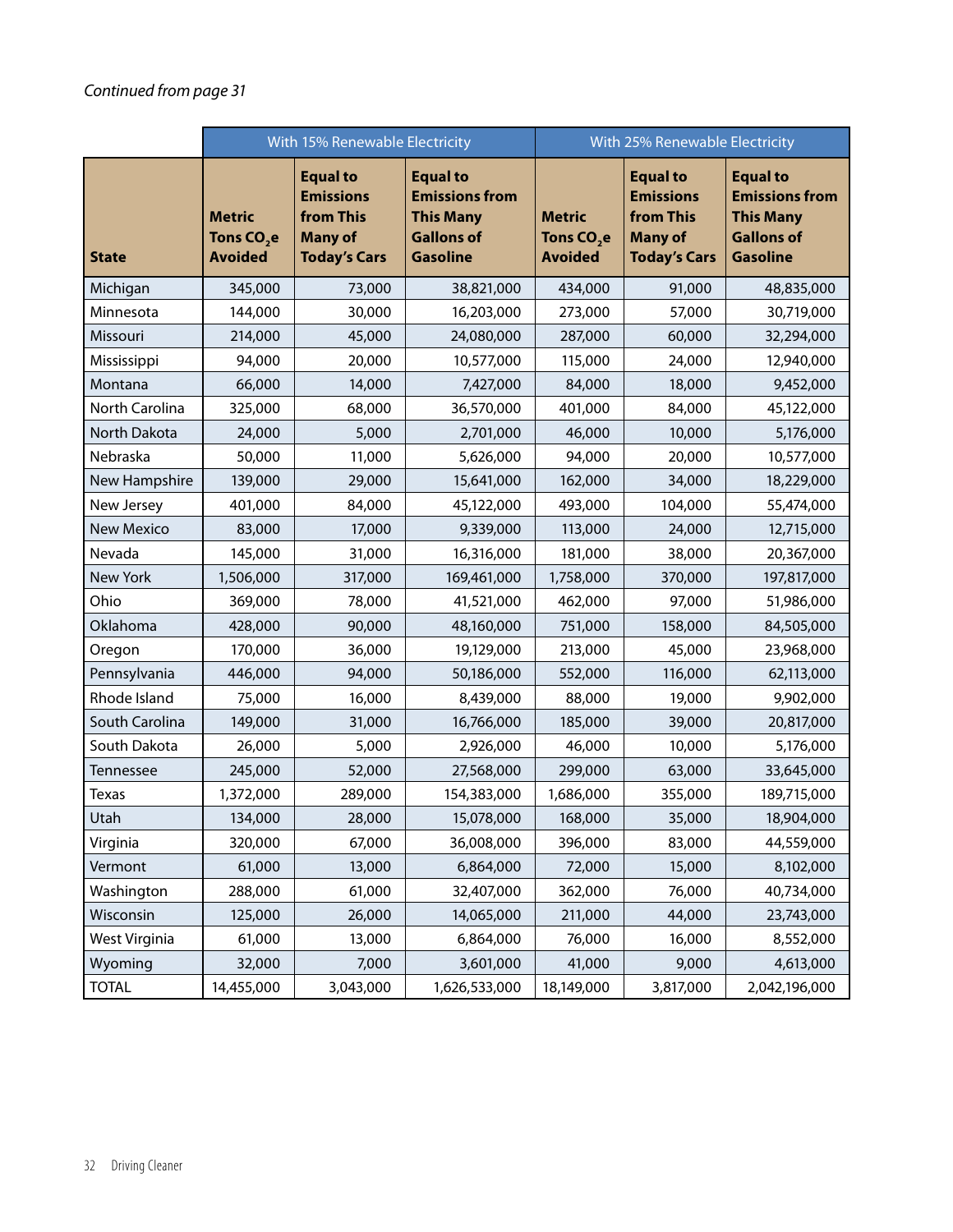## **Notes**

1. U.S. Department of Energy, Energy Efficiency and Renewable Energy, *U.S. HEV Sales by Model* (Microsoft Excel document) downloaded from www.afdc.energy.gov/ data/, 29 January 2014.

2. Peter Gareffa, "Toyota Prius Is the Best-Selling Car in California," *Edmunds.com*, 24 February 2014.

3. Based on a search of www.fueleconomy.gov for model year 2013 hybrid electric vehicles, 15 May 2014.

4. U.S. Department of Energy, Energy Information Administration, *December 2013 Monthly Energy Review*, 24 December 2013.

5. The World Bank, *Data: CO2 Emissions (kt)*, accessed at data.worldbank.org/indicator/EN.ATM.CO2E.KT/ countries?order=wbapi\_data\_value\_2010+wbapi\_data\_ value+wbapi\_data\_value-last&sort=desc, 18 May 2014.

6. "Coal" includes coal coke net imports. "Natural gas" excludes supplemental gaseous fuels. "Aviation fuel" includes both aviation gasoline and jet fuel. "Distillate fuel oil" excludes biodiesel. "Other petroleum" includes kerosene, liquefied petroleum gas, lubricants, petroleum coke, residual fuel oil, and all other petroleum products classified by the Energy Information Administration as "Other Petroleum Products."

7. U.S. Energy Information Administration, *Petroleum & Other Liquids: Product Supplied*, accessed at www.eia. gov/dnav/pet/pet\_cons\_psup\_dc\_nus\_mbbl\_a.htm, 15 May 2014.

8. Jerry Melillo, et al., eds., *Climate Change Impacts in the United States: The Third National Climate Assessment*, U.S. Global Change Research Program, 2014, DOI: 10.7930/ J0Z31WJ2.

9. Intergovernmental Panel on Climate Change (IPCC), Working Group I, *Fifth Assessment Report, Approved Summary for Policymakers*, 27 September 2013; Stephanie Pappas, "Polar Ice Loss Accelerating, Study Finds," *LiveScience,*  29 November 2012.

10. Coral Davenport, "Miami Finds Itself Ankle-Deep in Climate Change Debate," *New York Times*, 7 May 2014.

11. Thomas Peterson, et al., eds., "Explaining Extreme Events of 2012 from a Climate Perspective," *Special Supplement to the Bulletin of the American Meteorological Society,* 94: 9, September 2013.

12. Intergovernmental Panel on Climate Change (IPCC), Working Group I, *Fifth Assessment Report, Approved Summary for Policymakers*, 27 September 2013.

13. Judy Keen, "Midwest Drought Belt: A Changed World Emerges," *USA Today,* 20 September 2012.

14. Jennifer Oldham and Michael Marois, "California Food Impact Seen Spreading from Fires to Food Cost," *Bloomberg.com*, 6 February 2014.

15. Doyle Rice, "Climate Change Increasing Massive Wildfires in the West," *USA Today*, 19 April 2014.

16. Justin Gillis, "Looks Like Rain Again. And Again." *New York Times*, 12 May 2014.

17. Travis Madsen, Frontier Group, and Nathan Willcox, Environment America Research & Policy Center, *When It Rains, It Pours: Global Warming and the Increase in Extreme Precipitation from 1948-2011*, 2012.

18. Charlie Brennan and John Aguilar, "Eight Days, 1,000-Year Rain, 100-Year Flood: The Story of Boulder County's Flood of 2013," *Daily Camera (Denver, Colo.)*, 21 September 2013.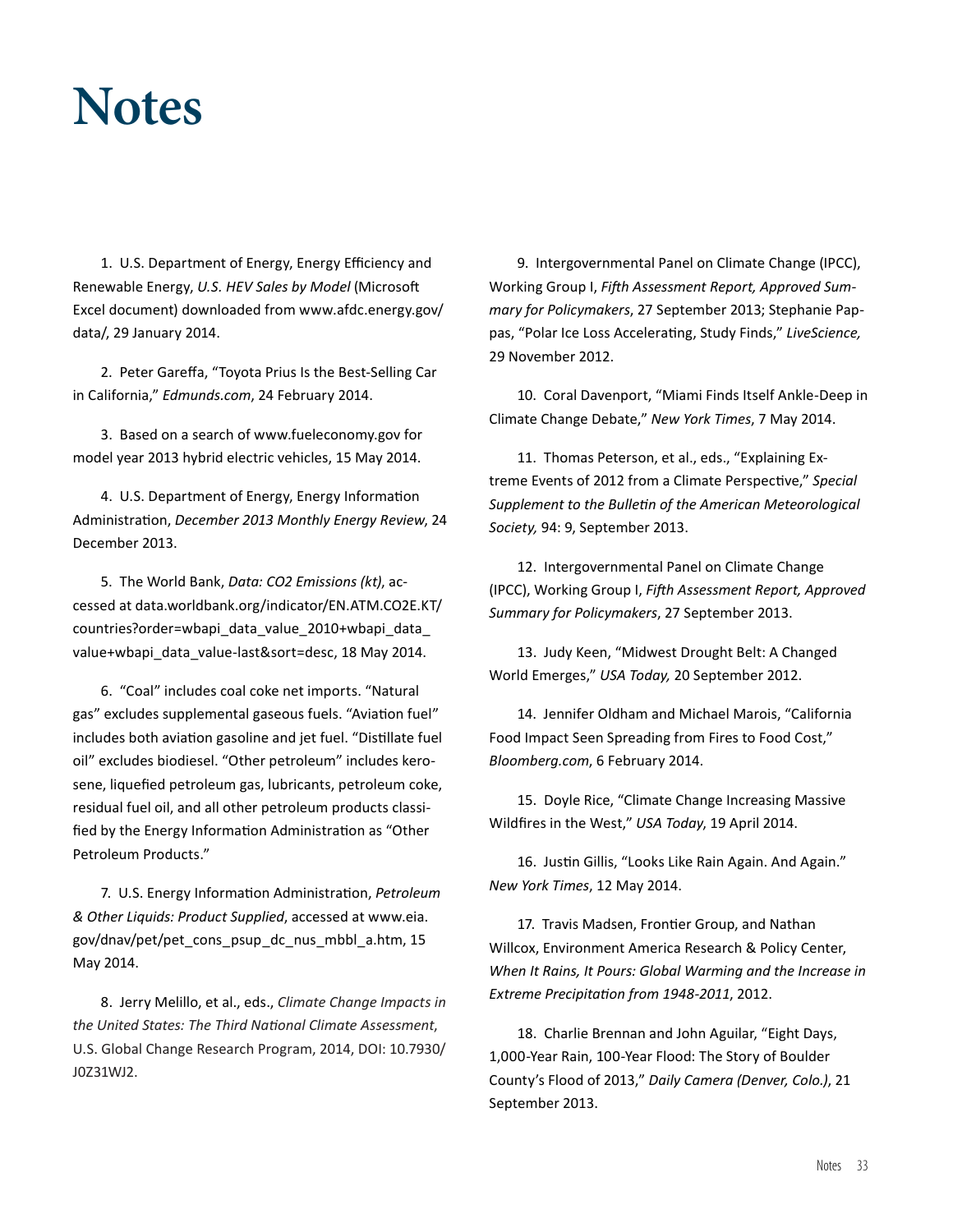19. Martin Vermeer and Stefan Rahmstorf, "Global Sea Level Linked to Global Temperature," *Proceedings of the National Academy of Sciences*, 106(51): 21527-21532, 2009, DOI: 10.1073/pnas.0907765106.

20. Melody Kramer, "Why Big, Intense Wildfires Are the New Normal," *National Geographic*, 28 August 2013.

21. See note 8.

22. O. Edenhofer, et al., eds., *Climate Change 2014: Mitigation of Climate Change, Contribution of Working Group III to the Fifth Assessment Report of the Intergovernmental Panel on Climate Change,* Cambridge University Press, Cambridge, United Kingdom and New York, NY, USA, 2014.

23. Fabio Caiazzo, et al., "Air Pollution and Early Deaths in the United States, Part I: Quantifying the Impact of Major Sectors in 2005," *Atmospheric Environment*, 79: 198-208, 2013.

24. U.S. Environmental Protection Agency, *Sources of*  Hydrocarbon and NO<sub>x</sub> Emissions in New England, downloaded from www.epa.gov/region1/airquality/piechart.html, 29 January 2014.

25. U.S. Environmental Protection Agency, *Ground Level Ozone: Health Effects*, downloaded from www.epa.gov/air/ ozonepollution/health.html, 29 January 2014.

26. U.S. Environmental Protection Agency, *Air Trends: Ozone*, downloaded from www.epa.gov/airtrends/ozone. html, 29 January 2014.

27. American Lung Association, *State of the Air 2014*, April 2014.

28. Agency for Toxic Substances and Disease Registry, *ToxFAQs for Polycyclic Aromatic Hydrocarbons*, 3 March 2011.

29. U.S. Environmental Protection Agency, *Nitrogen Dioxides: Health*, downloaded from www.epa.gov/air/nitrogenoxides/health.html, 29 January 2014.

30. Jennifer Chu, "Study: Air Pollution Causes 200,000 Early Deaths Each Year in the U.S.," *MIT News*, 29 August 2013.

31. Gregory Rowangould, "A Census of the U.S. Near-Roadway Population: Public Health and Environmental Justice Considerations," *Transportation Research Part D* 25: 59-67, 2013. DOI: 10.1016/j.trd.2013.08.003.

32. See note 30.

33. Chevy: Chevrolet, *2014 Volt*, accessed at www. chevrolet.com/volt-electric-car.html, 12 May 2014. Ford: U.S. Department of Energy, Office of Energy Efficiency and Renewable Energy, *www.fueleconomy.gov*, accessed at www.fueleconomy.gov/feg/Find.do?action=sbs&id=33336, 27 May 2014.

34. U.S Department of Energy, Alternative Fuels Data Center, *Monthly Plug-in Electric Vehicle (PEV) Sales by Model from December 2010 to November 2013*, April 2014. Despite the title of the document, it includes data through the first quarter of 2014.

35. U.S. Department of Energy and U.S. Environmental Protection Agency, *www.fueleconomy.gov*, accessed at www.fueleconomy.gov, 12 May 2014.

36. See note 34.

37. Ibid.

38. Ibid.

39. See note 1.

40. California Air Resources Board, *Staff Report: Initial Statement of Reasons, Advanced Clean Cars, 2012 Proposed Amendments to the California Zero Emission Vehicle Program Regulations*, 7 December 2011, ES-1.

41. Dave Hurst and John Gartner, Navigant Research, *Electric Vehicle Market Forecasts: Global Forecasts for Light Duty Hybrid, Plug-in Hybrid, and Battery Electric Vehicles, 2013-2020* (Executive Summary), Q2 2013.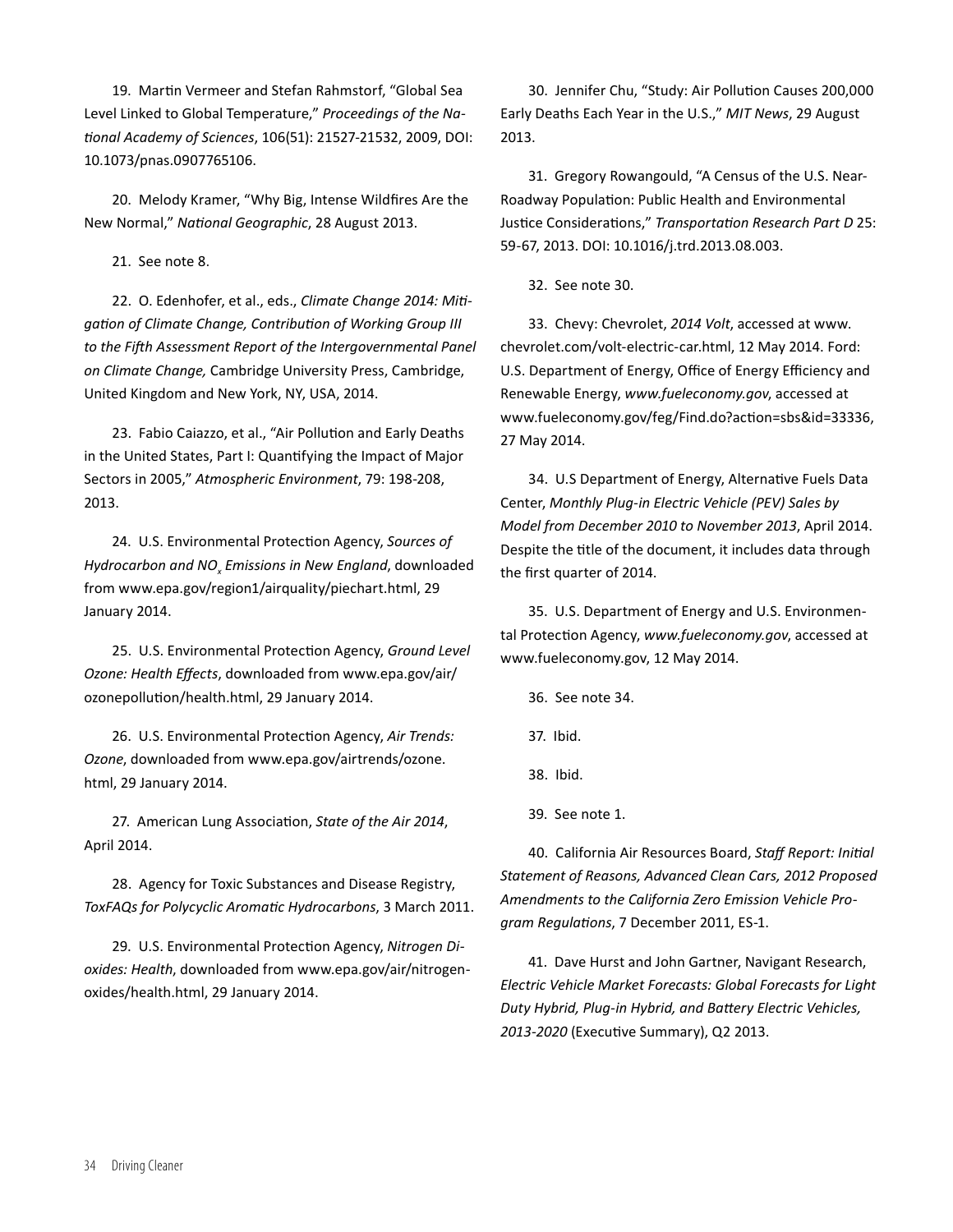42. See note 1; and Jeff Cobb, "December 2013 Dashboard," *HybridCars.com*, 6 January 2014.

43. Troy Hawkins, et al., "Comparative Environmental Life Cycle Assessment of Conventional and Electric Vehicles," *Journal of Industrial Ecology* 17(1): 158-160, 16 January 2013. DOI: 10.1111/j.1530-9290.2012.00532.x; Jeremy Michalek, et al., "Valuation of Plug-in Vehicle Life-cycle Air Emissions and Oil Displacement Benefits," *Proceedings of the National Academy of Sciences,* Early Edition, 2011. DOI: 10.1073/pnas.1104473108; Dominic Notter, et al., "Contribution of Li-Ion Batteries to the Environmental Impact of Electric Vehicles," *Environmental Science & Technology*  44(17): 6550-6556, August 2010. DOI: 10.1021/es903729a; Don Anair and Amine Mahmassani, Union of Concerned Scientists, *State of Charge: Electric Vehicles' Global Warming Emissions and Fuel-Cost Savings across the United States*, June 2012.

44. Don Anair and Amine Mahmassani, Union of Concerned Scientists, *State of Charge: Electric Vehicles' Global Warming Emissions and Fuel-Cost Savings across the United States*, June 2012.

45. Electric Power Research Institute and Natural Resources Defense Council, *Environmental Assessment of Plug-in Hybrid Electric Vehicles*, July 2007.

46. Natural Resources Defense Council, *Setting the Record Straight: Lifecycle Emissions of Tar Sands*, November 2010.

47. U.S. Department of Energy, Energy Information Administration, *International Energy Outlook 2011*, 19 September 2011.

48. Dana Caulton, et al., "Toward a Better Understanding and Quantification of Methane Emissions from Shale Gas Development," *Proceedings of the National Academy of Sciences*, 14 April 2014, DOI: 10.1073/pnas.1316546111; and Gabrielle Petron, et al., "A New Look at Methane and Non-methane Hydrocarbon Emissions from Oil and Natural Gas Operations in the Colorado Denver-Julesburg Basin," *Journal of Geophysical Research: Atmospheres*, accepted for publication, 2014, DOI: 10.1002/2013JD021272.

49. Natural Resources Defense Council, *What's in Your Tank? Northeast and Mid-Atlantic States Need to Reject Tar Sands and Support Clean Fuels*, January 2014.

50. See methodology of this report for details of calculation.

51. Elizabeth Ridlington, Frontier Group, and John Rumpler, Environment America Research and Policy Center, *Fracking by the Numbers: Key Impacts of Dirty Drilling at the State and National Level,* October 2013.

52. Database of State Incentives for Renewables & Efficiency, *RPS Portfolio Standard Policies*, March 2013.

53. Wind net generation rose from 34 million megawatt-hours in 2007 to more than 140 million megawatthours in 2012. U.S. Energy Information Administration, *Electricity Data Browser: Net Generation for Electric Power*, accessed at www.eia.gov/electricity/data/browser/, 28 February 2014.

54. Ibid.

55. B. Metz, et al., (eds), *Contribution of Working Group III to the Fourth Assessment Report of the Intergovernmental Panel on Climate Change*, Cambridge University Press, Cambridge, United Kingdom and New York, NY, USA, 2007.

56. California Air Resources Board, *Attachment B: 2050 Greenhouse Gas Emissions Analysis, Staff Modeling in Support of the Zero Emission Vehicle Regulation*, 25 November 2009, and Geoff Morrison, et al., *Summary of California Climate Policy Modeling Forum*, UC Davis Policy Institute for Energy, Environment and the Economy, and the Sustainable Transportation Energy Pathways program of the Institute of Transportation Studies, February 2014. The report summarizes and compares the results of six different energy models.

57. American Lung Association in California, *The Road to Clean Air: Public Health and Global Warming Benefits of Advanced Clean Car Standards*, accessed at www.calcleancars.org/docs/the-road-to-clean-air.pdf, 27 May 2014.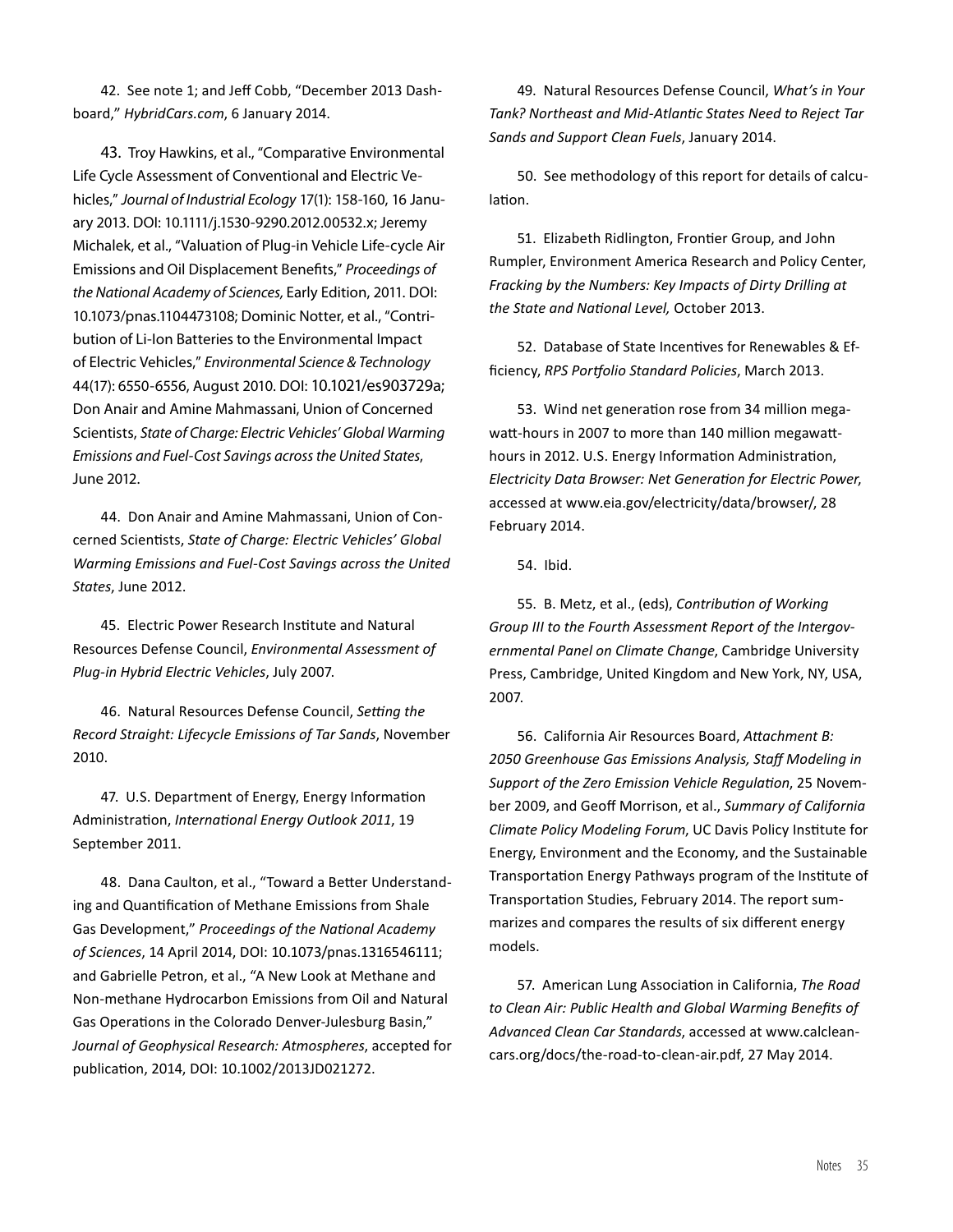58. U.S. Department of Energy, Energy Efficiency and Renewable Energy, *New & Upcoming All-Electric Vehicles,* accessed at www.fueleconomy.gov/feg/evnews.shtml, 29 January 2014.

59. U.S. Department of Energy, Alternative Fuels Data Center, *U.S. PEV Sales by Model*, 28 April 2014. Excludes vehicles that have sold no units in the past 12 months.

60. California Air Resources Board, *Advanced Clean Cars Summary*, accessed at www.arb.ca.gov/msprog/clean\_ cars/acc%20summary-final.pdf, 12 May 2014.

61. Green Car Congress, *Governors of 8 States Sign MOU to Put 3.3M Zero-Emission Vehicles on Roads by 2025; 15% of New Vehicle Sales*, 24 October 2013.

62. See methodology for explanation of how this was calculated.

63. U.S. Environmental Protection Agency, *Greenhouse Gas Equivalencies Calculator*, accessed at www.epa.gov/ cleanenergy/energy-resources/calculator.html#results, 12 May 2014. Estimated distance from New York City to Los Angeles of 2,795 miles.

64. Hyundai, *Hyundai's First Mass-Produced Tucson Fuel Cell CUVs Arrive in Southern California* (press release), 10 May 2014.

65. David Reichmuth, Union of Concerned Scientists, *California Is Filling up the Hydrogen Station Map* (blog), 2 May 2014.

66. See methodology.

67. U.S. Environmental Protection Agency, *Greenhouse Gas Equivalencies Calculator*, accessed at www.epa.gov/ cleanenergy/energy-resources/calculator.html#results, 12 May 2014.

68. Zipcar, *Where the Cars Are*, accessed at www. zipcar.com/cities?return\_url=find-cars, 22 May 2014, and DriveNow, *How It Works*, accessed at us.drive-now.com/#!/ howto, 22 May 2014.

69. Serge Schmemann, "Buzzing Around Paris in Borrowed Electric Cars," *New York Times*, 25 November 2012.

70. Elizabeth Harball, "Indianapolis Partners with French Company to Launch Electric Car-Sharing Service," *E&E News*, 20 May 2014.

71. U.S. Energy Information Administration, "Net Generation for All Sectors," *Electricity Data Browser*, accessed at www.eia.gov/electricity/data/browser/, 13 May 2014.

72. U.S. Energy Information Administration, *Annual Energy Outlook Early Release,* 16 December 2013.

73. California Air Resources Board, *Renewable Electricity Standard*, accessed at www.arb.ca.gov/energy/res/res. htm, 13 May 2014; and Colorado Governor's Energy Office, *Colorado's 30% Renewable Energy Standard: Policy Design and New Markets*, August 2010.

74. Illinois, Minnesota, Nevada and Oregon from Center for Climate and Energy Solutions, *Renewable and Alternative Energy Portfolio Standards*, accessed at www.c2es. org/docUploads/state-rps-aeps-details.pdf, 15 May 2014.

75. EIA bases its forecasts on policies currently in place and an estimate of how much renewable energy technologies will cost. If the price of solar panels drops faster than EIA has estimated, for example, more renewable energy could be installed than forecast by EIA, even in the absence of policy changes.

76. See methodology.

77. See note 67.

78. Max Baumhefner, et al., "Plugging Vehicles into Clean Energy," *The Electricity Journal*, 26(3): 72-80, April 2013.

79. Evan Halper, "Electric Cars May Hold Solution for Power Storage," *Los Angeles Times*, 29 December 2013.

80. Duncan Graham-Rowe, "Denmark to Power Electric Cars by Wind in Vehicle-to-Grid Experiment," *The Guardian*, 19 June 2009.